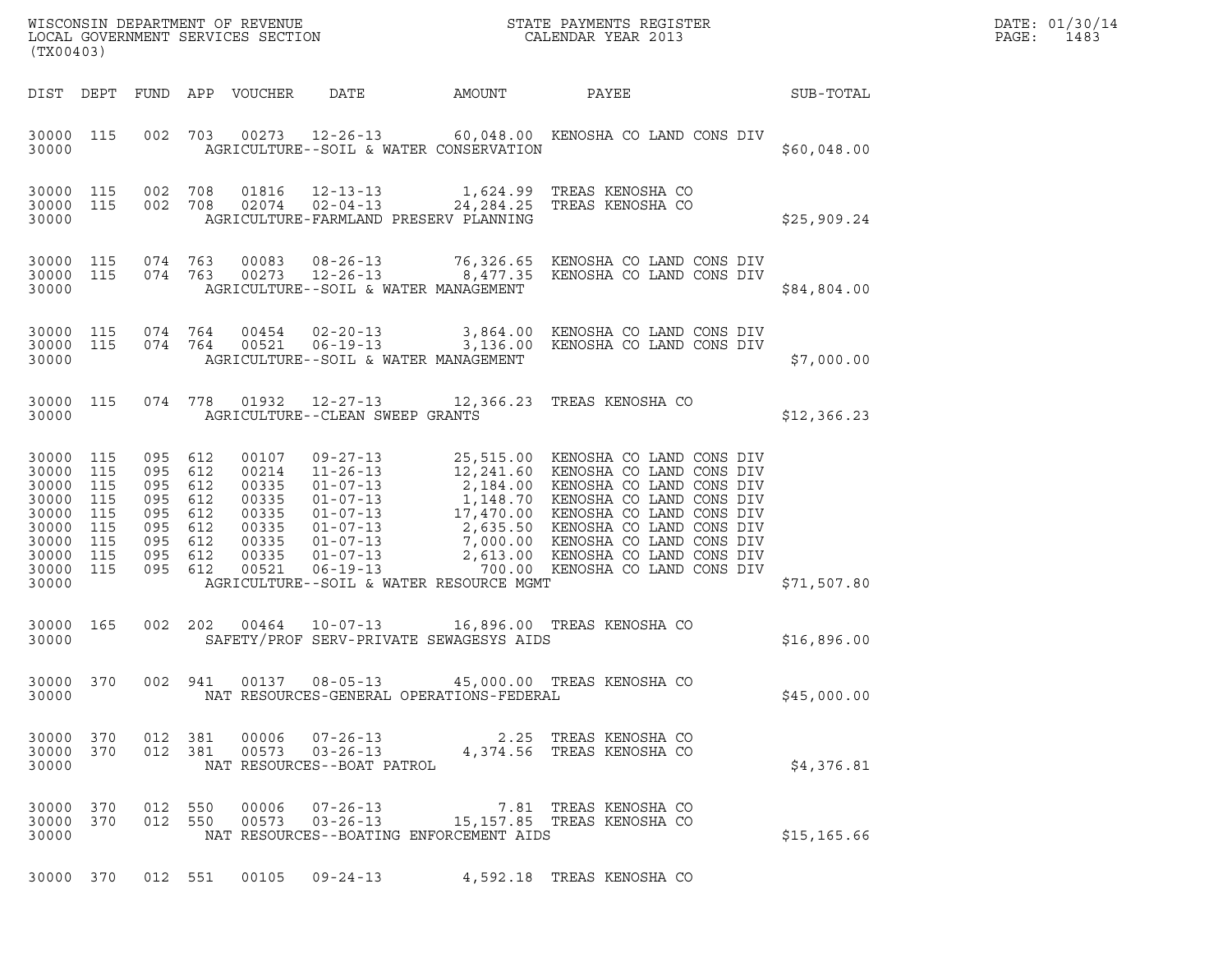| (TX00403)                                                                     |                                                      |                                               |                                                          | LOCAL GOVERNMENT SERVICES SECTION                                    | WISCONSIN DEPARTMENT OF REVENUE<br>LOCAL GOVERNMENT SERVICES SECTION                                                                                                                 |                                                                                                      | STATE PAYMENTS REGISTER<br>CALENDAR YEAR 2013                                                                                                              |              | DATE: 01/30/14<br>PAGE:<br>1484 |
|-------------------------------------------------------------------------------|------------------------------------------------------|-----------------------------------------------|----------------------------------------------------------|----------------------------------------------------------------------|--------------------------------------------------------------------------------------------------------------------------------------------------------------------------------------|------------------------------------------------------------------------------------------------------|------------------------------------------------------------------------------------------------------------------------------------------------------------|--------------|---------------------------------|
|                                                                               |                                                      |                                               |                                                          | DIST DEPT FUND APP VOUCHER                                           | DATE                                                                                                                                                                                 | AMOUNT                                                                                               | PAYEE                                                                                                                                                      | SUB-TOTAL    |                                 |
| 30000                                                                         |                                                      |                                               |                                                          |                                                                      | NAT RESOURCES--ALL TERRAIN VEHICLE ENF                                                                                                                                               |                                                                                                      |                                                                                                                                                            | \$4,592.18   |                                 |
| 30000                                                                         | 30000 370                                            |                                               | 012 552                                                  | 00140                                                                | $09 - 24 - 13$<br>NAT RESOURCES--SNOWMOBILE ENFORCEMENT                                                                                                                              |                                                                                                      | 10,126.05 TREAS KENOSHA CO                                                                                                                                 | \$10, 126.05 |                                 |
| 30000                                                                         | 30000 370                                            |                                               | 012 575                                                  | 00178                                                                | $08 - 07 - 13$<br>NAT RESOURCES--SNOWMOBILE TRAIL AIDS                                                                                                                               |                                                                                                      | 19,225.00 TREAS KENOSHA CO                                                                                                                                 | \$19,225.00  |                                 |
| 30000 370<br>30000                                                            | 30000 370                                            |                                               | 095 500<br>095 500                                       | 06DNR                                                                | $06 - 10 - 13$<br>06DNR 06-10-13<br>NAT RESOURCES-CAPITAL IMPROVEMENT GRANTS                                                                                                         |                                                                                                      | 42,842.50 TREAS KENOSHA COUNTY<br>418.49 TREAS KENOSHA COUNTY                                                                                              | \$43, 260.99 |                                 |
| 30000 370<br>30000<br>30000<br>30000<br>30000 370<br>30000                    | 370<br>370<br>370                                    | 095<br>095                                    | 095 512<br>512<br>095 512<br>512<br>095 512              | 00433<br>00433<br>02248<br>02249                                     | $09 - 06 - 13$<br>$09 - 06 - 13$<br>02247  03-04-13<br>$03 - 04 - 13$<br>$03 - 04 - 13$<br>NAT RESOURCES--STEWARDSHIP 2000                                                           |                                                                                                      | 115,216.50 TREAS KENOSHA CO<br>52,500.00 TREAS KENOSHA CO<br>66,353.33 TREAS KENOSHA CNTY<br>60,746.72 TREAS KENOSHA CNTY<br>124,024.62 TREAS KENOSHA CNTY | \$418,841.17 |                                 |
| 30000 370<br>30000                                                            | 30000 370                                            |                                               | 095 532<br>095 532                                       | 00001<br>03326                                                       | $07 - 15 - 13$<br>NAT RESOURCES--DAM SAFETY PROJECTS                                                                                                                                 |                                                                                                      | 5,000.00 TREAS KENOSHA CO<br>06-10-13 1,739.01 TREAS KENOSHA CO                                                                                            | \$6,739.01   |                                 |
| 30000 395<br>30000                                                            |                                                      |                                               | 011 168                                                  |                                                                      | TRANSPORTATION--ELDERLY & DISABLED                                                                                                                                                   |                                                                                                      | 79003  06-28-13  343,815.00 TREAS KENOSHA CO                                                                                                               | \$343,815.00 |                                 |
| 30000<br>30000<br>30000<br>30000<br>30000                                     | 395<br>395<br>395<br>- 395                           | 011                                           | 011 177<br>011 177<br>177<br>011 177                     | 00029<br>80029<br>88029<br>92029                                     | $12 - 30 - 13$<br>$06 - 14 - 13$<br>$07 - 08 - 13$<br>$09 - 30 - 13$<br>TRANSPORTATION--TRANSIT AID                                                                                  |                                                                                                      | 10,411.00 COUNTY OF KENOSHA<br>17,352.00 COUNTY OF KENOSHA<br>17,352.00 COUNTY OF KENOSHA<br>17,352.00 COUNTY OF KENOSHA                                   | \$62,467.00  |                                 |
| 30000<br>30000<br>30000<br>30000<br>30000<br>30000<br>30000<br>30000<br>30000 | 395<br>395<br>395<br>395<br>395<br>395<br>395<br>395 | 011<br>011<br>011<br>011<br>011<br>011<br>011 | 182<br>182<br>182<br>182<br>182<br>182<br>182<br>011 182 | 65799<br>67145<br>68214<br>83829<br>84933<br>85619<br>94102<br>95502 | $02 - 21 - 13$<br>$03 - 05 - 13$<br>$03 - 15 - 13$<br>$08 - 12 - 13$<br>$08 - 21 - 13$<br>$08 - 27 - 13$<br>$11 - 13 - 13$<br>$11 - 27 - 13$<br>TRANSPORTATION--TRANSIT AIDS-FEDERAL | 27,266.00<br>103,481.00<br>14,164.00<br>5,971.70<br>120,756.00<br>77,264.64<br>8,556.69<br>62,212.00 | TREAS KENOSHA CO<br>TREAS KENOSHA CO<br>TREAS KENOSHA CO<br>KENOSHA CO<br>TREAS KENOSHA CO<br>TREAS KENOSHA CO<br>KENOSHA CO<br>TREAS KENOSHA CO           | \$419,672.03 |                                 |
| 30000<br>30000                                                                | 395<br>395                                           | 011 185                                       | 011 185                                                  | 61729<br>61729                                                       | $01 - 14 - 13$<br>$01 - 14 - 13$                                                                                                                                                     | 890.38<br>850.25                                                                                     | TREAS KENOSHA CO<br>TREAS KENOSHA CO                                                                                                                       |              |                                 |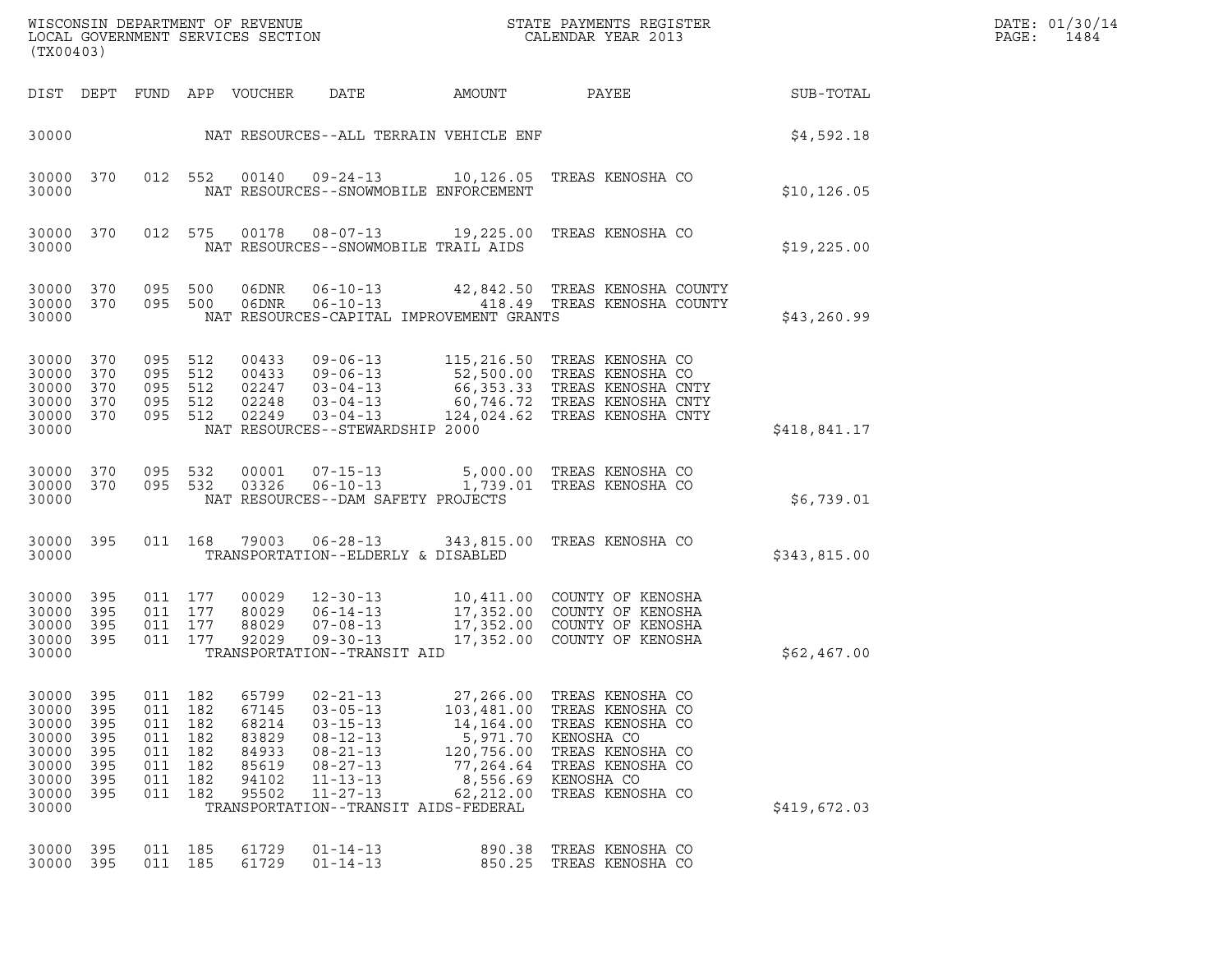| (TX00403)                                                                                                                                                                                                                                                                                                                                                                                                                                                                                                                                                                                                                                                                 |                                                                                                                                                                                                  |                                                                                                                                                                                                 |                                |                |
|---------------------------------------------------------------------------------------------------------------------------------------------------------------------------------------------------------------------------------------------------------------------------------------------------------------------------------------------------------------------------------------------------------------------------------------------------------------------------------------------------------------------------------------------------------------------------------------------------------------------------------------------------------------------------|--------------------------------------------------------------------------------------------------------------------------------------------------------------------------------------------------|-------------------------------------------------------------------------------------------------------------------------------------------------------------------------------------------------|--------------------------------|----------------|
| DIST<br>DEPT<br>FUND                                                                                                                                                                                                                                                                                                                                                                                                                                                                                                                                                                                                                                                      | APP<br>VOUCHER                                                                                                                                                                                   | DATE<br>AMOUNT                                                                                                                                                                                  | PAYEE                          | SUB-TOTAL      |
| 395<br>30000<br>011<br>30000<br>395<br>011<br>395<br>011<br>30000<br>395<br>011<br>30000<br>395<br>011<br>30000<br>395<br>011<br>30000<br>395<br>011<br>30000<br>395<br>011<br>30000<br>395<br>011<br>30000<br>395<br>011<br>30000<br>395<br>011<br>30000<br>395<br>011<br>30000<br>395<br>011<br>30000<br>395<br>011<br>30000<br>395<br>011<br>30000<br>395<br>011<br>30000<br>395<br>011<br>30000<br>395<br>011<br>30000<br>395<br>011<br>30000<br>395<br>011<br>30000<br>395<br>011<br>30000<br>395<br>011<br>30000<br>395<br>011<br>30000<br>395<br>011<br>30000<br>395<br>011<br>30000<br>395<br>011<br>30000<br>395<br>011<br>30000<br>395<br>011<br>30000<br>30000 | 185<br>185<br>185<br>185<br>185<br>185<br>185<br>185<br>185<br>185<br>185<br>185<br>185<br>185<br>185<br>185<br>185<br>185<br>185<br>185<br>185<br>185<br>185<br>185<br>185<br>185<br>185<br>185 | TRANSPORTATION--HIGHWAY SAFETY-FEDERAL                                                                                                                                                          |                                | \$64,104.35    |
| 395<br>011<br>30000<br>395<br>011<br>30000<br>30000<br>395<br>011<br>30000                                                                                                                                                                                                                                                                                                                                                                                                                                                                                                                                                                                                | 190<br>190<br>190                                                                                                                                                                                | 68030  01-07-13  638,101.19  COUNTY OF KENOSHA<br>82030  07-01-13  1,276,202.38  COUNTY OF KENOSHA<br>94030  10-07-13  638,101.21  COUNTY OF KENOSHA<br>TRANSPORTATION--GENERAL TRANSP AIDS-GTA |                                | \$2,552,404.78 |
| 395<br>011<br>30000<br>395<br>011<br>30000<br>30000                                                                                                                                                                                                                                                                                                                                                                                                                                                                                                                                                                                                                       | 278<br>79331<br>278<br>79331                                                                                                                                                                     | $06 - 27 - 13$<br>231,622.00 TREAS KENOSHA CO<br>$06 - 27 - 13$<br>286,873.87<br>TRANSPORTATION--LRIP/TRIP/MSIP GRANTS                                                                          | TREAS KENOSHA CO               | \$518,495.87   |
| 395<br>30000<br>30000<br>395<br>011<br>30000                                                                                                                                                                                                                                                                                                                                                                                                                                                                                                                                                                                                                              | 011 568<br>73741<br>568<br>83116                                                                                                                                                                 | $05 - 06 - 13$<br>16,363.97<br>$08 - 06 - 13$<br>12,063.09<br>TRANSPORTATION-PRETRIAL INTOX DRIVER INT                                                                                          | TREAS KENOSHA CO<br>KENOSHA CO | \$28,427.06    |
| 002<br>30000<br>410<br>30000                                                                                                                                                                                                                                                                                                                                                                                                                                                                                                                                                                                                                                              | 116<br>11357<br>CORRECTIONS--LOCAL AID                                                                                                                                                           | $11 - 05 - 13$<br>208, 222.35                                                                                                                                                                   | TREAS KENOSHA CO               | \$208,222.35   |
| 30000<br>435<br>005<br>30000<br>435<br>005                                                                                                                                                                                                                                                                                                                                                                                                                                                                                                                                                                                                                                | 000<br>90310<br>000<br>90314                                                                                                                                                                     | $01 - 01 - 13$<br>849,154.00<br>$02 - 01 - 13$<br>1,182,886.00                                                                                                                                  | KENOSHA CO<br>KENOSHA CO       |                |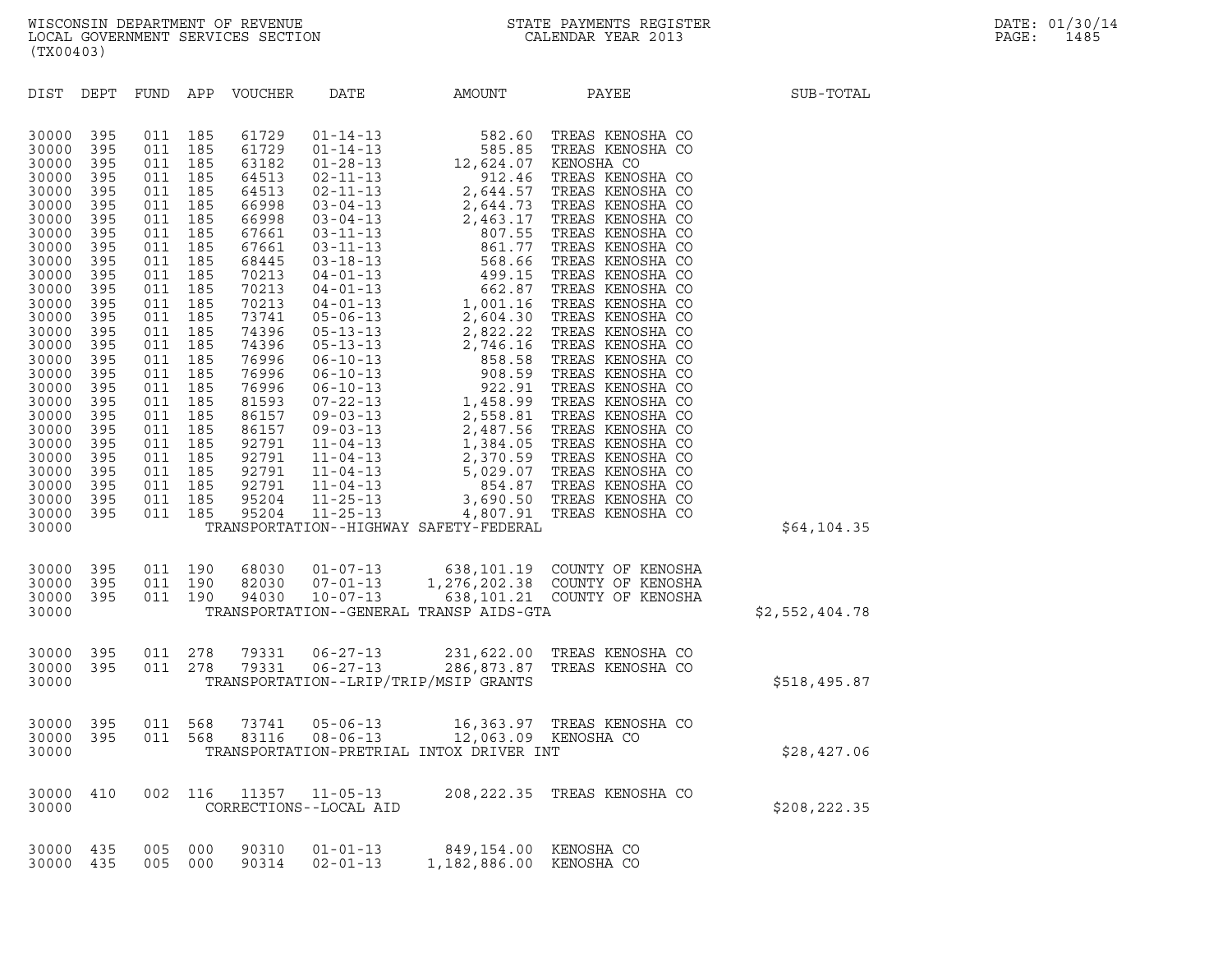| DIST           | DEPT       | FUND       | APP        | <b>VOUCHER</b> | DATE                             | AMOUNT                       | PAYEE                            | SUB-TOTAL       |
|----------------|------------|------------|------------|----------------|----------------------------------|------------------------------|----------------------------------|-----------------|
|                |            |            |            |                |                                  |                              |                                  |                 |
| 30000          | 435        | 005        | 000        | 90318          | $03 - 01 - 13$                   | 990,705.00                   | KENOSHA CO                       |                 |
| 30000          | 435        | 005        | 000        | 90321          | $04 - 01 - 13$                   | 1,647,567.00                 | KENOSHA CO                       |                 |
| 30000<br>30000 | 435<br>435 | 005<br>005 | 000<br>000 | 90323<br>90325 | $05 - 01 - 13$<br>$06 - 01 - 13$ | 1,892,961.00<br>634,555.00   | KENOSHA CO<br>KENOSHA CO         |                 |
| 30000          | 435        | 005        | 000        | 90400          | $07 - 01 - 13$                   | 4,328,735.00                 | KENOSHA CO                       |                 |
| 30000          | 435        | 005        | 000        | 90402          | $08 - 01 - 13$                   | 1,926,130.00                 | KENOSHA CO                       |                 |
| 30000          | 435        | 005        | 000        | 90403          | $09 - 01 - 13$                   | 1,538,946.00                 | KENOSHA CO                       |                 |
| 30000<br>30000 | 435<br>435 | 005<br>005 | 000<br>000 | 90406<br>90408 | $10 - 01 - 13$<br>$11 - 01 - 13$ | 1,533,264.00                 | KENOSHA CO<br>KENOSHA CO         |                 |
| 30000          | 435        | 005        | 000        | 90411          | $12 - 01 - 13$                   | 1,026,906.00<br>1,202,099.00 | KENOSHA CO                       |                 |
| 30000          |            |            |            |                | HEALTH SERVICES--STATE/FED AIDS  |                              |                                  | \$18,753,908.00 |
|                |            |            |            |                |                                  |                              |                                  |                 |
| 30000          | 437        | 005        | 000        | 00000          | $01 - 30 - 13$                   | 203,715.60                   | KENOSHA                          |                 |
| 30000          | 437        | 005        | 000        | 00000          | $01 - 05 - 13$                   | 15,426.00                    | KENOSHA CO                       | DIVISION O      |
| 30000          | 437        | 005        | 000        | 00000          | $01 - 23 - 13$                   |                              | 812,430.85 KENOSHA CHILD SUPPORT |                 |
| 30000<br>30000 | 437<br>437 | 005<br>005 | 000<br>000 | 00000<br>00000 | $01 - 05 - 13$<br>$02 - 11 - 13$ | 17,145.00<br>147,799.50      | KENOSHA CO<br>KENOSHA            | DIVISION O      |
| 30000          | 437        | 005        | 000        | 00000          | $02 - 07 - 13$                   | 142, 374.08                  | KENOSHA CO                       | DIVISION O      |
| 30000          | 437        | 005        | 000        | 00000          | $03 - 30 - 13$                   | 872,340.72                   | KENOSHA                          |                 |
| 30000          | 437        | 005        | 000        | 00000          | $03 - 31 - 13$                   | 70,994.00                    | KENOSHA CO                       | DIVISION O      |
| 30000<br>30000 | 437<br>437 | 005<br>005 | 000<br>000 | 00000<br>00000 | $03 - 05 - 13$<br>$04 - 23 - 13$ | 2,079.00<br>43,113.00        | KENOSHA<br>KENOSHA CO            | DIVISION O      |
| 30000          | 437        | 005        | 000        | 00000          | $04 - 07 - 13$                   | 235, 130.45                  | KENOSHA                          |                 |
| 30000          | 437        | 005        | 000        | 00000          | $04 - 30 - 13$                   | 56,017.43                    | KENOSHA CHILD SUPPORT            |                 |
| 30000          | 437        | 005        | 000        | 00000          | $04 - 05 - 13$                   | 643,401.26                   | KENOSHA CHILD SUPPORT            |                 |
| 30000<br>30000 | 437<br>437 | 005<br>005 | 000<br>000 | 00000<br>00000 | $04 - 05 - 13$<br>$05 - 05 - 13$ | 48,437.00<br>274,109.34      | KENOSHA CO<br>KENOSHA            | DIVISION O      |
| 30000          | 437        | 005        | 000        | 00000          | $05 - 19 - 13$                   | 8,400.00                     | KENOSHA                          |                 |
| 30000          | 437        | 005        | 000        | 00000          | $05 - 23 - 13$                   | 21,383.00                    | KENOSHA                          |                 |
| 30000          | 437        | 005        | 000        | 00000          | $05 - 30 - 13$                   | 50,786.72                    | KENOSHA CHILD SUPPORT            |                 |
| 30000<br>30000 | 437<br>437 | 005<br>005 | 000<br>000 | 00000<br>00000 | $05 - 06 - 13$<br>$06 - 20 - 13$ | 58,224.00<br>201,952.90      | KENOSHA CO<br>KENOSHA            | DIVISION O      |
| 30000          | 437        | 005        | 000        | 00000          | $06 - 05 - 13$                   | 226.00                       | KENOSHA                          |                 |
| 30000          | 437        | 005        | 000        | 00000          | $06 - 10 - 13$                   | 3,524.46                     | KENOSHA                          |                 |
| 30000          | 437        | 005        | 000        | 00000          | $07 - 05 - 13$                   | 215,898.10                   | KENOSHA                          |                 |
| 30000<br>30000 | 437<br>437 | 005<br>005 | 000<br>000 | 00000<br>00000 | $07 - 19 - 13$<br>$07 - 30 - 13$ | 91,779.00<br>100,250.00      | KENOSHA CO<br>KENOSHA            | DIVISION O      |
| 30000          | 437        | 005        | 000        | 00000          | $07 - 05 - 13$                   | 2,158.00                     | KENOSHA CHILD SUPPORT            |                 |
| 30000          | 437        | 005        | 000        | 00000          | $07 - 05 - 13$                   | 799,754.73                   | KENOSHA CHILD SUPPORT            |                 |
| 30000          | 437        | 005        | 000        | 00000          | $07 - 11 - 13$                   | 55,145.00                    | KENOSHA CO                       | DIVISION O      |
| 30000<br>30000 | 437<br>437 | 005<br>005 | 000<br>000 | 00000<br>00000 | $08 - 07 - 13$<br>$08 - 30 - 13$ | 225,844.05<br>157, 572.32    | KENOSHA<br>KENOSHA CHILD SUPPORT |                 |
| 30000          | 437        | 005        | 000        | 00000          | $08 - 31 - 13$                   | 1,600.32                     | KENOSHA                          |                 |
| 30000          | 437        | 005        | 000        | 00000          | $09 - 05 - 13$                   | 1,833,577.00                 | KENOSHA                          |                 |
| 30000          | 437        | 005        | 000        | 00000          | $09 - 05 - 13$                   | 179,441.81                   | KENOSHA                          |                 |
| 30000<br>30000 | 437<br>437 | 005<br>005 | 000<br>000 | 00000<br>00000 | $09 - 07 - 13$<br>$10 - 30 - 13$ | 15,983.00<br>214, 211.57     | KENOSHA CO<br>KENOSHA            | DIVISION O      |
| 30000          | 437        | 005        | 000        | 00000          | $10 - 05 - 13$                   | 54,524.00                    | KENOSHA CO                       | DIVISION O      |
| 30000          | 437        | 005        | 000        | 00000          | $10 - 05 - 13$                   | 841, 555.73                  | KENOSHA CHILD SUPPORT            |                 |
| 30000          | 437        | 005        | 000        | 00000          | $10 - 22 - 13$                   | 151,996.32                   | KENOSHA CHILD SUPPORT            |                 |
| 30000<br>30000 | 437<br>437 | 005<br>005 | 000<br>000 | 00000<br>00000 | $10 - 05 - 13$<br>$11 - 23 - 13$ | 94,366.00<br>193, 112.52     | KENOSHA CO<br>KENOSHA            | DIVISION O      |
|                |            |            |            |                |                                  |                              |                                  |                 |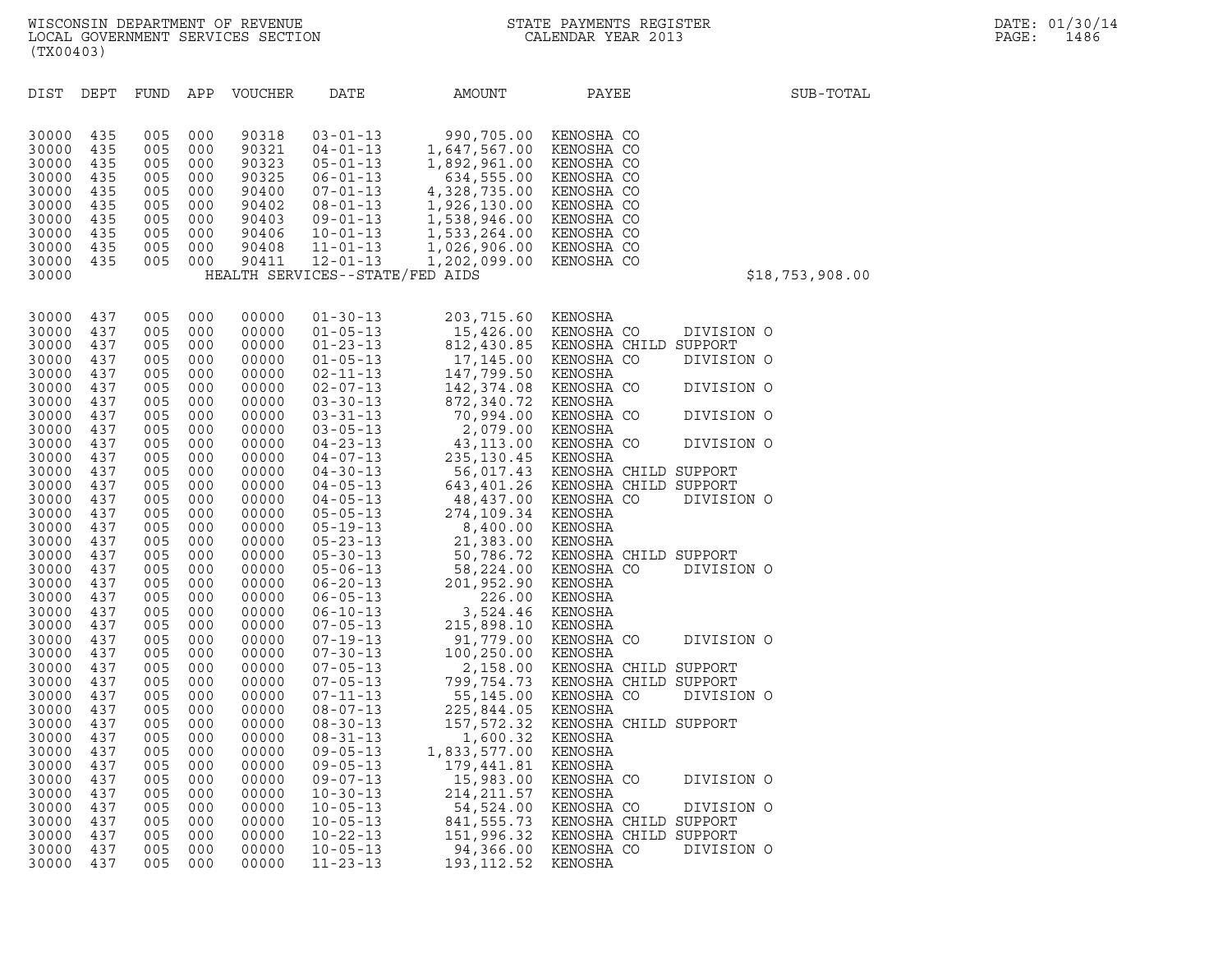| $\tt WISCONSIM DEPARTMENT OF REVENUE$ $\tt WISCONBINS REGISTER$ $\tt LOCAL BONERNMENT SERVICES SECTION$ $\tt CLLENDAR YEAR$ $2013$<br>(TX00403)                                |     |                                                                                                             |                                                      |                                                                                                                   |                                                                                                                                                                                                                                                                                |                                                                                                                                                                                                                                                                                       |                                                         |                          | DATE: 01/30/14<br>PAGE:<br>1487 |  |
|--------------------------------------------------------------------------------------------------------------------------------------------------------------------------------|-----|-------------------------------------------------------------------------------------------------------------|------------------------------------------------------|-------------------------------------------------------------------------------------------------------------------|--------------------------------------------------------------------------------------------------------------------------------------------------------------------------------------------------------------------------------------------------------------------------------|---------------------------------------------------------------------------------------------------------------------------------------------------------------------------------------------------------------------------------------------------------------------------------------|---------------------------------------------------------|--------------------------|---------------------------------|--|
| DIST DEPT                                                                                                                                                                      |     |                                                                                                             |                                                      | FUND APP VOUCHER                                                                                                  | DATE                                                                                                                                                                                                                                                                           | AMOUNT                                                                                                                                                                                                                                                                                | PAYEE                                                   |                          | SUB-TOTAL                       |  |
| 30000 437<br>30000<br>30000 437<br>30000 437<br>30000                                                                                                                          | 437 | 005 000<br>005<br>005 000<br>005 000                                                                        | 000                                                  | 00000<br>00000<br>00000<br>00000                                                                                  | $12 - 10 - 13$                                                                                                                                                                                                                                                                 | 11-30-13 98,925.39 KENOSHA CHILD SUPPORT<br>11-06-13 15,639.00 KENOSHA CO DIVISIONAL 2-05-13 192,272.75 KENOSHA<br>10,868.00 KENOSHA CO<br>CHILDREN & FAMILIES--STATE/FEDERAL AIDS                                                                                                    |                                                         | DIVISION O<br>DIVISION O | \$9,475,484.92                  |  |
| 30000 445<br>30000 445<br>30000 445<br>30000 445<br>30000 445<br>30000 445<br>30000 445<br>30000 445<br>30000 445<br>30000 445<br>30000 445<br>30000 445<br>30000 445<br>30000 |     | 005 000<br>005 000<br>005<br>005<br>005<br>005<br>005<br>005<br>005<br>005 000<br>005<br>005 000<br>005 000 | 000<br>000<br>000<br>000<br>000<br>000<br>000<br>000 | 00000<br>00000<br>00000<br>00000<br>00000<br>00000<br>00000<br>00000<br>00000<br>00000<br>00000<br>00000<br>00000 | $01 - 08 - 13$<br>$02 - 26 - 13$<br>$03 - 05 - 13$<br>$03 - 19 - 13$<br>$04 - 02 - 13$<br>$05 - 21 - 13$<br>$06 - 04 - 13$<br>$07 - 02 - 13$<br>$08 - 06 - 13$<br>$09 - 03 - 13$<br>$10 - 08 - 13$<br>$11 - 05 - 13$<br>$12 - 03 - 13$<br>WORKFORCE DVLPMT--STATE/FEDERAL AIDS | 259,519.56 KENOSHA CO<br>337,107.78 KENOSHA CO<br>284,877.95 KENOSHA CO<br>1,500.00 KENOSHA CO<br>341,439.96 KENOSHA CO<br>361,819.59 KENOSHA CO<br>371,253.28 KENOSHA CO<br>348,924.28 KENOSHA CO<br>284,269.55 KENOSHA CO<br>281,281.69 KENOSHA CO<br>240,<br>296,608.57 KENOSHA CO |                                                         |                          | \$3,718,488.34                  |  |
| 30000 455<br>30000 455<br>30000                                                                                                                                                |     | 002 202                                                                                                     | 002 202                                              |                                                                                                                   |                                                                                                                                                                                                                                                                                | 00021  09-24-13   1,856.24   TREAS KENOSHA CNTY<br>00122  01-28-13   3,020.10   TREAS KENOSHA CNTY<br>JUSTICE--LAW ENFORCEMENT TRAINING REIMB                                                                                                                                         |                                                         |                          | \$4,876.34                      |  |
| 30000 455<br>30000                                                                                                                                                             |     |                                                                                                             |                                                      |                                                                                                                   | JUSTICE--LAW ENFORCEMENT SERVICES AID                                                                                                                                                                                                                                          | 002 221 04838 07-30-13 1,460.00 TREAS KENOSHA CNTY                                                                                                                                                                                                                                    |                                                         |                          | \$1,460.00                      |  |
| 30000 455<br>30000 455<br>30000                                                                                                                                                |     | 002 231                                                                                                     | 002 231                                              |                                                                                                                   | JUSTICE--LAW ENFORCEMENT TRAINING                                                                                                                                                                                                                                              | 00125   11-19-13   14,097.70   TREAS KENOSHA   CNTY<br>00342   02-08-13   41,920.00   TREAS KENOSHA   CNTY                                                                                                                                                                            |                                                         |                          | \$56,017.70                     |  |
| 30000 455<br>30000                                                                                                                                                             |     |                                                                                                             |                                                      |                                                                                                                   | 002 241 02110 01-17-13                                                                                                                                                                                                                                                         | JUSTICE--CEASE AND OTHER FEDERAL GRANTS                                                                                                                                                                                                                                               | 2,339.76 TREAS KENOSHA CNTY                             |                          | \$2,339.76                      |  |
| 30000<br>30000 455<br>30000                                                                                                                                                    | 455 | 002                                                                                                         | 251<br>002 251                                       | 00166<br>00589                                                                                                    | $10 - 15 - 13$<br>12-17-13<br>JUSTICE--TRUANCY PROGRAM-GRANT FUNDS                                                                                                                                                                                                             |                                                                                                                                                                                                                                                                                       | 9,542.00 TREAS KENOSHA CO<br>35,932.00 TREAS KENOSHA CO |                          | \$45,474.00                     |  |
| 30000 455<br>30000                                                                                                                                                             |     |                                                                                                             |                                                      |                                                                                                                   | 002 278 00310 11-20-13                                                                                                                                                                                                                                                         | JUSTICE--YOUTH DIVERSION GRANT PROGRAM                                                                                                                                                                                                                                                | 20,712.00 TREAS KENOSHA CNTY                            |                          | \$20,712.00                     |  |
| 30000 455<br>30000                                                                                                                                                             |     |                                                                                                             | 002 503                                              | 00030                                                                                                             | $03 - 12 - 13$<br>JUSTICE--VICTIM/WITNESS SERVICES AID                                                                                                                                                                                                                         |                                                                                                                                                                                                                                                                                       | 121,969.57 TREAS KENOSHA CO                             |                          | \$121.969.57                    |  |

30000 455 002 503 00030 03-12-13 121,969.57 TREAS—KENOSHA\_CO<br>30000 JUSTICE--VICTIM/WITNESS SERVICES AID 30000 455 002 532 04763 07-30-13 123,906.38 TREAS KENOSHA CO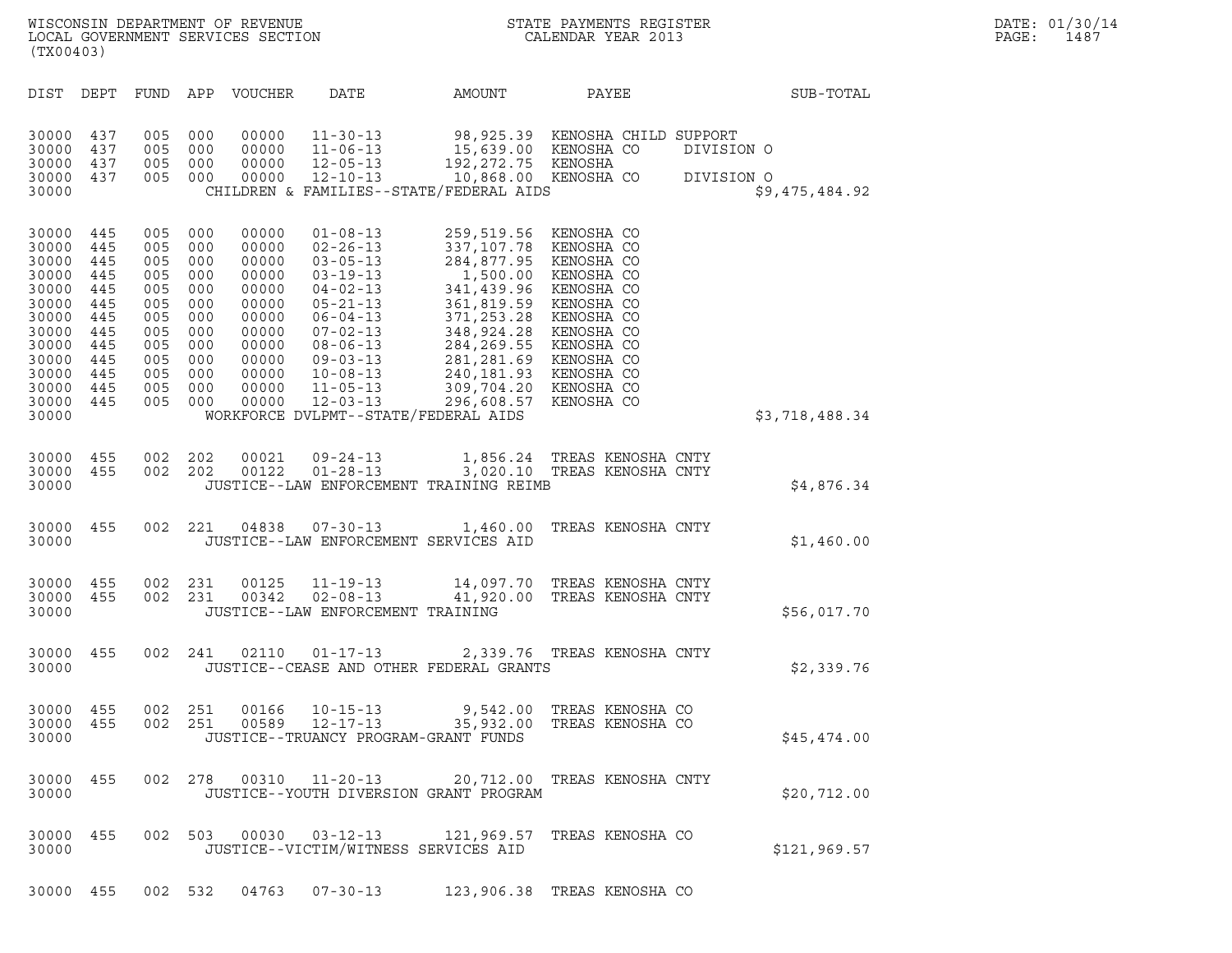| WISCONSIN DEPARTMENT OF REVENUE<br>LOCAL GOVERNMENT SERVICES SECTION<br>(TX00403) | STATE PAYMENTS REGISTER<br>CALENDAR YEAR 2013 | DATE: 01/30/14<br>PAGE:<br>1488 |
|-----------------------------------------------------------------------------------|-----------------------------------------------|---------------------------------|

| (TX00403)                                                            |                                                      |                                                      |                                                      |                                                                      |                                                                                                                                              |                                                                                                  |                                                                                                                                                              |              |
|----------------------------------------------------------------------|------------------------------------------------------|------------------------------------------------------|------------------------------------------------------|----------------------------------------------------------------------|----------------------------------------------------------------------------------------------------------------------------------------------|--------------------------------------------------------------------------------------------------|--------------------------------------------------------------------------------------------------------------------------------------------------------------|--------------|
| DIST                                                                 | DEPT                                                 |                                                      |                                                      | FUND APP VOUCHER                                                     | DATE                                                                                                                                         | AMOUNT                                                                                           | <b>PAYEE</b>                                                                                                                                                 | SUB-TOTAL    |
| 30000                                                                |                                                      |                                                      |                                                      |                                                                      |                                                                                                                                              | JUSTICE--VICTIM/WITNESS ASSISTANCE SERV                                                          |                                                                                                                                                              | \$123,906.38 |
| 30000<br>30000<br>30000                                              | 465<br>465                                           | 002<br>002                                           | 308<br>308                                           | 00325<br>00854                                                       | $01 - 23 - 13$<br>$12 - 03 - 13$                                                                                                             | MILITARY AFFAIRS-EMER MGMT-RESPONSE EQMT                                                         | 7,603.00 TREAS KENOSHA CO<br>9,550.00 TREAS KENOSHA CO                                                                                                       | \$17,153.00  |
| 30000<br>30000                                                       | 465                                                  | 002                                                  | 337                                                  | 00680                                                                | $06 - 28 - 13$                                                                                                                               | MILITARY AFFAIRS-EMERGENCY MGMT PLANNING                                                         | 16,688.00 TREAS KENOSHA CO                                                                                                                                   | \$16,688.00  |
| 30000<br>30000<br>30000<br>30000<br>30000<br>30000                   | 465<br>465<br>465<br>465<br>465                      | 002<br>002<br>002<br>002<br>002                      | 342<br>342<br>342<br>342<br>342                      | 00186<br>00751                                                       | 09-25-13<br>00283 10-11-13<br>00374 01-30-13<br>$00575$ $03-18-13$<br>$08 - 14 - 13$                                                         | MILITARY AFFAIRS-EMERGENCY MGMT-FED FUND                                                         | 1,938.30 TREAS KENOSHA CO<br>1,938.80 TREAS KENOSHA CO<br>43,084.61 TREAS KENOSHA CO<br>3,596.67 TREAS KENOSHA CO<br>41,765.20 TREAS KENOSHA CO              | \$92,323.58  |
| 30000<br>30000                                                       | 465                                                  | 072                                                  | 364                                                  | 00417                                                                | $01 - 31 - 13$                                                                                                                               | MILITARY AFFAIRS-EMER MGMT-PLANNING AID                                                          | 17,313.00 TREAS KENOSHA CO                                                                                                                                   | \$17,313.00  |
| 30000<br>30000                                                       | 485                                                  | 002                                                  | 127                                                  | 05220                                                                | $06 - 06 - 13$<br>VETERANS AFFAIRS GRANTS                                                                                                    |                                                                                                  | 1,300.00 TREAS KENOSHA CO                                                                                                                                    | \$1,300.00   |
| 30000<br>30000                                                       | 485                                                  | 082                                                  | 267                                                  | 05220                                                                | $06 - 06 - 13$<br>VETERANS AFFAIRS--GRANTS TO COUNTIES                                                                                       | 5,850.00                                                                                         | TREAS KENOSHA CO                                                                                                                                             | \$5,850.00   |
| 30000<br>30000                                                       | 485                                                  | 083                                                  | 370                                                  | 05220                                                                | $06 - 06 - 13$<br>VETERANS AFFAIRS--GRANTS TO COUNTIES                                                                                       | 5,850.00                                                                                         | TREAS KENOSHA CO                                                                                                                                             | \$5,850.00   |
| 30000<br>30000                                                       | 505                                                  | 002                                                  | 116                                                  | 01359                                                                | $09 - 10 - 13$<br>DOA--LAND INFORMATION BOARD GRANTS                                                                                         | 300.00                                                                                           | TREAS KENOSHA CO                                                                                                                                             | \$300.00     |
| 30000<br>30000<br>30000                                              | 505<br>505                                           | 002<br>002                                           | 142<br>142                                           | 02629<br>07325                                                       | $10 - 24 - 13$<br>$02 - 21 - 13$<br>DOA--FEDERAL ENERGY GRANTS                                                                               | 4,477.50                                                                                         | 1,730.42 TREAS KENOSHA CNTY<br>TREAS KENOSHA CNTY                                                                                                            | \$6, 207.92  |
| 30000<br>30000<br>30000<br>30000<br>30000<br>30000<br>30000<br>30000 | 505<br>505<br>505<br>505<br>505<br>505<br>505<br>505 | 002<br>002<br>002<br>002<br>002<br>002<br>002<br>002 | 155<br>155<br>155<br>155<br>155<br>155<br>155<br>155 | 60043<br>60105<br>60201<br>60265<br>60352<br>60352<br>60425<br>60425 | $08 - 07 - 13$<br>$09 - 09 - 13$<br>$10 - 24 - 13$<br>$11 - 26 - 13$<br>$12 - 27 - 13$<br>$12 - 27 - 13$<br>$01 - 30 - 13$<br>$01 - 30 - 13$ | 4,883.00<br>4,245.00<br>10,890.00<br>29,480.00<br>9,404.00<br>19,361.00<br>18,512.90<br>9,239.00 | TREAS KENOSHA CO<br>TREAS KENOSHA CO<br>TREAS KENOSHA CO<br>TREAS KENOSHA CO<br>TREAS KENOSHA CO<br>TREAS KENOSHA CO<br>TREAS KENOSHA CO<br>TREAS KENOSHA CO |              |

(TX00403)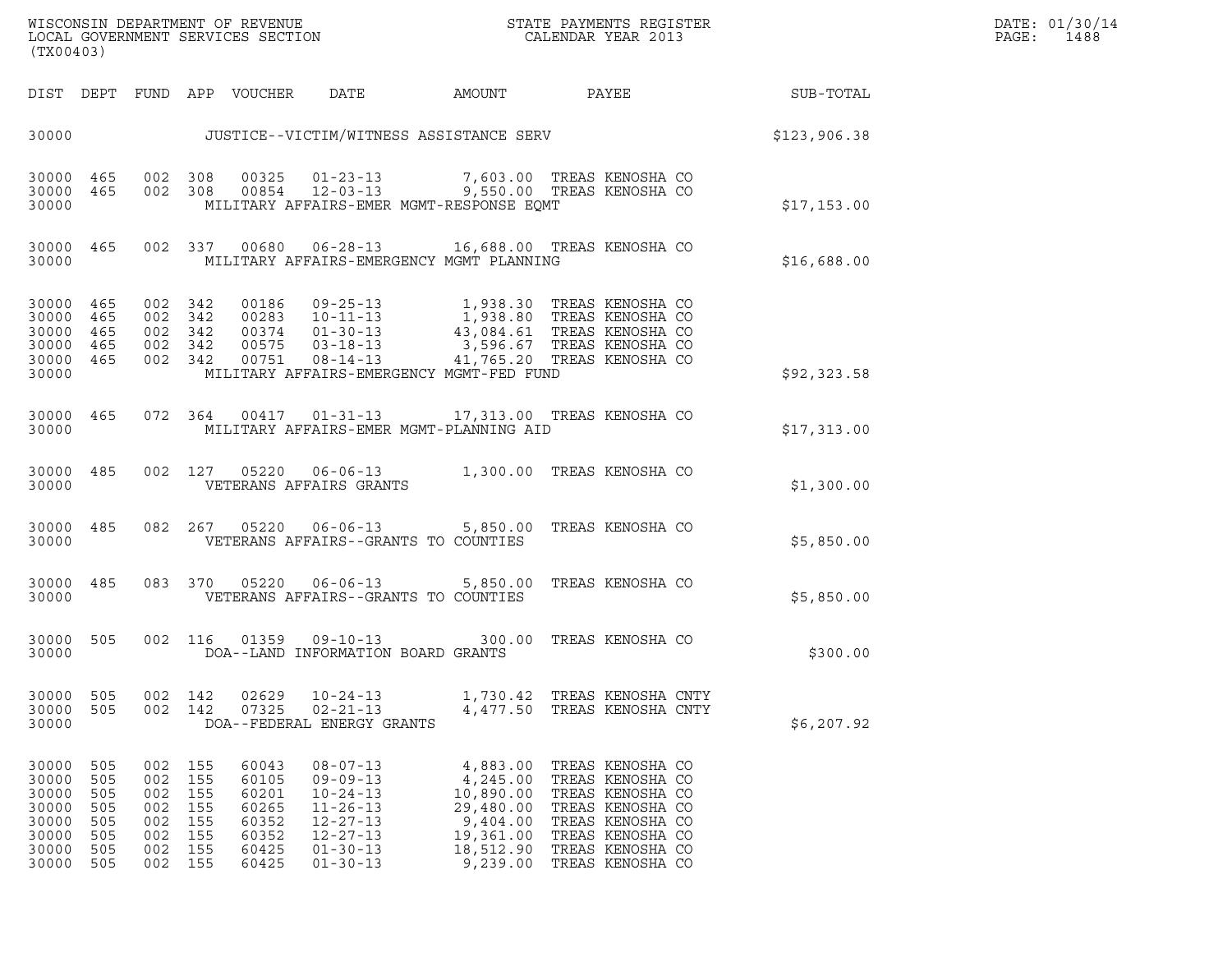| (TX00403)                                                                                                                                             |                                                                                                                     |                                                                                                                     |                                                                                                                     |                                                                                                                                                       |                                                                                                                                                                                                                                                                                                                |                                                                                                                                                                                              |                                                                                                                                                                                                                                                                                                                                                  |               |
|-------------------------------------------------------------------------------------------------------------------------------------------------------|---------------------------------------------------------------------------------------------------------------------|---------------------------------------------------------------------------------------------------------------------|---------------------------------------------------------------------------------------------------------------------|-------------------------------------------------------------------------------------------------------------------------------------------------------|----------------------------------------------------------------------------------------------------------------------------------------------------------------------------------------------------------------------------------------------------------------------------------------------------------------|----------------------------------------------------------------------------------------------------------------------------------------------------------------------------------------------|--------------------------------------------------------------------------------------------------------------------------------------------------------------------------------------------------------------------------------------------------------------------------------------------------------------------------------------------------|---------------|
| DIST                                                                                                                                                  | DEPT                                                                                                                | FUND                                                                                                                | APP                                                                                                                 | VOUCHER                                                                                                                                               | DATE                                                                                                                                                                                                                                                                                                           | AMOUNT                                                                                                                                                                                       | PAYEE                                                                                                                                                                                                                                                                                                                                            | SUB-TOTAL     |
| 30000<br>30000<br>30000<br>30000<br>30000<br>30000<br>30000<br>30000<br>30000                                                                         | 505<br>505<br>505<br>505<br>505<br>505<br>505<br>505                                                                | 002<br>002<br>002<br>002<br>002<br>002<br>002<br>002                                                                | 155<br>155<br>155<br>155<br>155<br>155<br>155<br>155                                                                | 60458<br>60557<br>60557<br>60607<br>60607<br>60679<br>60777<br>60827                                                                                  | $02 - 07 - 13$<br>$03 - 26 - 13$<br>$03 - 26 - 13$<br>$04 - 09 - 13$<br>$04 - 09 - 13$<br>$05 - 08 - 13$<br>$06 - 26 - 13$<br>$07 - 10 - 13$                                                                                                                                                                   | 1,059.00<br>32,843.72<br>1,122.00<br>25,720.38<br>616.00<br>2,279.00<br>7,084.00<br>11,310.00<br>DOA-HOUSING ASSISTANCE-FEDERAL FUNDS                                                        | TREAS KENOSHA CO<br>TREAS KENOSHA CO<br>TREAS KENOSHA CO<br>TREAS KENOSHA CO<br>TREAS KENOSHA CO<br>TREAS KENOSHA CO<br>TREAS KENOSHA CO<br>TREAS KENOSHA CO                                                                                                                                                                                     | \$188,049.00  |
| 30000<br>30000                                                                                                                                        | 505                                                                                                                 | 002                                                                                                                 | 175                                                                                                                 | 10469                                                                                                                                                 | $05 - 29 - 13$<br>DOA--TRANSMISSION LINE IMPACT FEES                                                                                                                                                                                                                                                           | 337,168.00                                                                                                                                                                                   | TREAS KENOSHA CO                                                                                                                                                                                                                                                                                                                                 | \$337,168.00  |
| 30000<br>30000<br>30000<br>30000                                                                                                                      | 505<br>505<br>505                                                                                                   | 002<br>002<br>002                                                                                                   | 629<br>629<br>629                                                                                                   | 06670<br>09277<br>11983                                                                                                                               | $02 - 20 - 13$<br>$05 - 02 - 13$<br>$07 - 12 - 13$<br>DOA--JUSTICE ASSISTANCE GRANTS                                                                                                                                                                                                                           | 35,376.00<br>45,601.00                                                                                                                                                                       | 23,368.00 TREAS KENOSHA CNTY<br>TREAS KENOSHA CNTY<br>TREAS KENOSHA CNTY                                                                                                                                                                                                                                                                         | \$104,345.00  |
| 30000<br>30000<br>30000<br>30000<br>30000                                                                                                             | 505<br>505<br>505<br>505                                                                                            | 002<br>002<br>002<br>002                                                                                            | 643<br>643<br>643<br>643                                                                                            | 05915<br>06673<br>09939<br>11984                                                                                                                      | $01 - 16 - 13$<br>$02 - 20 - 13$<br>$05 - 20 - 13$<br>$07 - 12 - 13$                                                                                                                                                                                                                                           | 3,460.00<br>3,460.00<br>3,460.00<br>DOA--JUSTICE ASSISTANCE FEDERAL FUNDS                                                                                                                    | 35,493.00 TREAS KENOSHA CNTY<br>TREAS KENOSHA CNTY<br>TREAS KENOSHA CNTY<br>TREAS KENOSHA CNTY                                                                                                                                                                                                                                                   | \$45,873.00   |
| 30000<br>30000                                                                                                                                        | 505                                                                                                                 | 002                                                                                                                 | 650                                                                                                                 | 05173                                                                                                                                                 | $01 - 07 - 13$                                                                                                                                                                                                                                                                                                 | DOA--JUSTICE-ASSISTANCE-FEDERAL ARRA FDS                                                                                                                                                     | 13,600.00 TREAS KENOSHA CNTY                                                                                                                                                                                                                                                                                                                     | \$13,600.00   |
| 30000<br>30000                                                                                                                                        | 505                                                                                                                 | 002                                                                                                                 | 745                                                                                                                 | 02652                                                                                                                                                 | $10 - 25 - 13$<br>DOA--HOUSING ASSISTANCE GRANTS                                                                                                                                                                                                                                                               | 106,251.00                                                                                                                                                                                   | TREAS KENOSHA CO                                                                                                                                                                                                                                                                                                                                 | \$106, 251.00 |
| 30000<br>30000<br>30000<br>30000<br>30000<br>30000<br>30000<br>30000<br>30000<br>30000<br>30000<br>30000<br>30000<br>30000<br>30000<br>30000<br>30000 | 505<br>505<br>505<br>505<br>505<br>505<br>505<br>505<br>505<br>505<br>505<br>505<br>505<br>505<br>505<br>505<br>505 | 035<br>035<br>035<br>035<br>035<br>035<br>035<br>035<br>035<br>035<br>035<br>035<br>035<br>035<br>035<br>035<br>035 | 371<br>371<br>371<br>371<br>371<br>371<br>371<br>371<br>371<br>371<br>371<br>371<br>371<br>371<br>371<br>371<br>371 | 60043<br>60043<br>60105<br>60201<br>60201<br>60265<br>60352<br>60425<br>60458<br>60458<br>60557<br>60607<br>60607<br>60679<br>60679<br>60679<br>60777 | $08 - 07 - 13$<br>$08 - 07 - 13$<br>$09 - 09 - 13$<br>$10 - 24 - 13$<br>$10 - 24 - 13$<br>$11 - 26 - 13$<br>$12 - 27 - 13$<br>$01 - 30 - 13$<br>$02 - 07 - 13$<br>$02 - 07 - 13$<br>$03 - 26 - 13$<br>$04 - 09 - 13$<br>$04 - 09 - 13$<br>$05 - 08 - 13$<br>$05 - 08 - 13$<br>$05 - 08 - 13$<br>$06 - 26 - 13$ | 477.00<br>6,855.00<br>9,791.00<br>.73<br>6,356.00<br>1,575.00<br>1,633.00<br>1,068.00<br>621.00<br>25,588.00<br>931.00<br>1,284.00<br>2,823.72<br>10,669.28<br>258.00<br>18,617.51<br>619.00 | TREAS KENOSHA CO<br>TREAS KENOSHA CO<br>TREAS KENOSHA CO<br>TREAS KENOSHA CO<br>TREAS KENOSHA CO<br>TREAS KENOSHA CO<br>TREAS KENOSHA CO<br>TREAS KENOSHA CO<br>TREAS KENOSHA CO<br>TREAS KENOSHA CO<br>TREAS KENOSHA CO<br>TREAS KENOSHA CO<br>TREAS KENOSHA CO<br>TREAS KENOSHA CO<br>TREAS KENOSHA CO<br>TREAS KENOSHA CO<br>TREAS KENOSHA CO |               |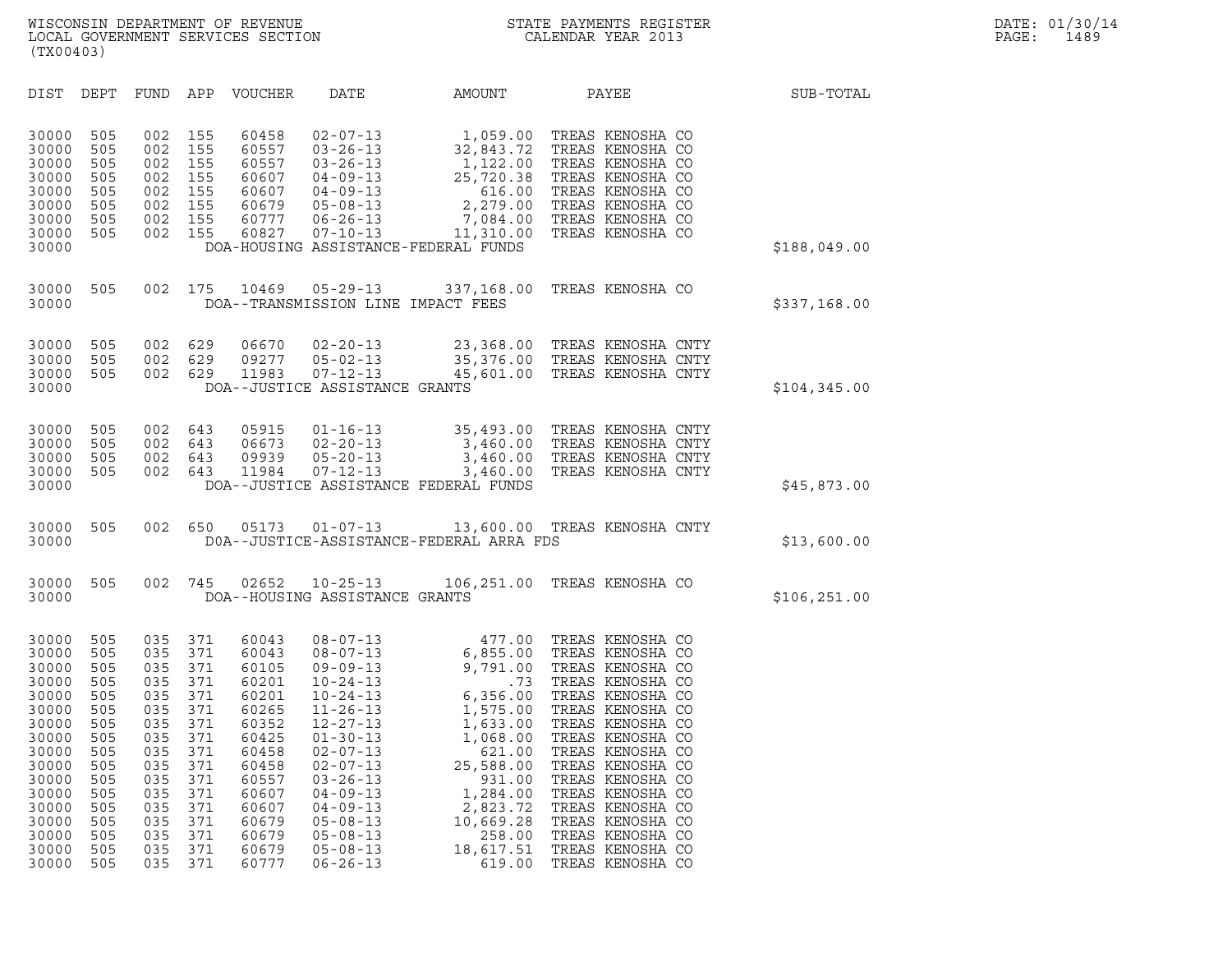|       | DATE: 01/30/14 |
|-------|----------------|
| PAGE: | 1490           |

| WISCONSIN DEPARTMENT OF REVENUE<br>LOCAL GOVERNMENT SERVICES SECTION<br>(TX00403) | STATE PAYMENTS REGISTER<br>CALENDAR YEAR 2013 | DATE: 01/30/14<br>PAGE:<br>1490 |
|-----------------------------------------------------------------------------------|-----------------------------------------------|---------------------------------|

| <b>DIST</b><br>DEPT                                   | APP<br>FUND                            | <b>VOUCHER</b><br><b>DATE</b>                                                                              | AMOUNT                            | PAYEE                                                    | SUB-TOTAL       |
|-------------------------------------------------------|----------------------------------------|------------------------------------------------------------------------------------------------------------|-----------------------------------|----------------------------------------------------------|-----------------|
| 30000<br>505<br>505<br>30000<br>505<br>30000<br>30000 | 035<br>371<br>371<br>035<br>035<br>371 | 60777<br>$06 - 26 - 13$<br>60827<br>$07 - 10 - 13$<br>60827<br>$07 - 10 - 13$<br>DOA--PUBLIC BENEFITS FUND | 26,377.36<br>3,668.00<br>3,961.40 | TREAS KENOSHA CO<br>TREAS KENOSHA CO<br>TREAS KENOSHA CO | \$123, 174.00   |
| 30000<br>835<br>30000<br>835<br>30000                 | 002<br>105<br>002<br>105               | 43705<br>$07 - 22 - 13$<br>$11 - 18 - 13$<br>80807<br>REVENUE--STATE SHARED REVENUES                       | 442,020.13<br>2,523,440.47        | TREAS KENOSHA CO<br>TREAS KENOSHA CO                     | \$2,965,460.60  |
| 30000<br>835<br>30000                                 | 002<br>109                             | 01030<br>$07 - 22 - 13$<br>REVENUE--EXEMPT COMPUTER AID                                                    | 148,036.00                        | TREAS KENOSHA CO                                         | \$148,036.00    |
| 30000<br>835<br>30000<br>835<br>30000                 | 002<br>302<br>302<br>002               | 10044<br>$07 - 22 - 13$<br>$07 - 22 - 13$<br>11044<br>REVENUE-FIRST DOLLAR/SCHOOL LEVY CREDITS             | 8,866,975.60<br>1,592,058.46      | TREAS KENOSHA CO<br>TREAS KENOSHA CO                     | \$10,459,034.06 |
| 30000<br>835<br>30000                                 | 002<br>501                             | 00004<br>$02 - 01 - 13$<br>DOA-PAYMENT FOR MUNICIPAL SERVICES AID                                          | 43,000.00 TREAS KENOSHA CO        |                                                          | \$43,000.00     |
| 30000<br>835<br>30000                                 | 021<br>363                             | 37183<br>$03 - 25 - 13$<br>REVENUE--LOTTERY CREDIT -                                                       | 1,483,356.60                      | TREAS KENOSHA CO                                         | \$1,483,356.60  |
| 30000                                                 |                                        | DISTRICT TOTAL APPROPRIATIONS                                                                              |                                   |                                                          | \$53,548,436.35 |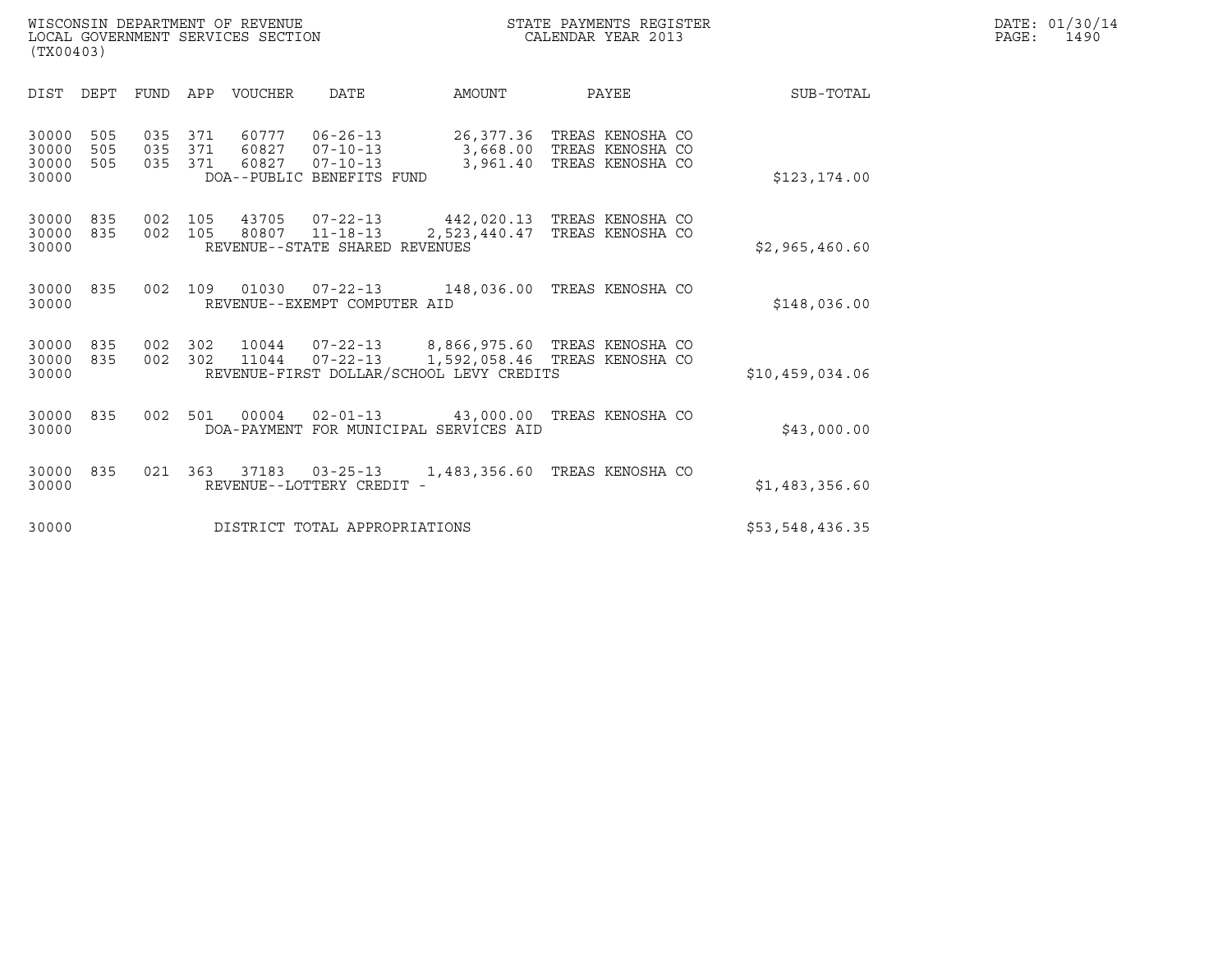| (TX00403)                       |                                |                               |         | WISCONSIN DEPARTMENT OF REVENUE<br>LOCAL GOVERNMENT SERVICES SECTION |                                          | STATE PAYMENTS REGISTER<br>CALENDAR YEAR 2013                                                                                                                                            |             | DATE: 01/30/14<br>PAGE: 1491 |
|---------------------------------|--------------------------------|-------------------------------|---------|----------------------------------------------------------------------|------------------------------------------|------------------------------------------------------------------------------------------------------------------------------------------------------------------------------------------|-------------|------------------------------|
|                                 |                                |                               |         |                                                                      |                                          |                                                                                                                                                                                          |             |                              |
| 30002 165<br>30002              |                                |                               |         |                                                                      | SAFETY/PROF SERV--FIRE INSURANCE DUES    | 002 225 00767 07-03-13 5,452.15 TREAS TN BRIGHTON                                                                                                                                        | \$5,452.15  |                              |
| 30002                           | 30002 370                      |                               |         |                                                                      | NAT RESOURCES--FOREST CROP/MFL/CO FOREST | 012 571 36339 06-10-13 23.20 TREAS TN BRIGHTON                                                                                                                                           | \$23.20     |                              |
| 30002                           |                                |                               |         |                                                                      | NAT RESOURCES--AIDS IN LIEU OF TAXES     | $30002$ $370$ $012$ $579$ $18530$ $04-15-13$ $1,863.00$ TREAS TN BRIGHTON $30002$ $370$ $012$ $579$ $18530$ $04-15-13$ $1,924.26$ TREAS TOWN BRIGHTON                                    | \$3,787.26  |                              |
| 30002                           | 30002 370                      |                               |         |                                                                      | NAT RESOURCES--RU RECYCLING GRANT        | 074 670 40644 05-20-13 607.48 TREAS TN BRIGHTON                                                                                                                                          | \$607.48    |                              |
| 30002 395<br>30002 395<br>30002 | 30002 395<br>30002 395         | 011 191<br>011 191<br>011 191 | 011 191 |                                                                      | TRANSPORTATION--GENERAL TRANSP AIDS-GTA  | 70767  01-07-13  8,478.58  TOWN OF BRIGHTON<br>76767  04-01-13  8,478.58  TOWN OF BRIGHTON<br>84767  07-01-13  8,478.58  TOWN OF BRIGHTON<br>96767  10-07-13  8,478.60  TOWN OF BRIGHTON | \$33,914.34 |                              |
| 30002                           | 30002 395                      |                               |         |                                                                      | TRANSPORTATION--LRIP/TRIP/MSIP GRANTS    | 011  278  85575  08-22-13  8,703.88  TREAS TN BRIGHTON                                                                                                                                   | \$8,703.88  |                              |
| 30002                           | 30002 835 002 105<br>30002 835 |                               | 002 105 |                                                                      | REVENUE--STATE SHARED REVENUES           | $43693$ $07-22-13$ 2,639.28 TREAS TN BRIGHTON 80795 11-18-13 14,956.83 TREAS TN BRIGHTON                                                                                                 | \$17,596.11 |                              |
| 30002 835<br>30002              |                                |                               |         |                                                                      | REVENUE--EXEMPT COMPUTER AID             | 002 109 02687 07-22-13 10.00 TREAS TN BRIGHTON                                                                                                                                           | \$10.00     |                              |
| 30002                           | 30002 835                      |                               |         |                                                                      | DOA-PAYMENT FOR MUNICIPAL SERVICES AID   | 002 501 00002 02-01-13 1,294.30 TREAS TN BRIGHTON                                                                                                                                        | \$1,294.30  |                              |
| 30002                           | 30002 835                      |                               |         |                                                                      | REVENUE--LOTTERY CREDIT -                | 021  363  35692  03-25-13  3,603.10  TREAS TN BRIGHTON                                                                                                                                   | \$3,603.10  |                              |
| 30002                           |                                |                               |         |                                                                      | DISTRICT TOTAL APPROPRIATIONS            |                                                                                                                                                                                          | \$74,991.82 |                              |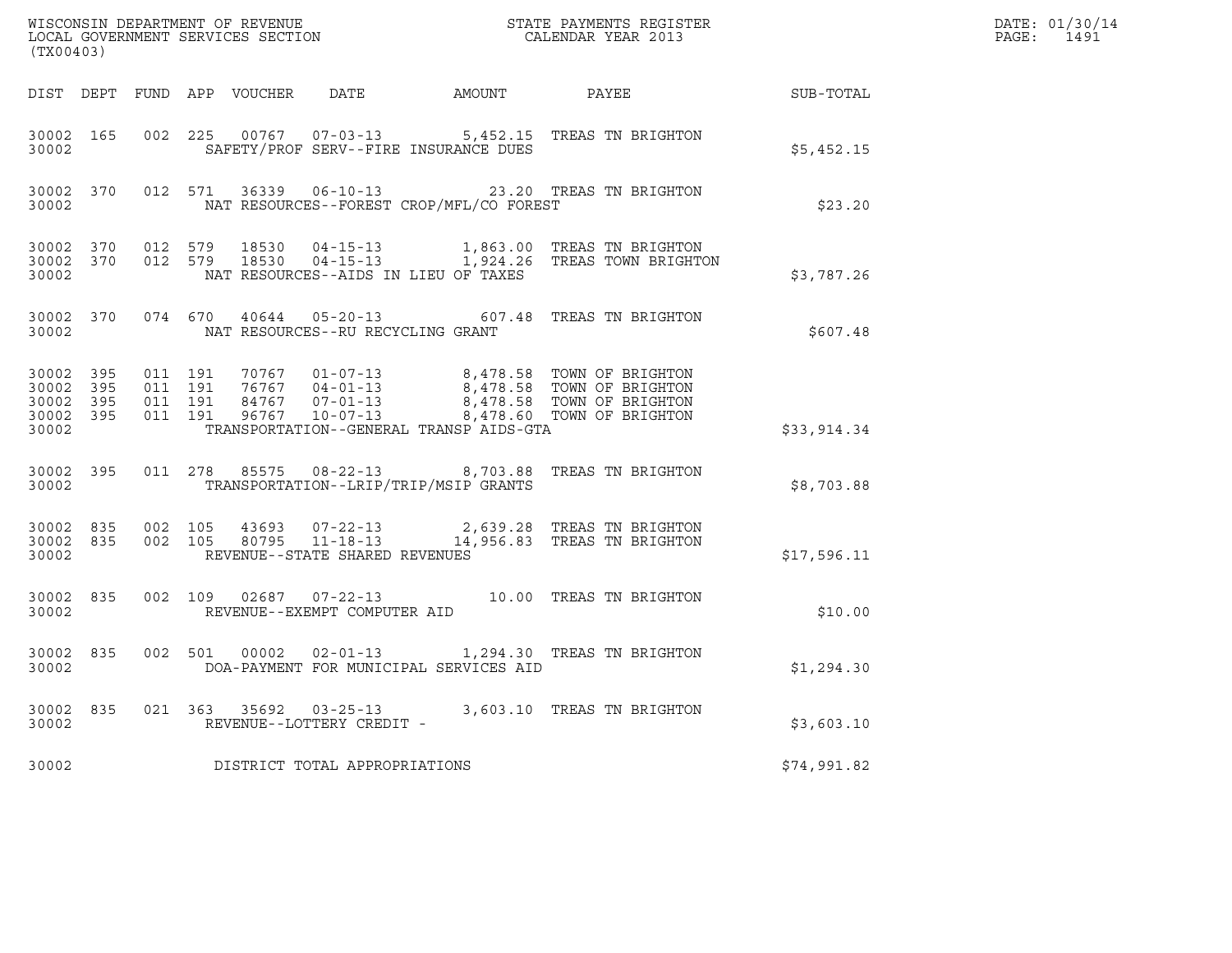|                         |                   |                   |                   | WISCONSIN DEPARTMENT OF REVENUE   |                                                    |                            | STATE PAYMENTS REGISTER                                        |  | DATE: 01/30/14 |  |
|-------------------------|-------------------|-------------------|-------------------|-----------------------------------|----------------------------------------------------|----------------------------|----------------------------------------------------------------|--|----------------|--|
| (TX00403)               |                   |                   |                   | LOCAL GOVERNMENT SERVICES SECTION |                                                    |                            | CALENDAR YEAR 2013                                             |  | PAGE:<br>1492  |  |
| DIST                    | DEPT              | FUND              | APP               | <b>VOUCHER</b>                    | DATE                                               | AMOUNT                     | PAYEE                                                          |  | SUB-TOTAL      |  |
| 30004<br>30004<br>30004 | 370<br>370<br>370 | 012<br>012<br>012 | 579<br>579<br>579 | 18534<br>18535<br>18536           | $04 - 15 - 13$<br>$04 - 15 - 13$<br>$04 - 15 - 13$ | 140.88<br>140.88<br>140.88 | TREAS TOWN BRISTOL<br>TREAS TOWN BRISTOL<br>TREAS TOWN BRISTOL |  |                |  |
| 30004<br>30004          | 370               | 012               | 579<br>NAT        | 18537                             | $04 - 15 - 13$<br>RESOURCES--AIDS IN LIEU OF       | 140.88<br>TAXES            | TREAS TOWN BRISTOL                                             |  | \$563.52       |  |
| 30004                   |                   |                   |                   |                                   | DISTRICT TOTAL APPROPRIATIONS                      |                            |                                                                |  | \$563.52       |  |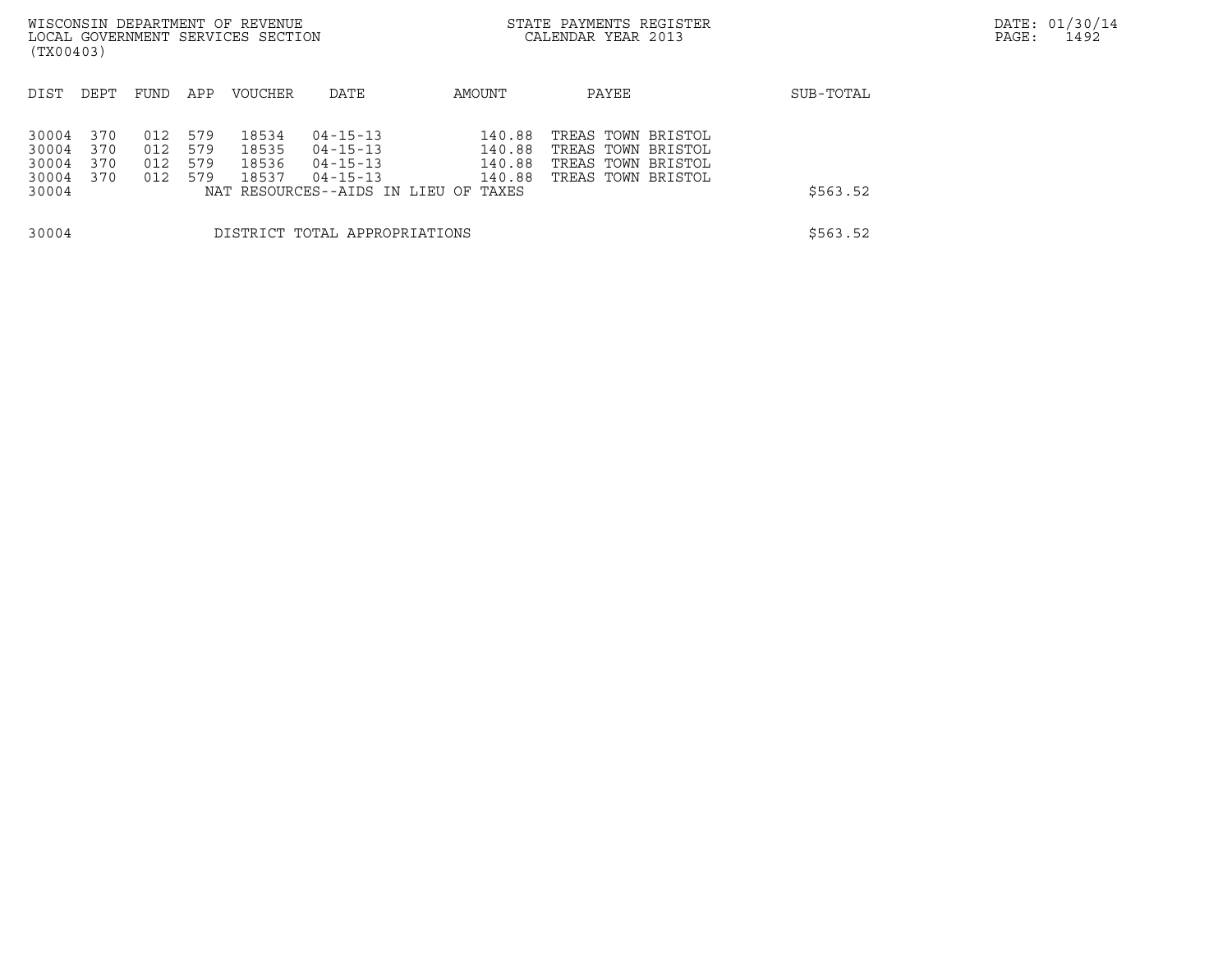| (TX00403)                                 |                          |                                          |         | WISCONSIN DEPARTMENT OF REVENUE<br>LOCAL GOVERNMENT SERVICES SECTION |                                                  |                                                                                                                                                                             | STATE PAYMENTS REGISTER<br>CALENDAR YEAR 2013 |              | DATE: 01/30/14<br>PAGE:<br>1493 |
|-------------------------------------------|--------------------------|------------------------------------------|---------|----------------------------------------------------------------------|--------------------------------------------------|-----------------------------------------------------------------------------------------------------------------------------------------------------------------------------|-----------------------------------------------|--------------|---------------------------------|
| DIST DEPT                                 |                          | FUND                                     | APP     | VOUCHER                                                              | DATE                                             | AMOUNT                                                                                                                                                                      | PAYEE                                         | SUB-TOTAL    |                                 |
| 30006<br>30006                            | 165                      |                                          |         |                                                                      | 002 225 00768 07-03-13                           | SAFETY/PROF SERV--FIRE INSURANCE DUES                                                                                                                                       | 5,843.73 TREAS TN PARIS                       | \$5,843.73   |                                 |
| 30006<br>30006                            | 370                      | 012 571                                  |         |                                                                      |                                                  | 36340  06-10-13  26.10 TREAS TN PARIS<br>NAT RESOURCES--FOREST CROP/MFL/CO FOREST                                                                                           |                                               | \$26.10      |                                 |
| 30006<br>30006<br>30006<br>30006<br>30006 | 395<br>395<br>395<br>395 | 011 191<br>011 191<br>011 191<br>011 191 |         |                                                                      | 96768 10-07-13                                   | 70768  01-07-13  4,112.27  TOWN OF PARIS<br>76768  04-01-13  4,112.27  TOWN OF PARIS<br>84768  07-01-13  4,112.27  TOWN OF PARIS<br>TRANSPORTATION--GENERAL TRANSP AIDS-GTA | 4,112.28 TOWN OF PARIS                        | \$16,449.09  |                                 |
| 30006 435<br>30006                        |                          |                                          | 005 162 |                                                                      |                                                  | 01HSD  09-03-13  4,585.82  TOWN PARIS<br>HS--AMBULANCE FUNDING ASSISTANCE GRANTS                                                                                            |                                               | \$4,585.82   |                                 |
| 30006<br>30006<br>30006                   | 835<br>835               | 002<br>002 105                           | 105     |                                                                      | 80796 11-18-13<br>REVENUE--STATE SHARED REVENUES | 43694  07-22-13  47,206.56  TREAS TN PARIS                                                                                                                                  | 268,397.19 TREAS TN PARIS                     | \$315,603.75 |                                 |
| 30006                                     |                          |                                          |         |                                                                      | DISTRICT TOTAL APPROPRIATIONS                    |                                                                                                                                                                             |                                               | \$342,508.49 |                                 |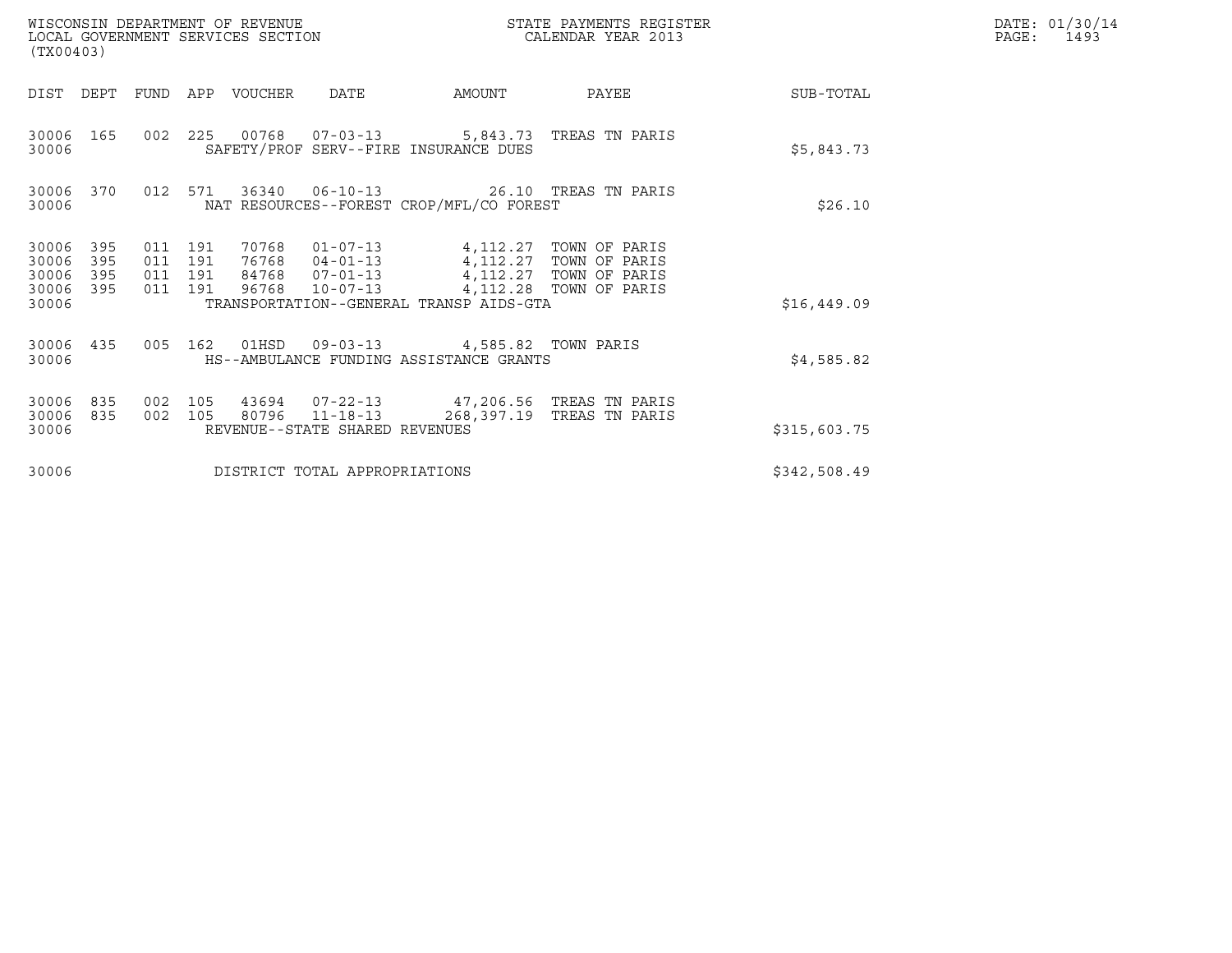| (TX00403)                                             |     |                   |                                          |                |                                                                    |                                          |                                                                                                                                                                                                      | DATE: 01/30/14<br>PAGE:<br>1494 |  |
|-------------------------------------------------------|-----|-------------------|------------------------------------------|----------------|--------------------------------------------------------------------|------------------------------------------|------------------------------------------------------------------------------------------------------------------------------------------------------------------------------------------------------|---------------------------------|--|
|                                                       |     |                   |                                          |                |                                                                    |                                          |                                                                                                                                                                                                      |                                 |  |
| 30010 165<br>30010                                    |     |                   |                                          |                |                                                                    | SAFETY/PROF SERV--FIRE INSURANCE DUES    | 002 225 00769 07-03-13 12,784.02 TREAS TN RANDALL                                                                                                                                                    | \$12,784.02                     |  |
|                                                       |     |                   |                                          |                |                                                                    |                                          | 30010 370 002 503 15805 02-06-13 5,292.59 TREAS TN RANDALL<br>TOWN SHARE 444.13                                                                                                                      |                                 |  |
| 30010                                                 |     |                   |                                          |                |                                                                    | NAT RESOURCES--AIDS IN LIEU OF TAXES     |                                                                                                                                                                                                      | \$5,292.59                      |  |
| 30010 370<br>30010                                    |     |                   | 30010 370 012 381                        |                |                                                                    |                                          | $\begin{tabular}{llllll} 012 & 381 & 00006 & 07-26-13 & 3.20 TREAS TN RANDALL \\ 012 & 381 & 00591 & 03-26-13 & 6,200.95 TREAS TN RANDALL \\ & NAT RESOURCES--BOAT PATROL \end{tabular}$             | \$6,204.15                      |  |
| 30010 370<br>30010                                    |     | 30010 370 012 550 | 012 550                                  |                |                                                                    | NAT RESOURCES--BOATING ENFORCEMENT AIDS  | $\begin{array}{cccc} 00006 & 07\text{--}26\text{--}13 & 11.07 & \text{TREAS TN RANDOM.} \\ 00591 & 03\text{--}26\text{--}13 & 21,486.31 & \text{TREAS TN RANDOM.} \end{array}$                       | \$21,497.38                     |  |
| 30010 370<br>30010                                    |     |                   |                                          |                |                                                                    | NAT RESOURCES--FOREST CROP/MFL/CO FOREST | 012 571 36341 06-10-13 6.40 TREAS TN RANDALL                                                                                                                                                         | \$6.40                          |  |
| 30010 370<br>30010 370<br>30010                       |     |                   |                                          |                |                                                                    | NAT RESOURCES--AIDS IN LIEU OF TAXES     | 012 579 18531 04-15-13 156.62 TREAS TN RANDALL<br>012 579 18531 04-15-13 308.75 TREAS TOWN RANDALL                                                                                                   | \$465.37                        |  |
| 30010 370<br>30010                                    |     |                   |                                          |                | NAT RESOURCES--RU RECYCLING GRANT                                  |                                          | 074 670 40645 05-20-13 7,650.18 TREAS TN RANDALL                                                                                                                                                     | \$7,650.18                      |  |
| 30010 395<br>30010<br>30010 395<br>30010 395<br>30010 | 395 |                   | 011 191<br>011 191<br>011 191<br>011 191 |                |                                                                    | TRANSPORTATION--GENERAL TRANSP AIDS-GTA  | 70769   01-07-13   19,641.13   TOWN OF RANDALL<br>76769   04-01-13   19,641.13   TOWN OF RANDALL<br>84769   07-01-13   19,641.13   TOWN OF RANDALL<br>96769   10-07-13   19,641.14   TOWN OF RANDALL | \$78,564.53                     |  |
| 30010 455<br>30010                                    |     |                   |                                          |                | JUSTICE--LAW ENFORCEMENT TRAINING                                  |                                          | 002 231 00506 02-13-13 640.00 TREAS TN RANDALL                                                                                                                                                       | \$640.00                        |  |
| 30010 835<br>30010 835<br>30010                       |     |                   | 002 105<br>002 105                       | 43695<br>80797 | $07 - 22 - 13$<br>$11 - 18 - 13$<br>REVENUE--STATE SHARED REVENUES |                                          | 6,107.97 TREAS TN RANDALL<br>34,751.42 TREAS TN RANDALL                                                                                                                                              | \$40,859.39                     |  |
| 30010 835<br>30010                                    |     |                   |                                          | 002 109 02688  | 07-22-13<br>REVENUE--EXEMPT COMPUTER AID                           |                                          | 683.00 TREAS TN RANDALL                                                                                                                                                                              | \$683.00                        |  |
| 30010                                                 |     |                   |                                          |                | DISTRICT TOTAL APPROPRIATIONS                                      |                                          |                                                                                                                                                                                                      | \$174,647.01                    |  |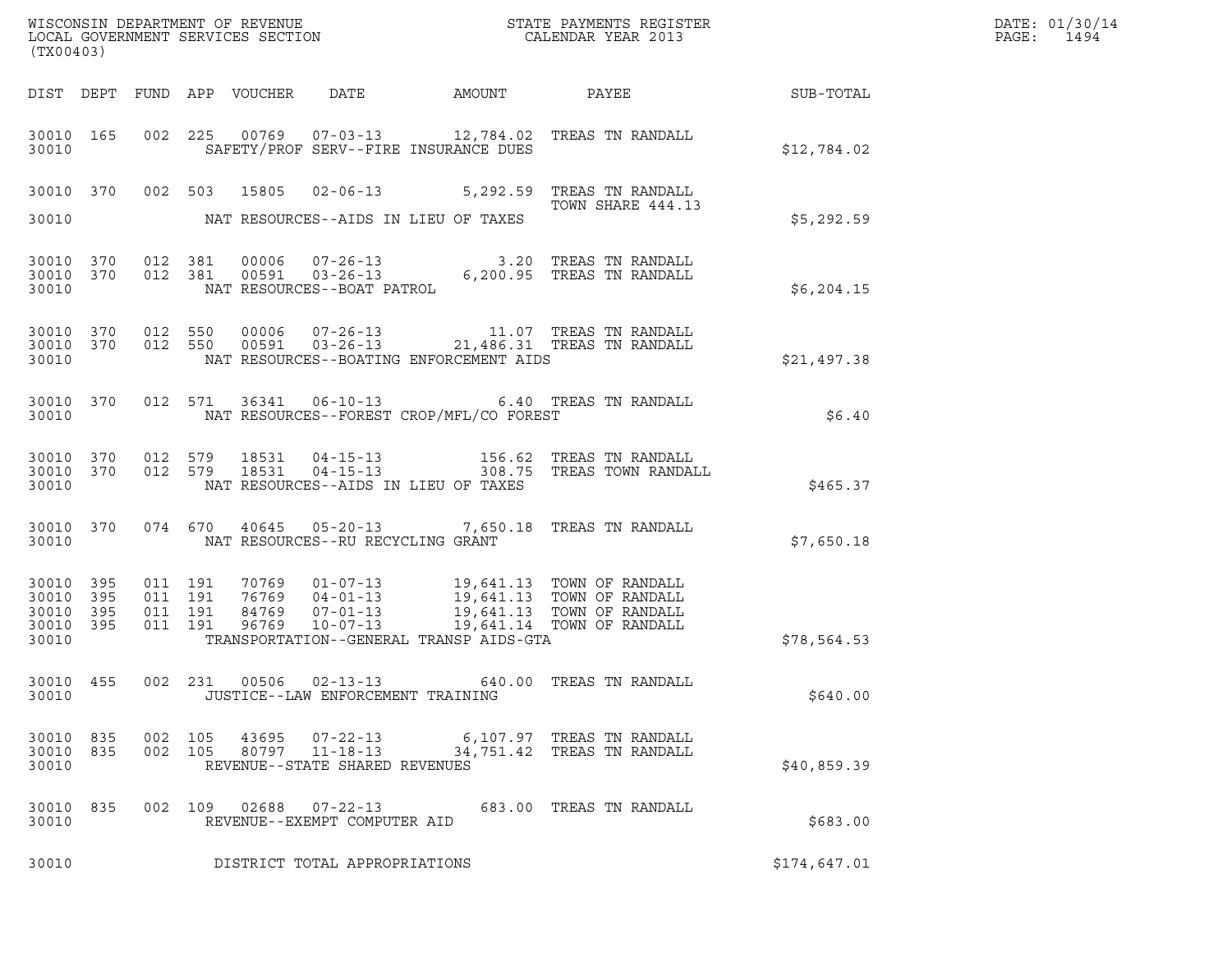| WISCONSIN DEPARTMENT OF REVENUE ${\small \begin{array}{ll} \texttt{MISCONS} \\ \texttt{LOCAL GOVERNMENT} \end{array}} {\small \begin{array}{ll} \texttt{GIVENTS} \\ \texttt{SICAL GOURRNMENT} \end{array}} {\small \begin{array}{ll} \texttt{STATE} \\ \texttt{CALENDAR} \end{array}} {\small \begin{array}{ll} \texttt{REGISTER} \\ \texttt{VELR} \end{array}}$<br>(TX00403)                           |              | DATE: 01/30/14<br>PAGE:<br>1495 |
|---------------------------------------------------------------------------------------------------------------------------------------------------------------------------------------------------------------------------------------------------------------------------------------------------------------------------------------------------------------------------------------------------------|--------------|---------------------------------|
| DIST DEPT FUND APP VOUCHER DATE AMOUNT PAYEE SUB-TOTAL                                                                                                                                                                                                                                                                                                                                                  |              |                                 |
| 30012 165 002 225 00770 07-03-13 29,547.06 TREAS TN SALEM<br>SAFETY/PROF SERV--FIRE INSURANCE DUES<br>30012                                                                                                                                                                                                                                                                                             | \$29,547.06  |                                 |
| 30012 370 002 503 15806 02-06-13 6,477.15 TREAS TN SALEM<br>TOWN SHARE 814.60                                                                                                                                                                                                                                                                                                                           |              |                                 |
| 30012 NAT RESOURCES--AIDS IN LIEU OF TAXES                                                                                                                                                                                                                                                                                                                                                              | \$6,477.15   |                                 |
| 30012 370 012 381 00006 07-26-13 .94 TREAS TN SALEM<br>30012 370 012 381 00593 03-26-13 1,807.33 TREAS TN SALEM<br>30012 NAT RESOURCES--BOAT PATROL                                                                                                                                                                                                                                                     | \$1,808.27   |                                 |
| $\begin{array}{cccccc} 30012 & 370 & 012 & 550 & 00006 & 07-26-13 & & & 3.22 & \text{TREAS TN SALEM} \\ 30012 & 370 & 012 & 550 & 00593 & 03-26-13 & & & 6,262.42 & \text{TREAS TN SALEM} \end{array}$<br>NAT RESOURCES--BOATING ENFORCEMENT AIDS<br>30012                                                                                                                                              | \$6,265.64   |                                 |
| 30012 370 012 571 36342 06-10-13 20.00 TREAS TN SALEM<br>30012 MAT RESOURCES--FOREST CROP/MFL/CO FOREST                                                                                                                                                                                                                                                                                                 | \$20.00      |                                 |
| 012 579 18532 04-15-13     43.89 TREAS TN SALEM<br>012 579 18532 04-15-13     109.76 TREAS TOWN SALEM<br>012 579 18532 04-15-13     957.79 TREAS TOWN SALEM<br>30012 370<br>30012 370<br>30012 370<br>NAT RESOURCES--AIDS IN LIEU OF TAXES<br>30012                                                                                                                                                     | \$1,111.44   |                                 |
| 30012 370 074 670 40646 05-20-13 12,062.56 TREAS TN SALEM<br>NAT RESOURCES--RU RECYCLING GRANT<br>30012                                                                                                                                                                                                                                                                                                 | \$12,062.56  |                                 |
| $\begin{array}{cccccccc} 011 & 191 & 70770 & 01-07-13 & & 68,673.84 & TOWN OF SALEM \\ 011 & 191 & 76770 & 04-01-13 & & 68,673.84 & TOWN OF SALEM \\ 011 & 191 & 84770 & 07-01-13 & & 68,673.84 & TOWN OF SALEM \\ 011 & 191 & 96770 & 10-07-13 & & & 68,673.85 & TOWN OF SALEM \\ \end{array}$<br>30012 395<br>30012 395<br>30012 395<br>30012 395<br>30012<br>TRANSPORTATION--GENERAL TRANSP AIDS-GTA | \$274,695.37 |                                 |
| 005 162 01HSD 09-03-13 5,678.27 TOWN SALEM<br>30012 435<br>30012<br>HS--AMBULANCE FUNDING ASSISTANCE GRANTS                                                                                                                                                                                                                                                                                             | \$5,678.27   |                                 |
| 002 231 00531 02-15-13 640.00 TREAS TN SALEM<br>30012 455<br>30012<br>JUSTICE--LAW ENFORCEMENT TRAINING                                                                                                                                                                                                                                                                                                 | \$640.00     |                                 |
| 30012 835<br>002 105 43696<br>07-22-13<br>18,066.48   TREAS  TN  SALEM<br>002 105 80798 11-18-13<br>30012 835<br>102,753.12 TREAS TN SALEM<br>30012<br>REVENUE--STATE SHARED REVENUES                                                                                                                                                                                                                   | \$120,819.60 |                                 |
| 30012 835 002 109 02689 07-22-13 886.00 TREAS TN SALEM                                                                                                                                                                                                                                                                                                                                                  |              |                                 |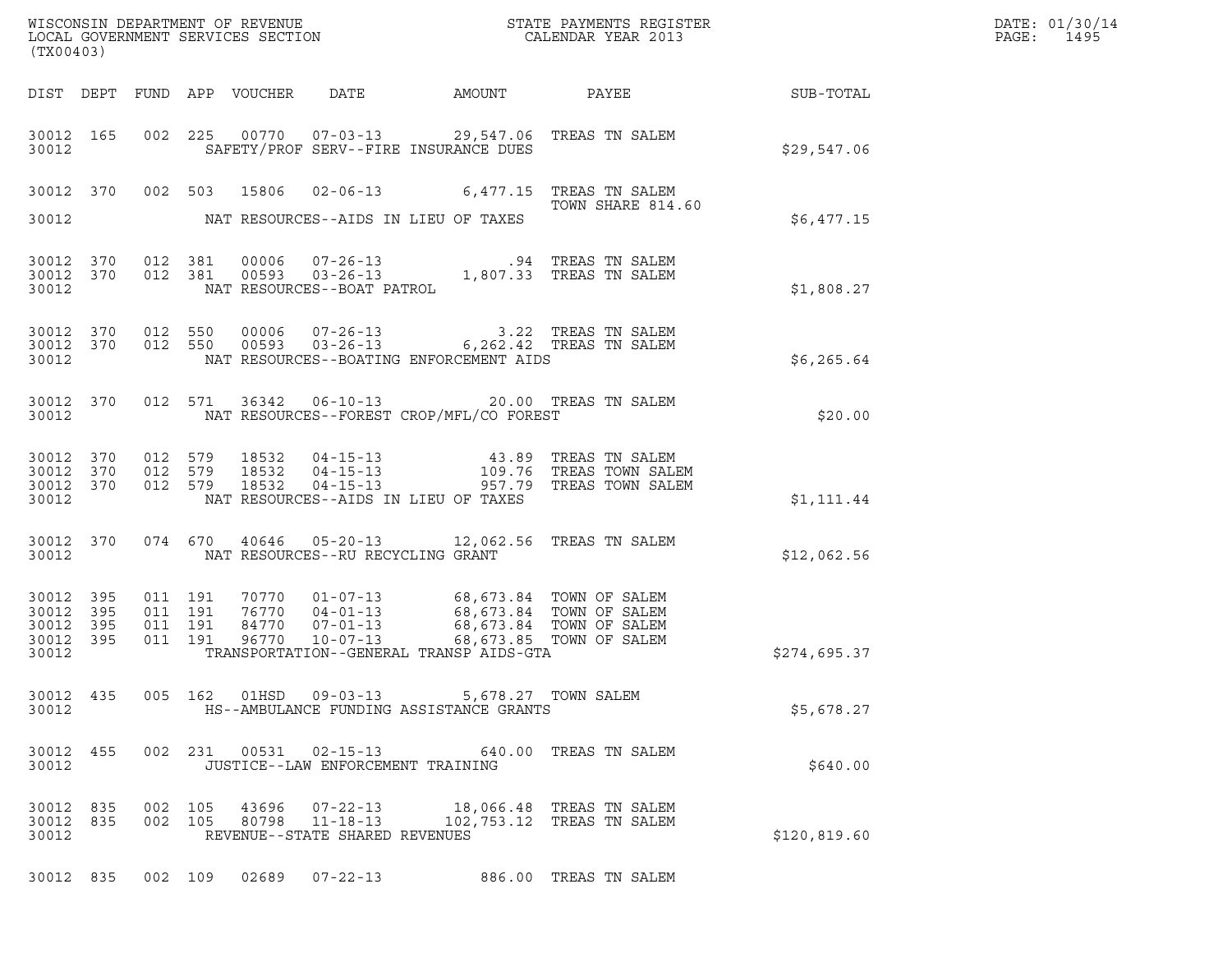| WISCONSIN DEPARTMENT OF REVENUE<br>LOCAL GOVERNMENT SERVICES SECTION<br>(TX00403) |      |     |         |                                             |           | STATE PAYMENTS REGISTER<br>CALENDAR YEAR 2013 |              | DATE: 01/30/14<br>PAGE:<br>1496 |
|-----------------------------------------------------------------------------------|------|-----|---------|---------------------------------------------|-----------|-----------------------------------------------|--------------|---------------------------------|
| DIST<br>DEPT                                                                      | FUND | APP | VOUCHER | DATE                                        | AMOUNT    | PAYEE                                         | SUB-TOTAL    |                                 |
| 30012                                                                             |      |     |         | REVENUE--EXEMPT COMPUTER AID                |           |                                               | \$886.00     |                                 |
| 835<br>30012<br>30012                                                             | 021  | 363 | 35693   | $03 - 25 - 13$<br>REVENUE--LOTTERY CREDIT - | 22,423.32 | TREAS TN SALEM                                | \$22,423.32  |                                 |
| 30012                                                                             |      |     |         | DISTRICT TOTAL APPROPRIATIONS               |           |                                               | \$482,434.68 |                                 |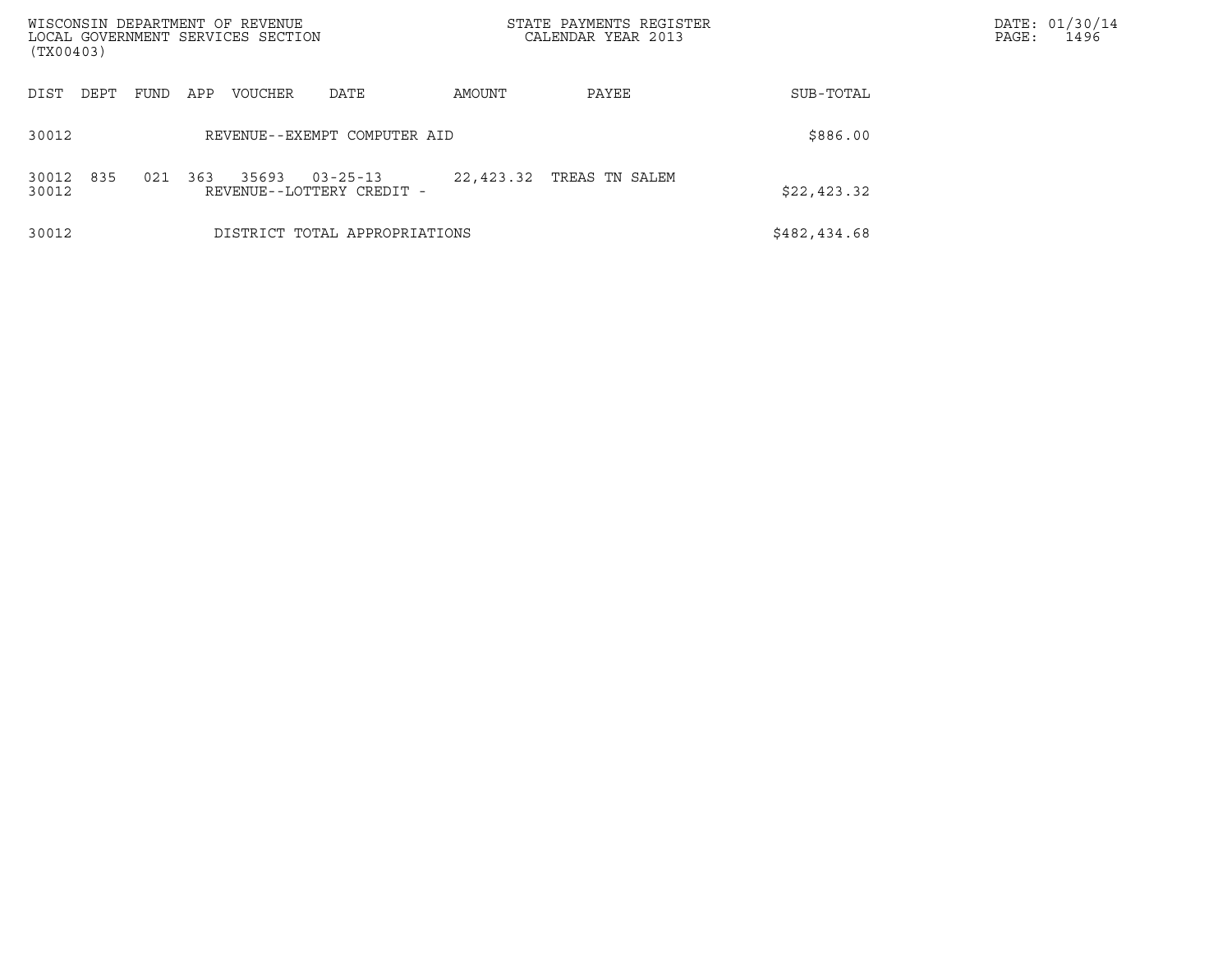| (TX00403)                                                 |           |                               |         |                                                     |                                                                                                                                                                                                                                 |                                                                                                                                                                               |              | DATE: 01/30/14<br>PAGE:<br>1497 |
|-----------------------------------------------------------|-----------|-------------------------------|---------|-----------------------------------------------------|---------------------------------------------------------------------------------------------------------------------------------------------------------------------------------------------------------------------------------|-------------------------------------------------------------------------------------------------------------------------------------------------------------------------------|--------------|---------------------------------|
|                                                           |           |                               |         |                                                     |                                                                                                                                                                                                                                 | DIST DEPT FUND APP VOUCHER DATE AMOUNT PAYEE SUB-TOTAL                                                                                                                        |              |                                 |
| 30014                                                     |           |                               |         |                                                     | SAFETY/PROF SERV--FIRE INSURANCE DUES                                                                                                                                                                                           | 30014 165 002 225 00771 07-03-13 25,803.30 TREAS TN SOMERS                                                                                                                    | \$25,803.30  |                                 |
|                                                           | 30014     |                               |         |                                                     | NAT RESOURCES--FOREST CROP/MFL/CO FOREST                                                                                                                                                                                        | 30014 370 012 571 36343 06-10-13 12.60 TREAS TN SOMERS                                                                                                                        | \$12.60      |                                 |
|                                                           | 30014     |                               |         | NAT RESOURCES--RU RECYCLING GRANT                   |                                                                                                                                                                                                                                 | 30014 370 074 670 40647 05-20-13 19,243.07 TREAS TN SOMERS                                                                                                                    | \$19,243.07  |                                 |
| 30014 395<br>30014 395<br>30014 395<br>30014 395<br>30014 |           | 011 191<br>011 191<br>011 191 | 011 191 |                                                     | 70771  01-07-13  32,164.38  TOWN OF SOMERS<br>76771  04-01-13  32,164.38  TOWN OF SOMERS<br>84771  07-01-13  32,164.38  TOWN OF SOMERS<br>96771  10-07-13  32,164.41  TOWN OF SOMERS<br>TRANSPORTATION--GENERAL TRANSP AIDS-GTA |                                                                                                                                                                               | \$128,657.55 |                                 |
| 30014 395<br>30014 395<br>30014                           | 30014 395 | 011 278                       |         |                                                     | TRANSPORTATION--LRIP/TRIP/MSIP GRANTS                                                                                                                                                                                           | 011  278  65153  02-12-13  8,703.88  TREAS TN SOMERS<br>011  278  65153  02-12-13  7,514.92  TREAS TN SOMERS<br>011  278  65153  02-12-13  7,736.08  TREAS TN SOMERS          | \$23,954.88  |                                 |
| 30014                                                     | 30014 435 |                               |         |                                                     | 005 162 01HSD 09-03-13 5,246.88 TOWN SOMERS<br>HS--AMBULANCE FUNDING ASSISTANCE GRANTS                                                                                                                                          |                                                                                                                                                                               | \$5,246.88   |                                 |
|                                                           |           |                               |         |                                                     | 30014 HS--PREPAID MEDICAL TRANSPORT REIMBURSE                                                                                                                                                                                   | 30014 435 005 163 01LGS 11-18-13 7,600.00 SOMERS RESCUE SQUAD                                                                                                                 | \$7,600.00   |                                 |
| 30014                                                     | 30014 835 | 002 105<br>30014 835 002 105  |         | REVENUE--STATE SHARED REVENUES                      |                                                                                                                                                                                                                                 | $\begin{array}{cccc} 43697 & 07\text{-}22\text{-}13 & 20,736.12 & \text{TREAS TN SOMERS} \\ 80799 & 11\text{-}18\text{-}13 & 112,450.35 & \text{TREAS TN SOMERS} \end{array}$ | \$133,186.47 |                                 |
| 30014                                                     |           |                               |         | REVENUE--EXEMPT COMPUTER AID                        |                                                                                                                                                                                                                                 | 30014 835 002 109 02690 07-22-13 3,145.00 TREAS TN SOMERS                                                                                                                     | \$3,145.00   |                                 |
| 30014 835<br>30014                                        |           |                               |         | 021 363 35694 03-25-13<br>REVENUE--LOTTERY CREDIT - |                                                                                                                                                                                                                                 | 20,770.07 TREAS TN SOMERS                                                                                                                                                     | \$20,770.07  |                                 |
| 30014                                                     |           |                               |         | DISTRICT TOTAL APPROPRIATIONS                       |                                                                                                                                                                                                                                 |                                                                                                                                                                               | \$367,619.82 |                                 |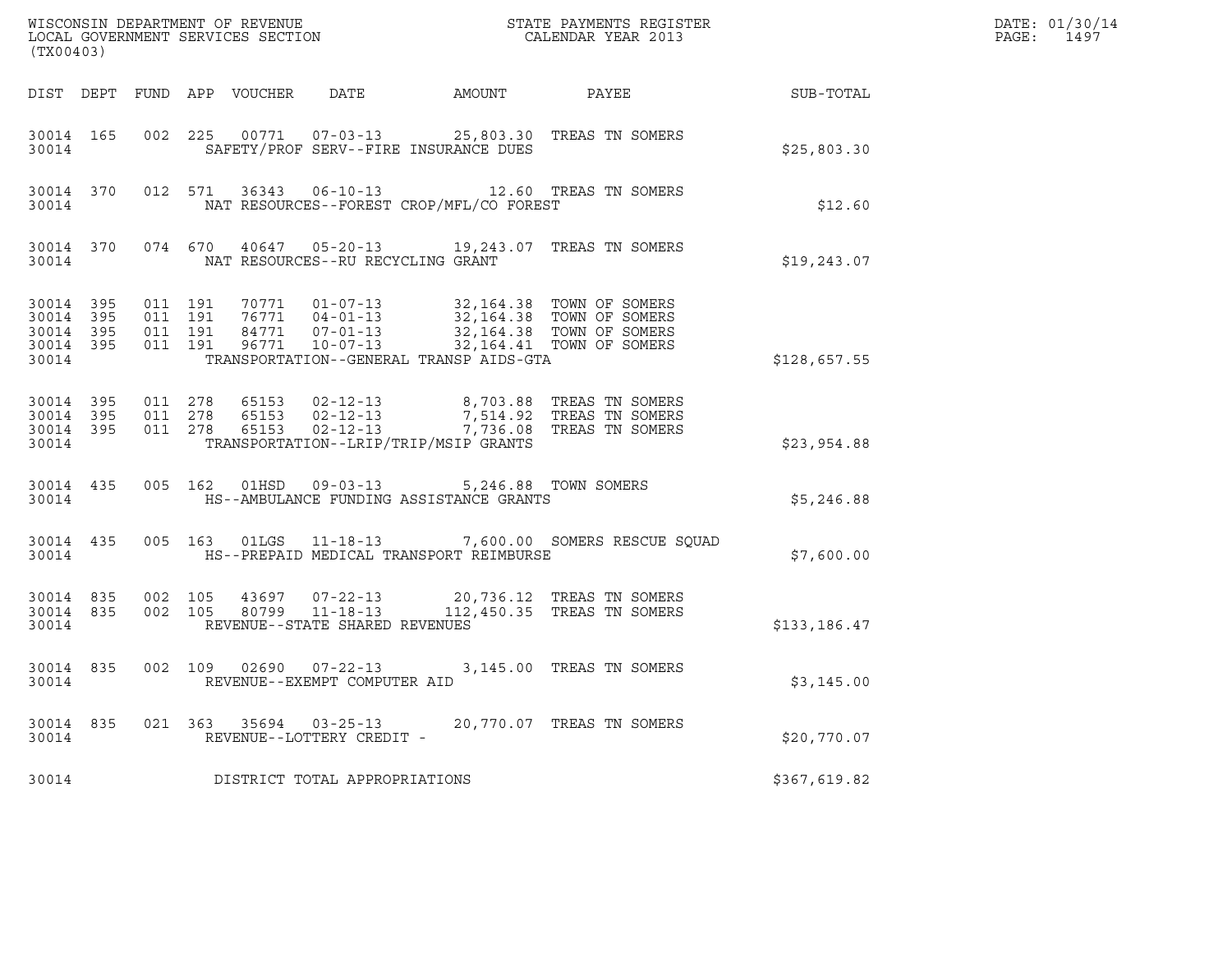|                                 |                        |                    |                    |                |                                            | WISCONSIN DEPARTMENT OF REVENUE<br>LOCAL GOVERNMENT SERVICES SECTION FOR THE STATE PAYMENTS REGISTER<br>(TWO 1403) |                                                                                                                                                                                                                                                                                                   | DATE: 01/30/14<br>PAGE:<br>1498 |  |
|---------------------------------|------------------------|--------------------|--------------------|----------------|--------------------------------------------|--------------------------------------------------------------------------------------------------------------------|---------------------------------------------------------------------------------------------------------------------------------------------------------------------------------------------------------------------------------------------------------------------------------------------------|---------------------------------|--|
| (TX00403)                       |                        |                    |                    |                |                                            |                                                                                                                    |                                                                                                                                                                                                                                                                                                   |                                 |  |
|                                 |                        |                    |                    |                |                                            |                                                                                                                    | DIST DEPT FUND APP VOUCHER DATE AMOUNT PAYEE SUB-TOTAL                                                                                                                                                                                                                                            |                                 |  |
| 30016                           |                        |                    |                    |                |                                            | SAFETY/PROF SERV--FIRE INSURANCE DUES                                                                              | 30016 165 002 225 00772 07-03-13 9,329.06 TREAS TN WHEATLAND                                                                                                                                                                                                                                      | \$9,329.06                      |  |
|                                 |                        |                    |                    |                |                                            |                                                                                                                    | 30016 370 002 503 15807 02-06-13 6,156.48 TREAS TN WHEATLAND                                                                                                                                                                                                                                      |                                 |  |
| 30016                           |                        |                    |                    |                |                                            | NAT RESOURCES--AIDS IN LIEU OF TAXES                                                                               | TOWN SHARE 576.53                                                                                                                                                                                                                                                                                 | \$6,156.48                      |  |
|                                 |                        |                    |                    |                |                                            |                                                                                                                    | $\begin{tabular}{cccc} 30016 & 370 & 012 & 381 & 00006 & 07-26-13 & .61 TREAS TN WHEREALAND \\ 30016 & 370 & 012 & 381 & 00603 & 03-26-13 & 1,183.98 TREAS TN WHERESLAND \\ & \multicolumn{3}{c} 30016 & \multicolumn{3}{c} 3016 & \multicolumn{3}{c} 3016 \end{tabular}$                         | \$1,184.59                      |  |
| 30016                           |                        |                    |                    |                |                                            | NAT RESOURCES--BOATING ENFORCEMENT AIDS                                                                            | $\begin{array}{cccccc} 3\,0\,0\,16 & 3\,70 & 0\,12 & 550 & 0\,0\,0\,6 & 0\,7\hbox{-}2\,6\hbox{-}13 & & 2.12 & \textrm{TREAS TN WHEREALAND} \\ 3\,0\,0\,16 & 3\,70 & 0\,12 & 550 & 0\,0\,6\,0\,3 & 0\,3\hbox{-}2\,6\hbox{-}13 & & 4\,1\,0\,2\hbox{-}50 & \textrm{TREAS TN WHEREILAND} \end{array}$ | \$4,104.62                      |  |
| 30016                           |                        |                    |                    |                |                                            | NAT RESOURCES--FOREST CROP/MFL/CO FOREST                                                                           | 30016 370 012 571 36344 06-10-13 32.60 TREAS TN WHEATLAND                                                                                                                                                                                                                                         | \$32.60                         |  |
| 30016                           |                        |                    |                    |                |                                            | NAT RESOURCES--AIDS IN LIEU OF TAXES                                                                               | $30016$ $370$ $012$ $579$ $18533$ $04-15-13$ $536.75$ TREAS TN WHEATLAND $30016$ $370$ $012$ $579$ $18533$ $04-15-13$ $36.00$ TREAS TOWN WHEATLAND                                                                                                                                                | \$572.75                        |  |
| 30016                           |                        |                    |                    |                | NAT RESOURCES--RU RECYCLING GRANT          |                                                                                                                    | 30016 370 074 670 40648 05-20-13 6,021.77 TREAS TN WHEATLAND                                                                                                                                                                                                                                      | \$6,021.77                      |  |
|                                 |                        | 30016 30016        |                    |                |                                            | NAT RESOURCES--URBAN NON-POINT GRANTS                                                                              | 30016 370 095 519 03447 06-26-13 4,360.33 TREAS TN WHEATLAND                                                                                                                                                                                                                                      | \$4,360.33                      |  |
| 30016 395<br>30016 395<br>30016 | 30016 395<br>30016 395 | 011 191<br>011 191 | 011 191            |                |                                            | TRANSPORTATION--GENERAL TRANSP AIDS-GTA                                                                            | 70772  01-07-13  19,907.66  TOWN OF WHEATLAND<br>76772  04-01-13  19,907.66  TOWN OF WHEATLAND<br>84772  07-01-13  19,907.66  TOWN OF WHEATLAND<br>011  191  96772  10-07-13  19,907.69  TOWN OF WHEATLAND                                                                                        | \$79,630.67                     |  |
|                                 |                        |                    |                    |                |                                            |                                                                                                                    |                                                                                                                                                                                                                                                                                                   |                                 |  |
| 30016                           | 30016 395<br>30016 395 |                    |                    |                | 011 278 83210 08-02-13                     | TRANSPORTATION--LRIP/TRIP/MSIP GRANTS                                                                              | 7,514.90 TREAS TN WHEATLAND<br>011  278  83210  08-02-13  7,736.08  TREAS TN WHEATLAND                                                                                                                                                                                                            | \$15,250.98                     |  |
| 30016 835<br>30016 835<br>30016 |                        |                    | 002 105<br>002 105 | 43698<br>80800 | 07-22-13<br>REVENUE--STATE SHARED REVENUES |                                                                                                                    | 6,606.42 TREAS TN WHEATLAND<br>11-18-13 37,435.83 TREAS TN WHEATLAND                                                                                                                                                                                                                              | \$44,042.25                     |  |
|                                 |                        |                    |                    |                |                                            |                                                                                                                    | 30016 835 002 109 02691 07-22-13 80.00 TREAS TN WHEATLAND                                                                                                                                                                                                                                         |                                 |  |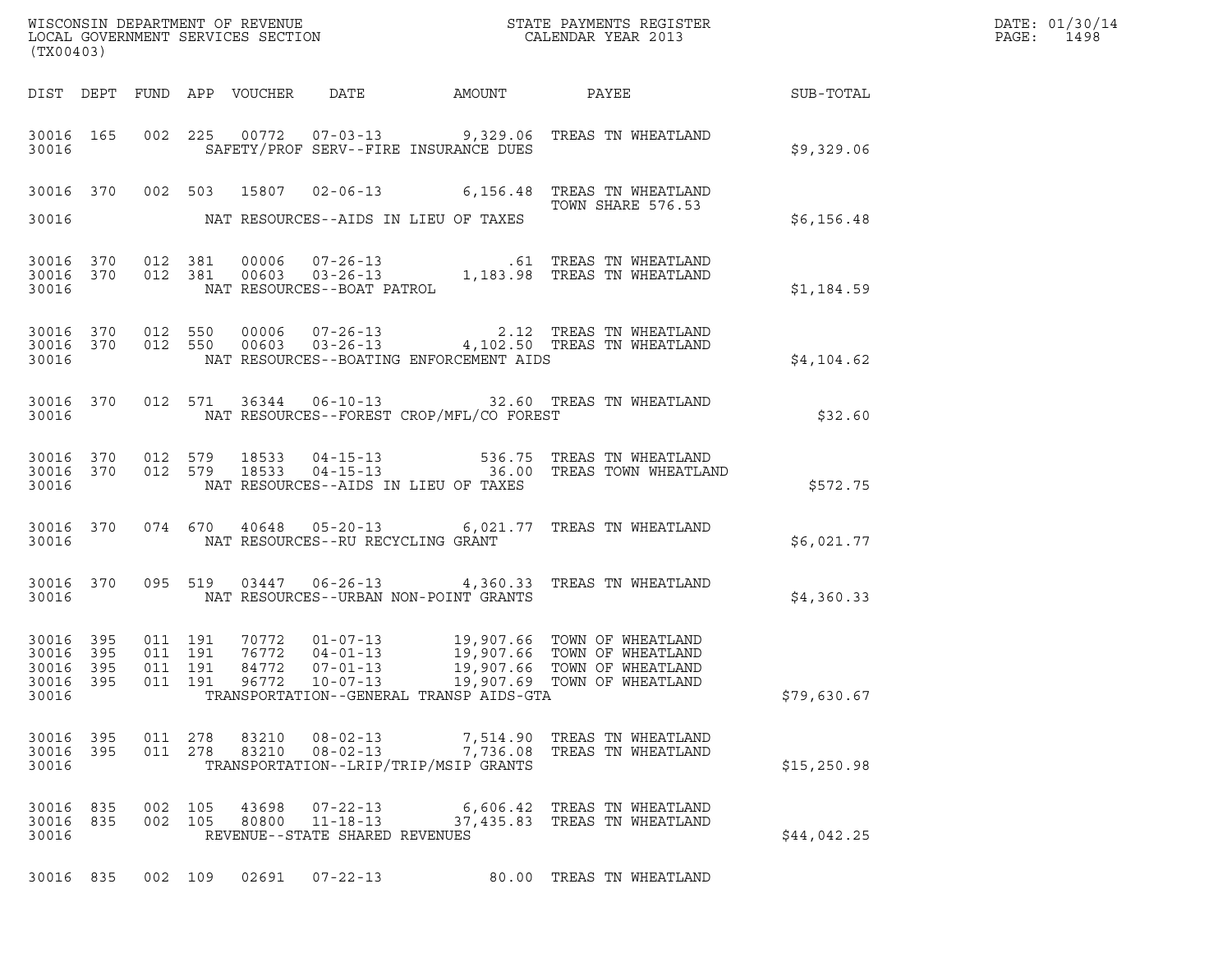| WISCONSIN DEPARTMENT OF REVENUE<br>LOCAL GOVERNMENT SERVICES SECTION<br>(TX00403) |      |     |         |                                             |           | STATE PAYMENTS REGISTER<br>CALENDAR YEAR 2013 |               | DATE: 01/30/14<br>PAGE:<br>1499 |
|-----------------------------------------------------------------------------------|------|-----|---------|---------------------------------------------|-----------|-----------------------------------------------|---------------|---------------------------------|
| DIST<br>DEPT                                                                      | FUND | APP | VOUCHER | DATE                                        | AMOUNT    | PAYEE                                         | SUB-TOTAL     |                                 |
| 30016                                                                             |      |     |         | REVENUE--EXEMPT COMPUTER AID                |           | \$80.00                                       |               |                                 |
| 835<br>30016<br>30016                                                             | 021  | 363 | 35695   | $03 - 25 - 13$<br>REVENUE--LOTTERY CREDIT - | 20,199.23 | TREAS TN WHEATLAND                            | \$20,199.23   |                                 |
| 30016                                                                             |      |     |         | DISTRICT TOTAL APPROPRIATIONS               |           |                                               | \$190, 965.33 |                                 |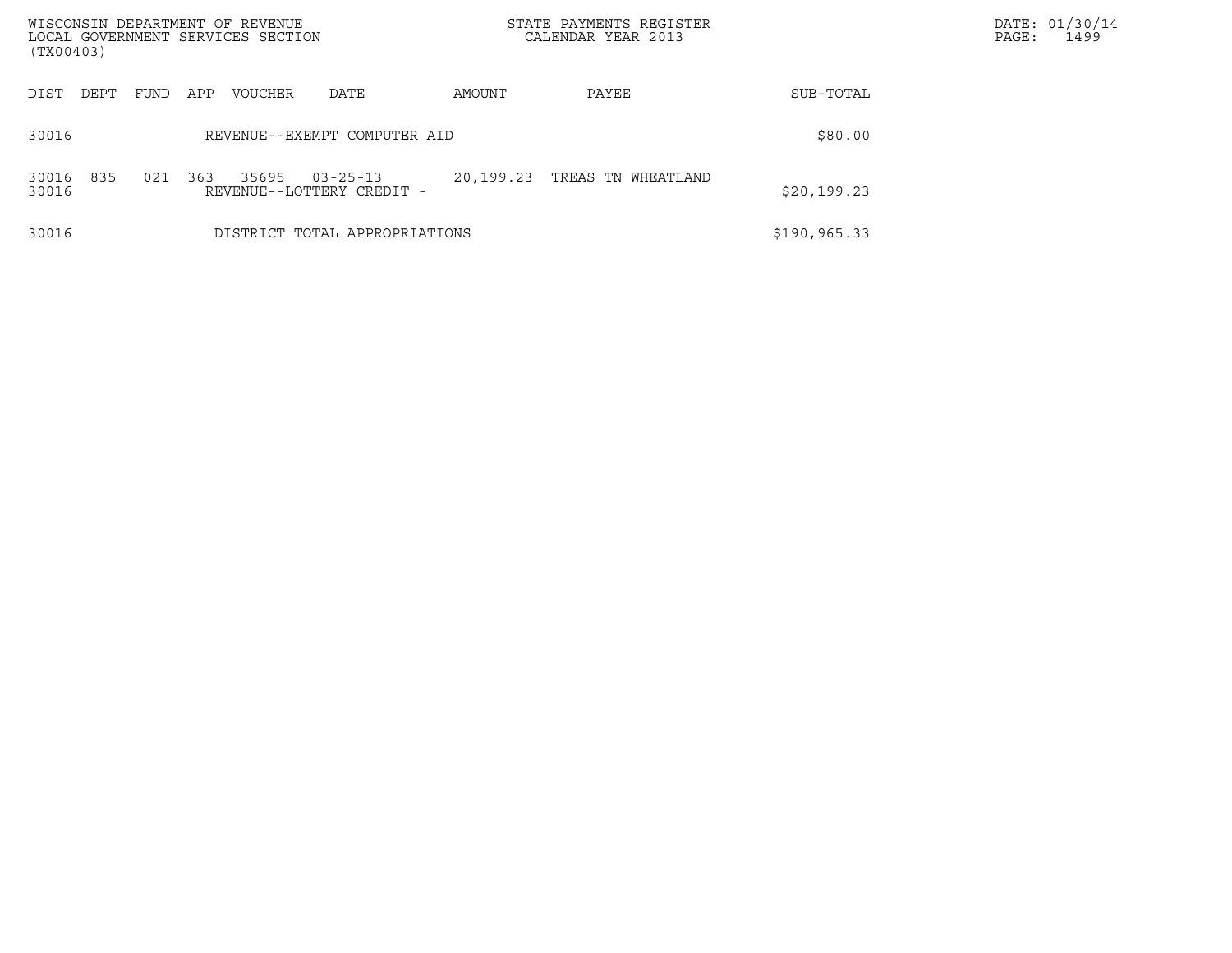| (TX00403)                                                 |                        |                    |                    |                                   |                                                                                                   | ${\tt WISCONSIN} \begin{tabular}{l} DEPARTMENT OF REVIEW \\ LOCAL BONERNMENT SERVICES SECTION \\ \end{tabular}$                                                                                      |              | DATE: 01/30/14<br>$\mathtt{PAGE:}$<br>1500 |
|-----------------------------------------------------------|------------------------|--------------------|--------------------|-----------------------------------|---------------------------------------------------------------------------------------------------|------------------------------------------------------------------------------------------------------------------------------------------------------------------------------------------------------|--------------|--------------------------------------------|
|                                                           |                        |                    |                    |                                   | DIST DEPT FUND APP VOUCHER DATE AMOUNT                                                            | PAYEE SUB-TOTAL                                                                                                                                                                                      |              |                                            |
| 30104 165<br>30104                                        |                        |                    |                    |                                   | SAFETY/PROF SERV--FIRE INSURANCE DUES                                                             | 002 225 00773 07-03-13 14,539.85 TREAS VIL BRISTOL                                                                                                                                                   | \$14,539.85  |                                            |
| 30104                                                     | 30104 370              |                    |                    |                                   | NAT RESOURCES--FOREST CROP/MFL/CO FOREST                                                          | 012 571 36345 06-10-13 29.40 TREAS VIL BRISTOL                                                                                                                                                       | \$29.40      |                                            |
| 30104                                                     | 30104 370              |                    |                    | NAT RESOURCES--RU RECYCLING GRANT |                                                                                                   | 074 670 41226 05-20-13 15,657.56 TREAS VIL BRISTOL                                                                                                                                                   | \$15,657.56  |                                            |
| 30104 395<br>30104 395<br>30104 395<br>30104 395<br>30104 |                        | 011 191<br>011 191 | 011 191<br>011 191 |                                   | TRANSPORTATION--GENERAL TRANSP AIDS-GTA                                                           | 70773  01-07-13  29,153.27  VILLAGE OF BRISTOL<br>76773  04-01-13  29,153.27  VILLAGE OF BRISTOL<br>84773  07-01-13  29,153.27  VILLAGE OF BRISTOL<br>96773  10-07-13  29,153.29  VILLAGE OF BRISTOL | \$116,613.10 |                                            |
| 30104                                                     |                        |                    |                    |                                   | 30104 435 005 162 01HSD 09-03-13 4,888.44 TOWN BRISTOL<br>HS--AMBULANCE FUNDING ASSISTANCE GRANTS |                                                                                                                                                                                                      | \$4,888.44   |                                            |
|                                                           | 30104                  |                    |                    |                                   | HS--PREPAID MEDICAL TRANSPORT REIMBURSE                                                           | 30104 435 005 163 01LGS 11-18-13 2,000.00 TOWN OF BRISTOL FIRE/RESC                                                                                                                                  | \$2,000.00   |                                            |
| 30104                                                     | 30104 835<br>30104 835 | 002 105            |                    | REVENUE--STATE SHARED REVENUES    |                                                                                                   | 43699  07-22-13  8,668.66  TREAS VIL BRISTOL<br>002 105 80801 11-18-13 47,122.40 TREAS VIL BRISTOL                                                                                                   | \$55,791.06  |                                            |
| 30104                                                     | 30104 835              |                    |                    | REVENUE--EXEMPT COMPUTER AID      |                                                                                                   | 002 109 02692 07-22-13 2,248.00 TREAS VIL BRISTOL                                                                                                                                                    | \$2,248.00   |                                            |
| 30104                                                     | 30104 835              |                    |                    | REVENUE--LOTTERY CREDIT -         |                                                                                                   | 021 363 35696 03-25-13 26,405.02 TREAS VIL BRISTOL                                                                                                                                                   | \$26,405.02  |                                            |
| 30104                                                     |                        |                    |                    | DISTRICT TOTAL APPROPRIATIONS     |                                                                                                   |                                                                                                                                                                                                      | \$238,172.43 |                                            |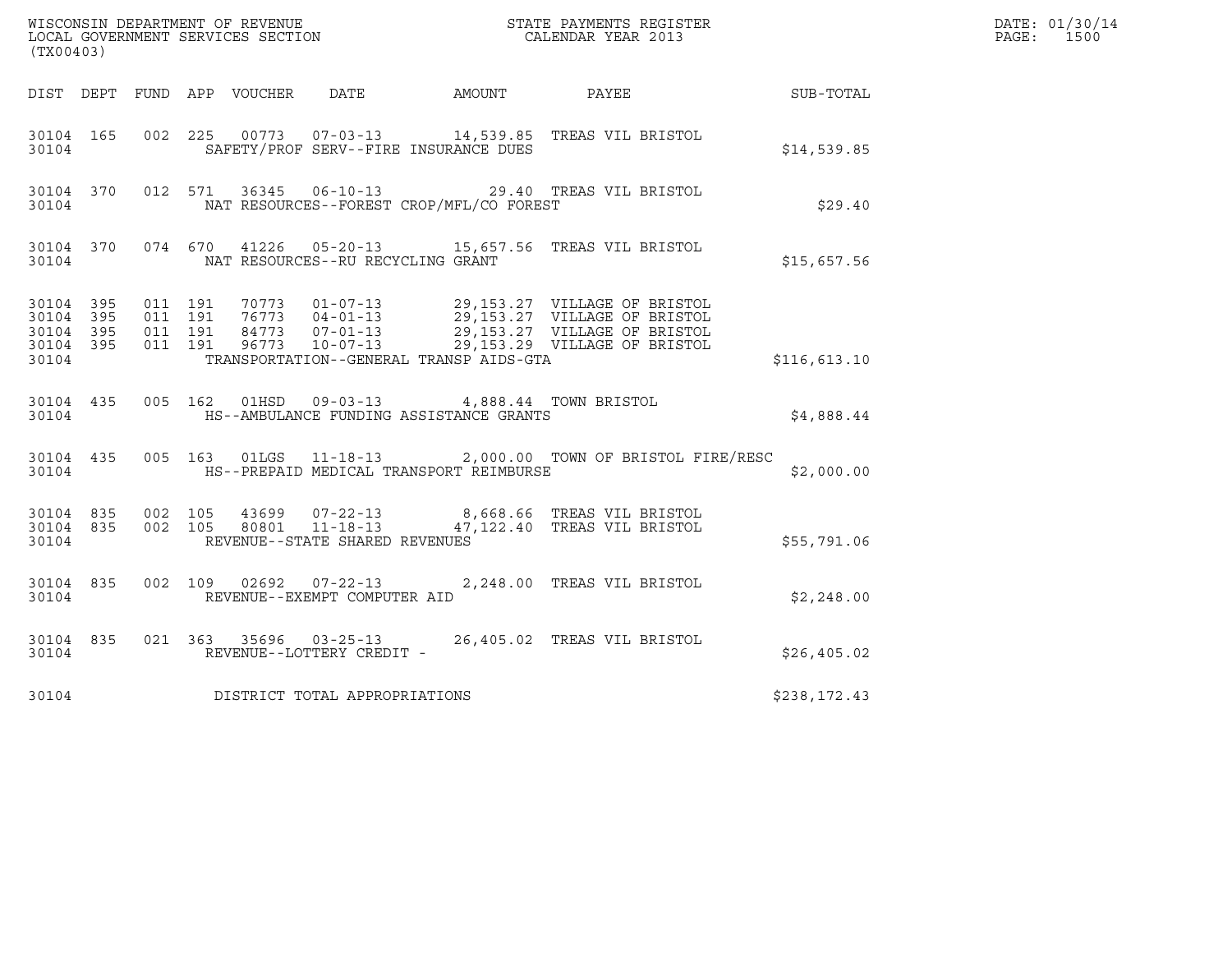| (TX00403)                                                 |                                          |                |                                                        |                                         | $\tt WISCONSIM$ DEPARTMENT OF REVENUE $$\tt STATE$ PAYMENTS REGISTER LOCAL GOVERNMENT SERVICES SECTION $$\tt CALEINDAR$ YEAR 2013                                                                                      |              | DATE: 01/30/14<br>PAGE:<br>1501 |
|-----------------------------------------------------------|------------------------------------------|----------------|--------------------------------------------------------|-----------------------------------------|------------------------------------------------------------------------------------------------------------------------------------------------------------------------------------------------------------------------|--------------|---------------------------------|
|                                                           |                                          |                |                                                        |                                         |                                                                                                                                                                                                                        |              |                                 |
| 30171                                                     |                                          |                |                                                        | SAFETY/PROF SERV--FIRE INSURANCE DUES   | 30171 165 002 225 00774 07-03-13 8,338.05 TREAS VIL PADDOCK LAKE                                                                                                                                                       | \$8,338.05   |                                 |
|                                                           |                                          |                |                                                        |                                         | 30171 370 002 503 15808 02-06-13 193.12 TREAS VIL PADDOCK LAKE<br>TOWN SHARE 52.50                                                                                                                                     |              |                                 |
|                                                           |                                          |                | 30171 NAT RESOURCES--AIDS IN LIEU OF TAXES             |                                         |                                                                                                                                                                                                                        | \$193.12     |                                 |
|                                                           |                                          |                |                                                        |                                         |                                                                                                                                                                                                                        | \$727.00     |                                 |
| 30171 370 012 550<br>30171 370 012 550<br>30171           |                                          |                |                                                        | NAT RESOURCES--BOATING ENFORCEMENT AIDS |                                                                                                                                                                                                                        | \$2,519.05   |                                 |
| 30171                                                     |                                          |                | NAT RESOURCES--AIDS IN LIEU OF TAXES                   |                                         | $\begin{array}{cccccc} 30171 & 370 & 012 & 579 & 18538 & 04-15-13 & .72 & \text{TREAS VIL PADDOCK LAKE} \\ 30171 & 370 & 012 & 579 & 18538 & 04-15-13 & .720 & \text{TREAS VIL PADDOCK LAKE} \end{array}$              | \$7.92       |                                 |
|                                                           | 30171                                    |                | NAT RESOURCES--RU RECYCLING GRANT                      |                                         | 30171 370 074 670 40649 05-20-13 14,637.44 TREAS VIL PADDOCK LAKE                                                                                                                                                      | \$14,637.44  |                                 |
| 30171 395<br>30171 395<br>30171 395<br>30171 395<br>30171 | 011 191<br>011 191<br>011 191<br>011 191 |                |                                                        | TRANSPORTATION--GENERAL TRANSP AIDS-GTA | 70774  01-07-13  43,937.78  TREAS VIL PADDOCK LAKE<br>76774  04-01-13  43,937.78  TREAS VIL PADDOCK LAKE<br>84774  07-01-13  43,937.78  TREAS VIL PADDOCK LAKE<br>96774  10-07-13    43,937.81  TREAS VIL PADDOCK LAKE | \$175,751.15 |                                 |
|                                                           |                                          |                |                                                        |                                         |                                                                                                                                                                                                                        |              |                                 |
| 30171                                                     |                                          |                |                                                        | TRANSPORTATION--LRIP/TRIP/MSIP GRANTS   | 30171 395 011 278 65155 02-12-13 38,950.08 TREAS VIL PADDOCK LAKE                                                                                                                                                      | \$38,950.08  |                                 |
| 30171 455<br>30171                                        |                                          |                | JUSTICE--LAW ENFORCEMENT TRAINING                      |                                         | 002 231 00478 02-13-13 640.00 TREAS VIL PADDOCK LAKE                                                                                                                                                                   | \$640.00     |                                 |
| 30171 835<br>30171 835<br>30171                           | 002 105<br>002 105                       | 43700<br>80802 | $11 - 18 - 13$<br>REVENUE--STATE SHARED REVENUES       |                                         | 07-22-13 40,666.40 TREAS VIL PADDOCK LAKE<br>52,652.48 TREAS VIL PADDOCK LAKE                                                                                                                                          | \$93,318.88  |                                 |
| 30171 835<br>30171                                        |                                          |                | 002 109 02693 07-22-13<br>REVENUE--EXEMPT COMPUTER AID |                                         | 3,877.00 TREAS VIL PADDOCK LAKE                                                                                                                                                                                        | \$3,877.00   |                                 |
| 30171                                                     |                                          |                | DISTRICT TOTAL APPROPRIATIONS                          |                                         |                                                                                                                                                                                                                        | \$338,959.69 |                                 |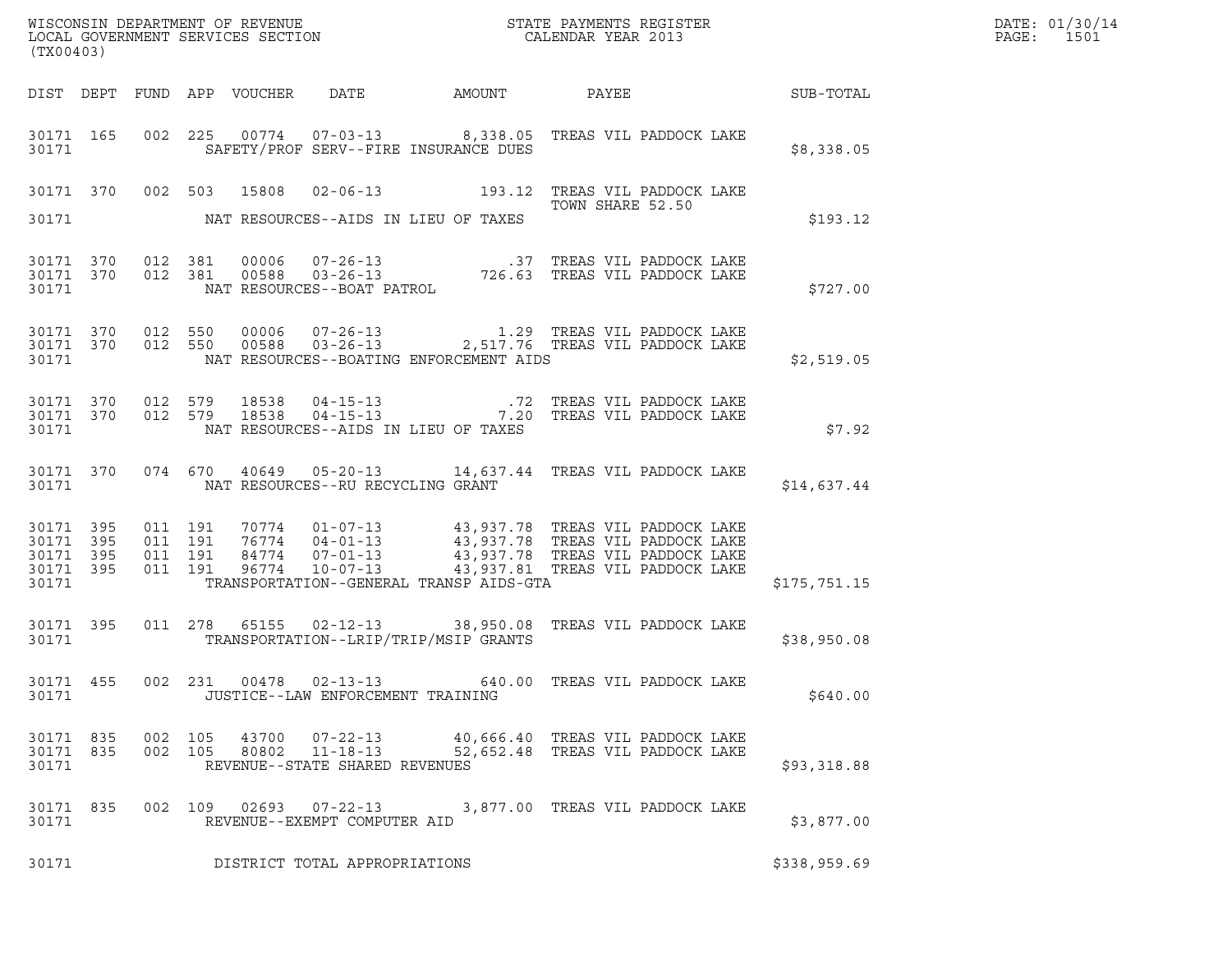| WISCONSIN DEPARTMENT OF REVENUE<br>LOCAL GOVERNMENT SERVICES SECTION CALENDAR YEAR 2013<br>(TX00403)                                                                                                                                                                                        |                                                                                                                                                                                                    |                                                                                                                                                                                                                                                                                                        |                                                      |                                                                                                                                                                                                                                                                            |                                                                                                                                                                |                                                                                                                                                |                                                                                                                                                                                                                                                                   |             | DATE: 01/30/14<br>PAGE:<br>1502 |
|---------------------------------------------------------------------------------------------------------------------------------------------------------------------------------------------------------------------------------------------------------------------------------------------|----------------------------------------------------------------------------------------------------------------------------------------------------------------------------------------------------|--------------------------------------------------------------------------------------------------------------------------------------------------------------------------------------------------------------------------------------------------------------------------------------------------------|------------------------------------------------------|----------------------------------------------------------------------------------------------------------------------------------------------------------------------------------------------------------------------------------------------------------------------------|----------------------------------------------------------------------------------------------------------------------------------------------------------------|------------------------------------------------------------------------------------------------------------------------------------------------|-------------------------------------------------------------------------------------------------------------------------------------------------------------------------------------------------------------------------------------------------------------------|-------------|---------------------------------|
|                                                                                                                                                                                                                                                                                             |                                                                                                                                                                                                    |                                                                                                                                                                                                                                                                                                        |                                                      | DIST DEPT FUND APP VOUCHER                                                                                                                                                                                                                                                 |                                                                                                                                                                | DATE AMOUNT                                                                                                                                    | PAYEE SUB-TOTAL                                                                                                                                                                                                                                                   |             |                                 |
| 30174                                                                                                                                                                                                                                                                                       | 30174 165                                                                                                                                                                                          |                                                                                                                                                                                                                                                                                                        |                                                      |                                                                                                                                                                                                                                                                            |                                                                                                                                                                | SAFETY/PROF SERV--FIRE INSURANCE DUES                                                                                                          | 002 225 00775 07-03-13 77,758.08 TREAS VIL PLEASANT PRAIRI                                                                                                                                                                                                        | \$77,758.08 |                                 |
| 30174 370<br>30174 370                                                                                                                                                                                                                                                                      |                                                                                                                                                                                                    | 002 503<br>002 503                                                                                                                                                                                                                                                                                     |                                                      |                                                                                                                                                                                                                                                                            |                                                                                                                                                                |                                                                                                                                                |                                                                                                                                                                                                                                                                   |             |                                 |
|                                                                                                                                                                                                                                                                                             |                                                                                                                                                                                                    |                                                                                                                                                                                                                                                                                                        |                                                      |                                                                                                                                                                                                                                                                            |                                                                                                                                                                | 5,160.00<br>TOWN<br>30174 NAT RESOURCES--AIDS IN LIEU OF TAXES                                                                                 | TOWN SHARE 14408.79                                                                                                                                                                                                                                               | \$76,086.00 |                                 |
| 30174                                                                                                                                                                                                                                                                                       |                                                                                                                                                                                                    |                                                                                                                                                                                                                                                                                                        |                                                      |                                                                                                                                                                                                                                                                            |                                                                                                                                                                | NAT RESOURCES--AIDS IN LIEU OF TAXES                                                                                                           | 30174 370 012 579 18539 04-15-13 2,620.74 TREAS VIL PLEASANT PRAIRIE                                                                                                                                                                                              | \$2,620.74  |                                 |
|                                                                                                                                                                                                                                                                                             |                                                                                                                                                                                                    |                                                                                                                                                                                                                                                                                                        |                                                      |                                                                                                                                                                                                                                                                            | 30174 NAT RESOURCES--RU RECYCLING GRANT                                                                                                                        |                                                                                                                                                | 30174 370 074 670 40650 05-20-13 46,069.78 TREAS VIL PLEASANT PRAIRI                                                                                                                                                                                              | \$46,069.78 |                                 |
| 30174 395<br>30174<br>30174<br>30174<br>30174<br>30174<br>30174<br>30174<br>30174<br>30174<br>30174<br>30174<br>30174<br>30174<br>30174<br>30174<br>30174<br>30174<br>30174<br>30174<br>30174 395<br>30174<br>30174<br>30174<br>30174<br>30174<br>30174<br>30174<br>30174<br>30174<br>30174 | 395<br>395<br>395<br>395<br>395<br>395<br>395<br>395<br>395<br>395<br>395<br>395<br>395<br>395<br>395<br>395<br>395<br>395<br>395<br>395<br>395<br>395<br>395<br>395<br>395<br>395<br>395<br>- 395 | 011 185<br>011 185<br>011 185<br>011 185<br>011 185<br>011 185<br>011 185<br>011 185<br>011 185<br>011 185<br>011 185<br>011 185<br>011 185<br>011 185<br>011 185<br>011 185<br>011 185<br>011 185<br>011 185<br>011 185<br>011 185<br>011<br>011<br>011<br>011<br>011<br>011<br>011<br>011<br>011 185 | 185<br>185<br>185<br>185<br>185<br>185<br>185<br>185 | 64514<br>64514<br>64514<br>64514<br>64514<br>64514<br>66999<br>67662<br>69347<br>69347<br>69347<br>69347<br>73070<br>73070<br>73070<br>77648<br>77648<br>77648<br>77648<br>77648<br>77648<br>82322<br>93705<br>93705<br>94591<br>94591<br>94591<br>94591<br>95777<br>96421 | $07 - 29 - 13$<br>$11 - 12 - 13$<br>$11 - 12 - 13$<br>$11 - 18 - 13$<br>$11 - 18 - 13$<br>$11 - 18 - 13$<br>$11 - 18 - 13$<br>$12 - 02 - 13$<br>$12 - 09 - 13$ | 2,041.80<br>2,058.60<br>724.12<br>4,195.12<br>1,925.96<br>1,634.72<br>4,920.00<br>1,341.04<br>717.56<br>TRANSPORTATION--HIGHWAY SAFETY-FEDERAL | TREAS VIL PLEASANT PRAIRI<br>TREAS VIL PLEASANT PRAIRI<br>TREAS VIL PLEASANT PRAIRI<br>TREAS VIL PLEASANT PRAIRI<br>TREAS VIL PLEASANT PRAIRI<br>TREAS VIL PLEASANT PRAIRI<br>TREAS VIL PLEASANT PRAIRI<br>TREAS VIL PLEASANT PRAIRI<br>TREAS VIL PLEASANT PRAIRI | \$50,178.05 |                                 |
| 30174<br>30174 395                                                                                                                                                                                                                                                                          | 395                                                                                                                                                                                                | 011 191<br>011 191                                                                                                                                                                                                                                                                                     |                                                      | 70775<br>76775                                                                                                                                                                                                                                                             | $01 - 07 - 13$<br>$04 - 01 - 13$                                                                                                                               |                                                                                                                                                | 189,708.07 VILLAGE OF PLEASANT PRAIR<br>189,708.07 VILLAGE OF PLEASANT PRAIR                                                                                                                                                                                      |             |                                 |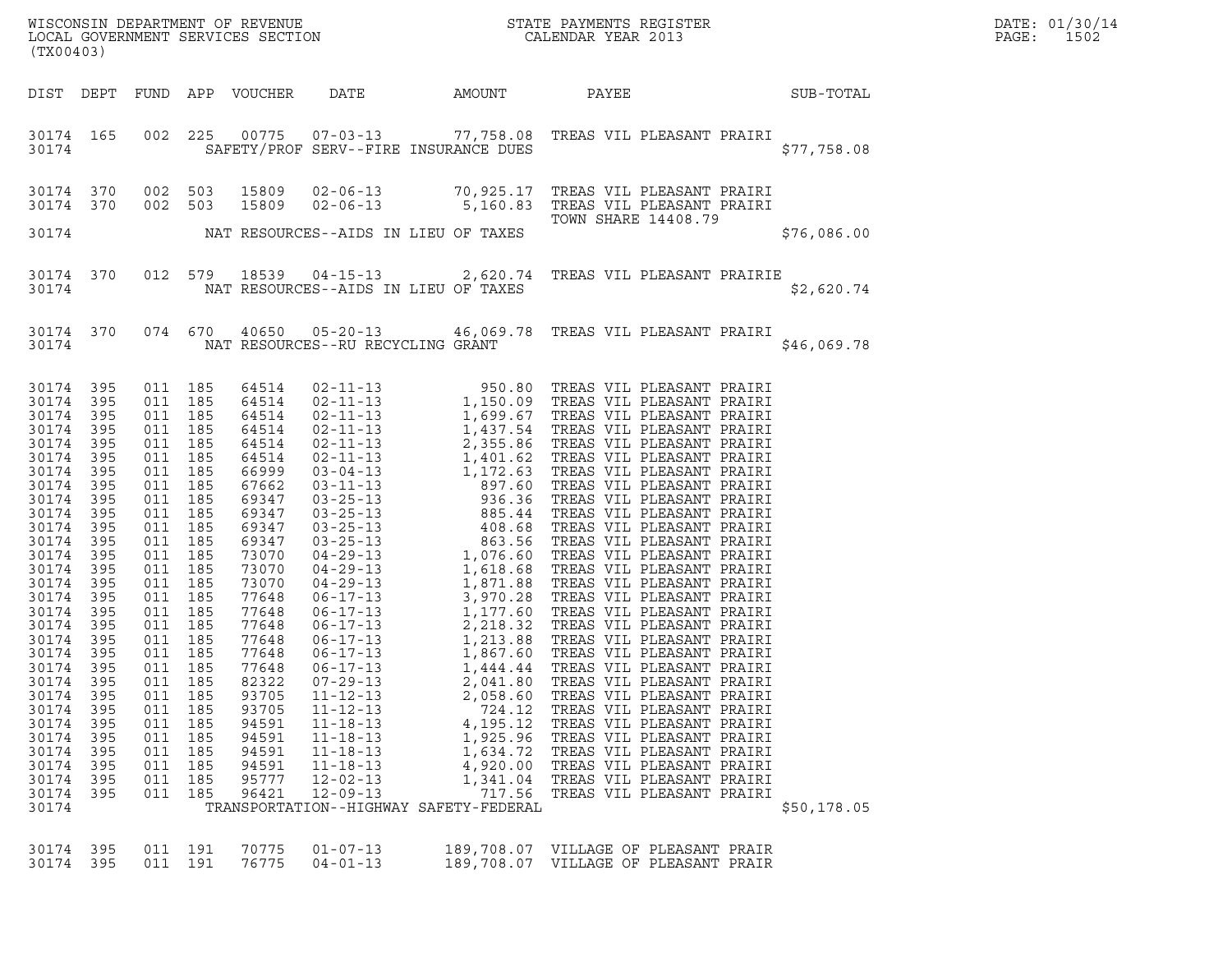| WISCONSIN DEPARTMENT OF REVENUE<br>LOCAL GOVERNMENT SERVICES SECTION | STATE PAYMENTS REGISTER<br>CALENDAR YEAR 2013 | DATE: 01/30/14<br>PAGE:<br>1503 |
|----------------------------------------------------------------------|-----------------------------------------------|---------------------------------|

|                                 | WISCONSIN DEPARTMENT OF REVENUE<br>LOCAL GOVERNMENT SERVICES SECTION THE STATE PAYMENTS REGISTER<br>(TWOO403)<br>(TX00403) |                    |         |                |                                                               |                                          |                                                                                                                                                                                                                                                                                                                                                    |                | DATE: 01/30/14<br>PAGE: 1503 |
|---------------------------------|----------------------------------------------------------------------------------------------------------------------------|--------------------|---------|----------------|---------------------------------------------------------------|------------------------------------------|----------------------------------------------------------------------------------------------------------------------------------------------------------------------------------------------------------------------------------------------------------------------------------------------------------------------------------------------------|----------------|------------------------------|
|                                 |                                                                                                                            |                    |         |                |                                                               |                                          | DIST DEPT FUND APP VOUCHER DATE AMOUNT PAYEE PAYES                                                                                                                                                                                                                                                                                                 |                |                              |
|                                 |                                                                                                                            |                    |         |                |                                                               |                                          | 30174 395 011 191 84775 07-01-13 189,708.07 VILLAGE OF PLEASANT PRAIR<br>30174 395 011 191 96775 10-07-13 189,708.10 VILLAGE OF PLEASANT PRAIR<br>30174 TRANSPORTATION--GENERAL TRANSP AIDS-GTA \$758,832.31                                                                                                                                       |                |                              |
|                                 |                                                                                                                            |                    |         |                |                                                               |                                          | 30174 395 011 278 67490 03-05-13 17,523.62 TREAS VIL PLEASANT PRAIRIE<br>30174 TRANSPORTATION--LRIP/TRIP/MSIP GRANTS                                                                                                                                                                                                                               | \$17,523.62    |                              |
|                                 |                                                                                                                            |                    |         |                |                                                               |                                          | 30174 435 005 163 01LGS 11-18-13 8,000.00 PLEASANT PRAIRIE FIRE<br>30174 58,000.00 HS--PREPAID MEDICAL TRANSPORT REIMBURSE                                                                                                                                                                                                                         |                |                              |
|                                 |                                                                                                                            |                    |         |                |                                                               | 30174 JUSTICE--LAW ENFORCEMENT TRAINING  | 30174 455 002 231 00489 02-13-13 4,000.00 TREAS VIL PLEASANT PRAIRI                                                                                                                                                                                                                                                                                | \$4,000.00     |                              |
|                                 |                                                                                                                            |                    |         |                |                                                               |                                          | $\begin{array}{cccccc} 3\,0\,1\,74 & 5\,0\,5 & 0\,0\,2 & 1\,74 & 1\,0\,4\,7\,0 & 0\,5\,{-}\,2\,9\,{-}\,13 & 1\,0\,,\,1\,1\,5\,.00 & \text{TREAS VII PLEASANT PRAIRI} \\ 3\,0\,1\,74 & 5\,0\,5 & 0\,0\,2 & 1\,74 & 1\,0\,4\,7\,0 & 0\,5\,{-}\,2\,9\,{-}\,13 & 4\,0\,,\,4\,6\,0\,.00 & \text{TREAS$<br>30174 DOA--TRANSMISSION LINE FEE DISTRIBUTION | \$50,575.00    |                              |
|                                 |                                                                                                                            |                    |         |                |                                                               | 30174 DOA--TRANSMISSION LINE IMPACT FEES | 30174 505 002 175 10470 05-29-13 337,168.00 TREAS VIL PLEASANT PRAIRI                                                                                                                                                                                                                                                                              | \$337,168.00   |                              |
|                                 |                                                                                                                            |                    |         |                |                                                               | 30174 DOA--HOUSING ASSISTANCE GRANTS     | 30174 505 002 745 10301 05-23-13 5,084.00 TREAS VIL PLEASANT PRAIRI                                                                                                                                                                                                                                                                                | \$5,084.00     |                              |
|                                 |                                                                                                                            |                    |         |                |                                                               | 30174 REVENUE--STATE SHARED REVENUES     | 30174 835 002 105 43701 07-22-13 283,189.58 TREAS VIL PLEASANT PRAIRI<br>30174 835 002 105 80803 11-18-13 1,611,262.10 TREAS VIL PLEASANT PRAIRI                                                                                                                                                                                                   | \$1,894,451.68 |                              |
|                                 |                                                                                                                            |                    |         |                | 30174 REVENUE--EXEMPT COMPUTER AID                            |                                          | 30174 835 002 109 02694 07-22-13 25,409.00 TREAS VIL PLEASANT PRAIRI<br>30174 835 002 109 05159 07-22-13 88,213.00 TREAS VIL PLEASANT PRAIRI                                                                                                                                                                                                       | \$113,622.00   |                              |
| 30174 835<br>30174 835<br>30174 |                                                                                                                            | 002 302<br>002 302 |         | 10042<br>11042 | $07 - 22 - 13$<br>07-22-13                                    | REVENUE-FIRST DOLLAR/SCHOOL LEVY CREDITS | 3,904,238.68 TREAS VIL PLEASANT PRAIRI<br>517,675.65   TREAS VIL PLEASANT PRAIRI                                                                                                                                                                                                                                                                   | \$4,421,914.33 |                              |
| 30174 835<br>30174              |                                                                                                                            |                    |         | 002 501 00002  | $02 - 01 - 13$                                                | DOA-PAYMENT FOR MUNICIPAL SERVICES AID   | 1,427.06   TREAS VIL PLEASANT PRAIRI                                                                                                                                                                                                                                                                                                               | \$1,427.06     |                              |
| 30174 835<br>30174 835<br>30174 |                                                                                                                            | 021 363            | 021 363 | 35697<br>37181 | $03 - 25 - 13$<br>$03 - 25 - 13$<br>REVENUE--LOTTERY CREDIT - |                                          | 44,394.44   TREAS VIL PLEASANT PRAIRI<br>586,712.16 TREAS VIL PLEASANT PRAIRI                                                                                                                                                                                                                                                                      | \$631, 106.60  |                              |
| 30174                           |                                                                                                                            |                    |         |                | DISTRICT TOTAL APPROPRIATIONS                                 |                                          |                                                                                                                                                                                                                                                                                                                                                    | \$8,496,417.25 |                              |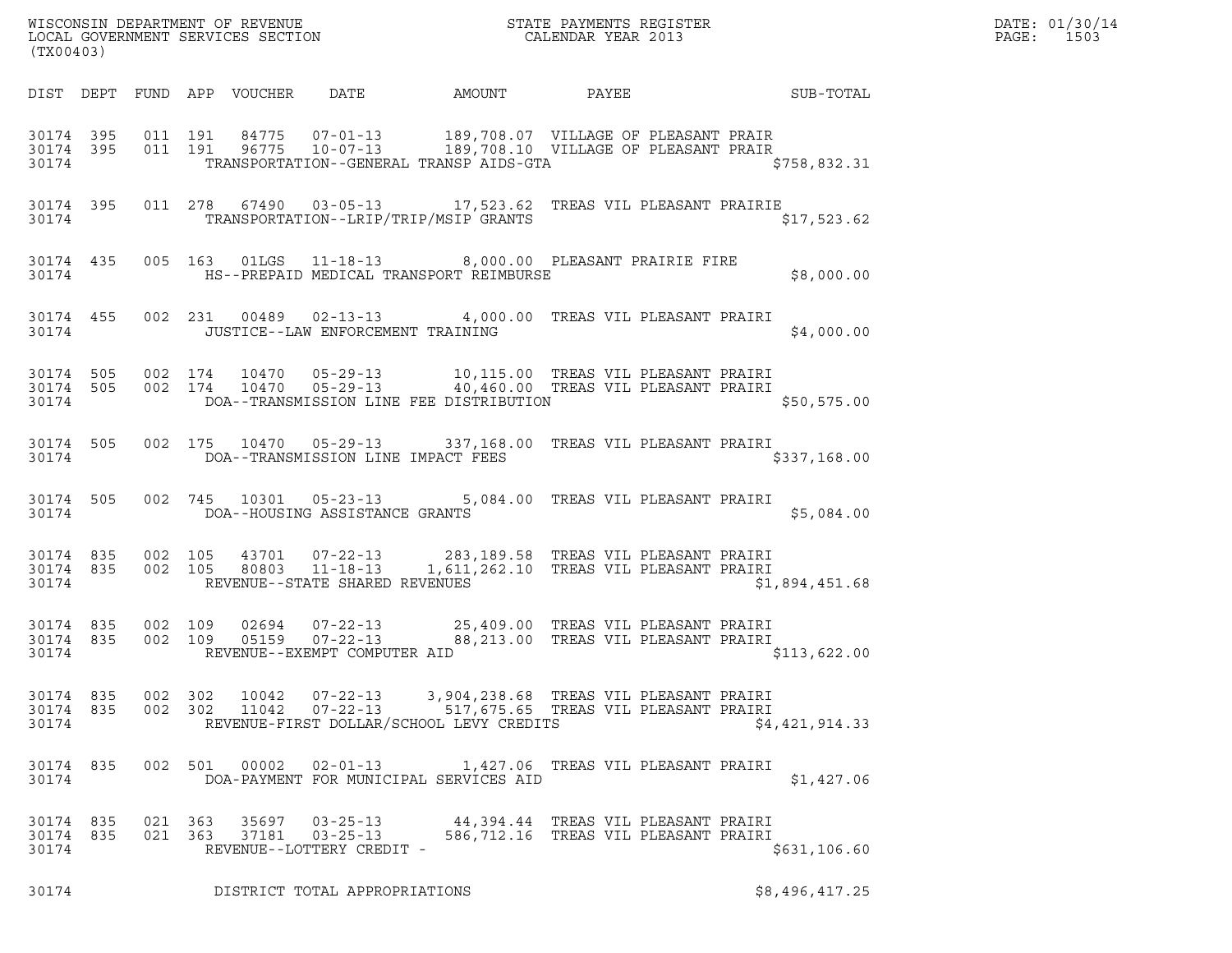| (TX00403)                                    |                                |                    |                    |                                                     |                                         | $\tt WISCONSIM DEPARTMENT OF REVENUE$ $\tt STATE$ PAYMENTS REGISTER LOCAL GOVERNMENT SERVICES SECTION $\tt CALENDAR$ YEAR 2013                   |              | DATE: 01/30/14<br>PAGE: 1504 |
|----------------------------------------------|--------------------------------|--------------------|--------------------|-----------------------------------------------------|-----------------------------------------|--------------------------------------------------------------------------------------------------------------------------------------------------|--------------|------------------------------|
|                                              |                                |                    |                    |                                                     |                                         |                                                                                                                                                  |              |                              |
| 30181                                        |                                |                    |                    |                                                     | SAFETY/PROF SERV--FIRE INSURANCE DUES   | 30181 165 002 225 00776 07-03-13 6,350.20 TREAS VIL SILVER LAKE                                                                                  | \$6,350.20   |                              |
| 30181                                        | 30181 370 012 381<br>30181 370 |                    |                    |                                                     |                                         | 370 012 381 00006 07-26-13 1.40 TREAS VIL SILVER LAKE<br>370 012 381 00596 03-26-13 2,710.11 TREAS VIL SILVER LAKE<br>NAT RESOURCES--BOAT PATROL | \$2,711.51   |                              |
| 30181                                        |                                |                    |                    |                                                     | NAT RESOURCES--BOATING ENFORCEMENT AIDS | 30181 370 012 550 00006 07-26-13 4.84 TREAS VIL SILVER LAKE 30181 370 012 550 00596 03-26-13 9,390.54 TREAS VIL SILVER LAKE                      | \$9,395.38   |                              |
|                                              |                                |                    |                    | 30181 NAT RESOURCES--RU RECYCLING GRANT             |                                         | 30181 370 074 670 40651 05-20-13 7,311.99 TREAS VIL SILVER LAKE                                                                                  | \$7,311.99   |                              |
| 30181 395<br>30181 395<br>30181 395<br>30181 | 30181 395                      | 011 191<br>011 191 | 011 191<br>011 191 |                                                     | TRANSPORTATION--GENERAL TRANSP AIDS-GTA |                                                                                                                                                  | \$71,074.58  |                              |
|                                              | 30181 455<br>30181             |                    |                    | JUSTICE--LAW ENFORCEMENT TRAINING                   |                                         | 002 231 00548 02-15-13 1,440.00 TREAS VIL SILVER LAKE                                                                                            | \$1,440.00   |                              |
| 30181                                        | 30181 835<br>30181 835         |                    |                    | REVENUE--STATE SHARED REVENUES                      |                                         | 002 105 43702 07-22-13 15,625.53 TREAS VIL SILVER LAKE<br>002 105 80804 11-18-13 51,006.08 TREAS VIL SILVER LAKE                                 | \$66,631.61  |                              |
|                                              |                                |                    |                    | 30181 REVENUE--EXEMPT COMPUTER AID                  |                                         | 30181 835 002 109 02695 07-22-13 356.00 TREAS VIL SILVER LAKE                                                                                    | \$356.00     |                              |
| 30181                                        |                                |                    |                    |                                                     | DOA-PAYMENT FOR MUNICIPAL SERVICES AID  | 30181 835 002 501 00002 02-01-13 52.15 TREAS VIL SILVER LAKE                                                                                     | \$52.15      |                              |
| 30181 835<br>30181                           |                                |                    |                    | 021 363 35698 03-25-13<br>REVENUE--LOTTERY CREDIT - |                                         | 2,895.02 TREAS VIL SILVER LAKE                                                                                                                   | \$2,895.02   |                              |
| 30181                                        |                                |                    |                    | DISTRICT TOTAL APPROPRIATIONS                       |                                         |                                                                                                                                                  | \$168,218.44 |                              |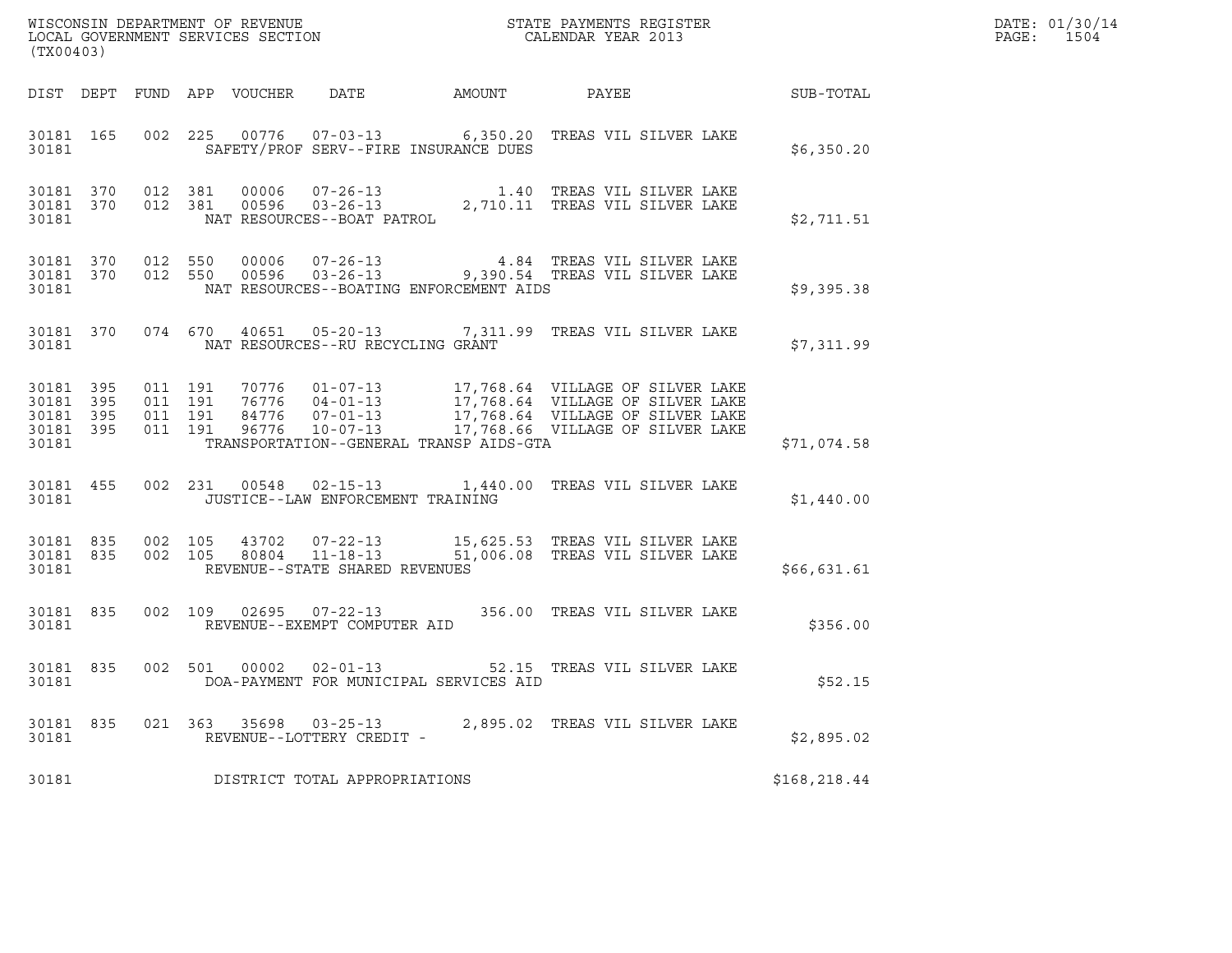| (TX00403)                                                 |                               |                                   |                                          | WISCONSIN DEPARTMENT OF REVENUE<br>LOCAL GOVERNMENT SERVICES SECTION<br>(TWO 0.000)                                                                                                                                  |              | DATE: 01/30/14<br>PAGE: 1505 |
|-----------------------------------------------------------|-------------------------------|-----------------------------------|------------------------------------------|----------------------------------------------------------------------------------------------------------------------------------------------------------------------------------------------------------------------|--------------|------------------------------|
|                                                           |                               |                                   |                                          |                                                                                                                                                                                                                      |              |                              |
| 30186                                                     |                               |                                   | SAFETY/PROF SERV--FIRE INSURANCE DUES    | 30186  165  002  225  00777  07-03-13   17,902.14  TREAS VIL TWIN LAKES                                                                                                                                              | \$17,902.14  |                              |
|                                                           |                               |                                   |                                          | 30186 370 002 503 15810 02-06-13 15,727.67 TREAS VIL TWIN LAKES<br>TOWN SHARE 2907.52                                                                                                                                |              |                              |
| 30186                                                     |                               |                                   | NAT RESOURCES--AIDS IN LIEU OF TAXES     |                                                                                                                                                                                                                      | \$15,727.67  |                              |
|                                                           |                               |                                   |                                          |                                                                                                                                                                                                                      | \$6,562.22   |                              |
| 30186                                                     |                               |                                   | NAT RESOURCES--BOATING ENFORCEMENT AIDS  | $\begin{array}{cccccc} 30186 & 370 & 012 & 550 & 00006 & 07-26-13 & & & 11.71 & \text{TREAS VII TWIN LAKES} \\ 30186 & 370 & 012 & 550 & 00600 & 03-26-13 & & & 22,726.38 & \text{TREAS VII TWIN LAKES} \end{array}$ | \$22,738.09  |                              |
| 30186                                                     |                               |                                   | NAT RESOURCES--FOREST CROP/MFL/CO FOREST | 30186 370 012 571 36346 06-10-13 7.60 TREAS VIL TWIN LAKES                                                                                                                                                           | \$7.60       |                              |
| 30186                                                     |                               |                                   | NAT RESOURCES--INVASIVE AQUATICE SPECIES | $\begin{array}{cccccc} 30186 & 370 & 012 & 678 & 00794 & 10-24-13 & & 2,455.89 & \text{TREAS VIL TWIN LAKES} \\ 30186 & 370 & 012 & 678 & 02120 & 02-19-13 & & 984.38 & \text{TREAS VIL TWIN LAKES} \end{array}$     | \$3,440.27   |                              |
|                                                           |                               |                                   |                                          | 30186 370 074 670 40652 05-20-13 17,442.79 TREAS VIL TWIN LAKES                                                                                                                                                      | \$17,442.79  |                              |
| 30186                                                     |                               |                                   | TRANSPORTATION--HIGHWAY SAFETY-FEDERAL   | 30186 395 011 185 76366 06-03-13 3,692.60 TREAS VIL TWIN LAKES                                                                                                                                                       | \$3,692.60   |                              |
| 30186 395<br>30186 395<br>30186 395<br>30186 395<br>30186 | 011 191<br>011 191<br>011 191 | 84777<br>$07 - 01 - 13$           | TRANSPORTATION--GENERAL TRANSP AIDS-GTA  | 60,869.32 VILLAGE OF TWIN LAKES<br>011  191  96777  10-07-13  60,869.35  VILLAGE OF TWIN LAKES                                                                                                                       | \$243,477.31 |                              |
| 30186 395<br>30186                                        |                               |                                   | TRANSPORTATION--LRIP/TRIP/MSIP GRANTS    | 011  278  72393  04-18-13  35,047.25  TREAS VIL TWIN LAKES                                                                                                                                                           | \$35,047.25  |                              |
| 30186 455<br>30186 455<br>30186 455<br>30186              | 002 231<br>002 231<br>002 231 | JUSTICE--LAW ENFORCEMENT TRAINING |                                          | 160.00 TREAS VIL TWIN LAKES<br>1,760.00 TREAS VIL TWIN LAKES<br>160.00 TREAS VIL TWIN LAKES                                                                                                                          | \$2,080.00   |                              |
| 30186 835                                                 | 002 105                       | 43703<br>$07 - 22 - 13$           |                                          | 9,840.29 TREAS VIL TWIN LAKES                                                                                                                                                                                        |              |                              |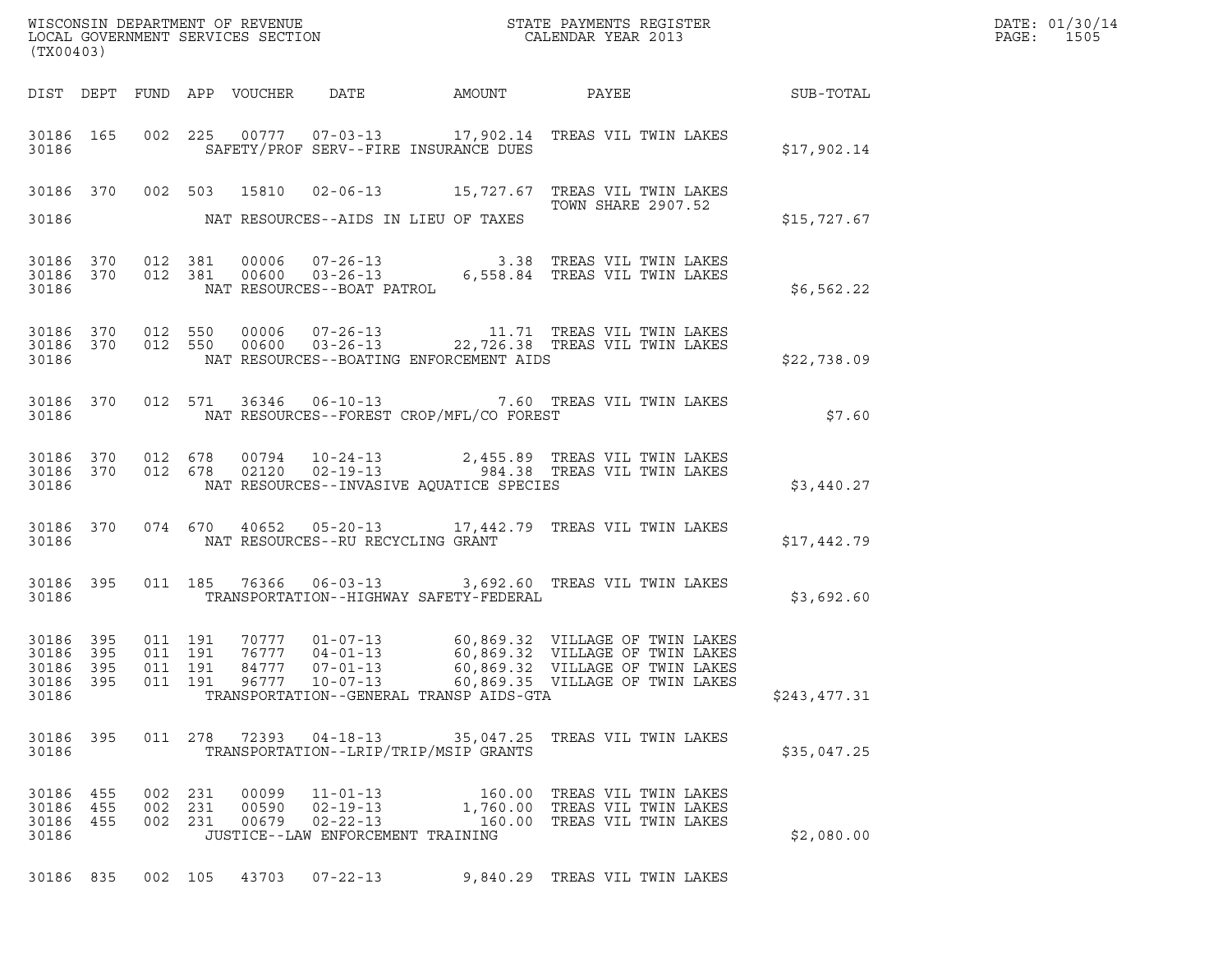| WISCONSIN DEPARTMENT OF REVENUE<br>LOCAL GOVERNMENT SERVICES SECTION<br>(TX00403) |            |            |                |                                                                  |                    | STATE PAYMENTS REGISTER<br>CALENDAR YEAR 2013 | DATE: 01/30/14<br>PAGE:<br>1506 |  |
|-----------------------------------------------------------------------------------|------------|------------|----------------|------------------------------------------------------------------|--------------------|-----------------------------------------------|---------------------------------|--|
| DIST<br>DEPT                                                                      | FUND       | APP        | VOUCHER        | DATE                                                             | AMOUNT             | PAYEE                                         | SUB-TOTAL                       |  |
| 30186<br>835<br>30186                                                             | 002        | 105        | 80805          | $11 - 18 - 13$<br>REVENUE--STATE SHARED REVENUES                 | 55,726.89          | TREAS VIL TWIN LAKES                          | \$65,567.18                     |  |
| 835<br>30186<br>30186<br>835<br>30186                                             | 002<br>002 | 109<br>109 | 02696<br>05160 | $07 - 22 - 13$<br>$07 - 22 - 13$<br>REVENUE--EXEMPT COMPUTER AID | 978.00<br>8,308.00 | TREAS VIL TWIN LAKES<br>TREAS VIL TWIN LAKES  | \$9,286.00                      |  |
| 30186                                                                             |            |            |                | DISTRICT TOTAL APPROPRIATIONS                                    |                    |                                               | \$442,971.12                    |  |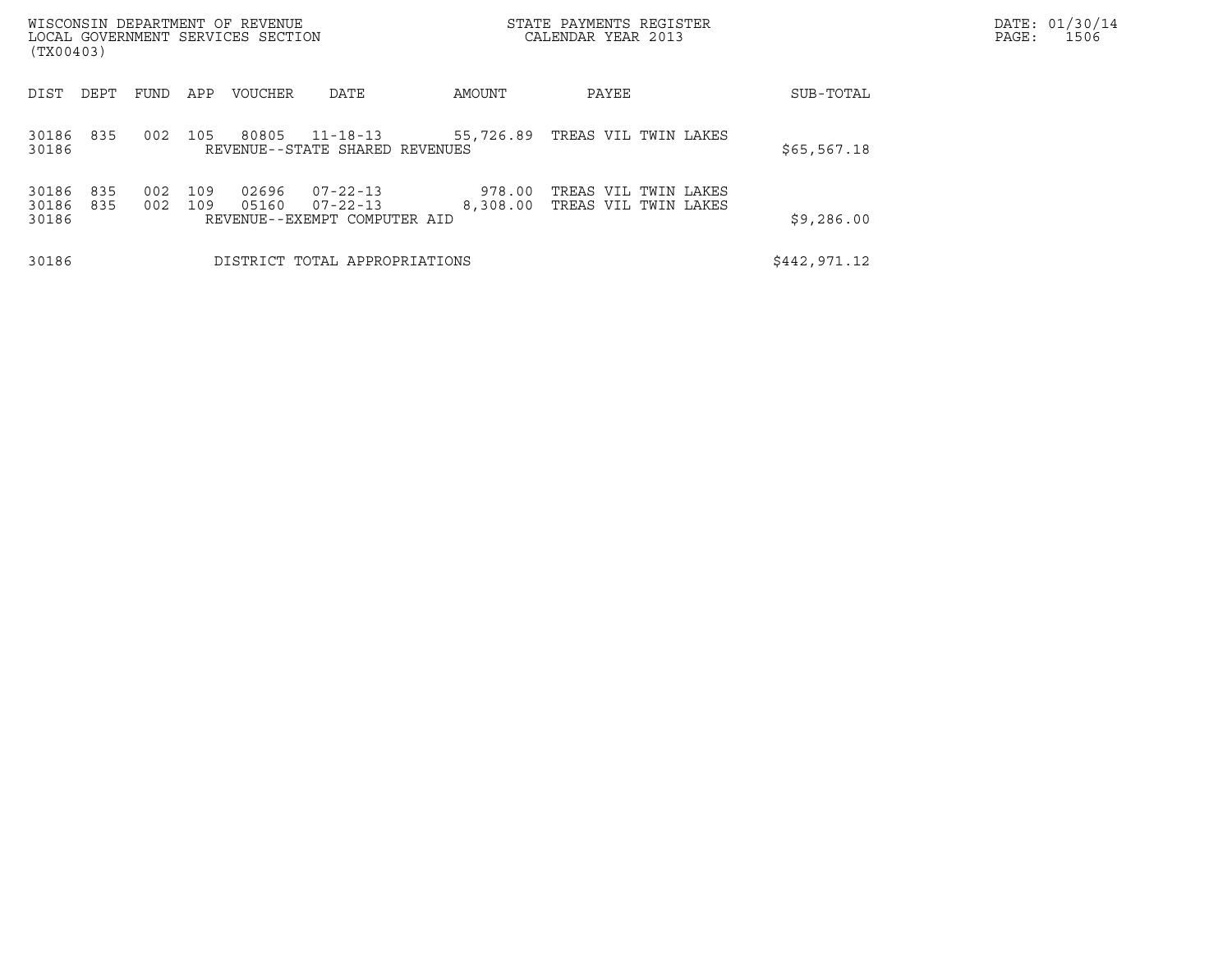| (TX00403)                                                 |           |                                          |                                  |                                                                      |                                                                                                                                                                  |                                                                                                                   |                | DATE: 01/30/14<br>$\mathtt{PAGE}$ :<br>1507 |
|-----------------------------------------------------------|-----------|------------------------------------------|----------------------------------|----------------------------------------------------------------------|------------------------------------------------------------------------------------------------------------------------------------------------------------------|-------------------------------------------------------------------------------------------------------------------|----------------|---------------------------------------------|
|                                                           | DIST DEPT |                                          | FUND APP VOUCHER                 | DATE                                                                 | AMOUNT                                                                                                                                                           | PAYEE                                                                                                             | SUB-TOTAL      |                                             |
| 30241 165<br>30241                                        |           |                                          |                                  |                                                                      | 002 225 00778 07-03-13 196,091.35 TREAS CITY KENOSHA<br>SAFETY/PROF SERV--FIRE INSURANCE DUES                                                                    |                                                                                                                   | \$196,091.35   |                                             |
| 30241 370<br>30241 370<br>30241 370<br>30241              |           | 002 241<br>002 241<br>002 241            | 00110<br>00154<br>00210          | $02 - 08 - 13$<br>$04 - 22 - 13$<br>$07 - 01 - 13$                   | 8,613.69 TREAS CITY KENOSHA<br>13,198.73 TREAS CITY KENOSHA<br>28,980.02 TREAS CITY KENOSHA<br>NAT RESOURCES-GENERAL PROG OPERATION-FED                          |                                                                                                                   | \$50,792.44    |                                             |
| 30241 370<br>30241 370<br>30241 370<br>30241 370<br>30241 |           | 002 441<br>002 441<br>002 441<br>002 441 | 00138<br>00138<br>00138          | 02-19-13<br>$02 - 19 - 13$<br>$02 - 19 - 13$<br>00221  07-19-13      | 7,338.31 TREAS CITY KENOSHA<br>7,604.68 TREAS CITY KENOSHA<br>NAT RESOURCES--RESOURCE AIDS-FEDERAL FDS                                                           | 29,110.43 TREAS CITY KENOSHA<br>20,744.00 TREAS CITY KENOSHA                                                      | \$64,797.42    |                                             |
| 30241 370<br>30241                                        |           | 002 941                                  |                                  |                                                                      | 00788  10-23-13  45,000.00  TREAS CITY KENOSHA<br>NAT RESOURCES-GENERAL OPERATIONS-FEDERAL                                                                       |                                                                                                                   | \$45,000.00    |                                             |
| 30241 370<br>30241 370<br>30241 370<br>30241              |           | 074 280<br>074 280<br>074 280            | 00110<br>00110<br>00117          | $02 - 08 - 13$<br>$02 - 08 - 13$<br>$02 - 15 - 13$                   | 108,949.38 TREAS CITY KENOSHA<br>250,699.61 TREAS CITY KENOSHA<br>63,412.09 TREAS CITY KENOSHA<br>NAT RESOURCES--ENVIRONMENTAL--FED FUNDS                        |                                                                                                                   | \$423,061.08   |                                             |
| 30241 370<br>30241                                        |           | 074 670                                  |                                  | 40653 05-20-13<br>NAT RESOURCES--RU RECYCLING GRANT                  | 363, 279.17 TREAS CITY KENOSHA                                                                                                                                   |                                                                                                                   | \$363,279.17   |                                             |
| 30241 370<br>30241                                        |           | 074 673                                  | 40653                            | $05 - 20 - 13$                                                       | NAT RESOURCES--RU CONSOLIDATED GRANT                                                                                                                             | 26,128.40 TREAS CITY KENOSHA                                                                                      | \$26, 128.40   |                                             |
| 30241 395<br>30241 395<br>30241<br>30241 395<br>30241     | - 395     | 011 162<br>011 162<br>011 162<br>011 162 | 72040<br>78040<br>86040<br>98040 | $01 - 07 - 13$<br>$04 - 01 - 13$<br>07-01-13<br>$10 - 07 - 13$       | TRANSPORTATION--CONNECTING HIGHWAY AIDS                                                                                                                          | 73,711.47 CITY OF KENOSHA<br>73,711.47 CITY OF KENOSHA<br>73, 711.47 CITY OF KENOSHA<br>73,711.50 CITY OF KENOSHA | \$294,845.91   |                                             |
| 30241 395<br>30241                                        |           |                                          |                                  | 011 175 71685 04-16-13                                               | TRANSPORTATION--PARATRANSIT AIDS, STATE                                                                                                                          | 57,309.00 TREAS CITY KENOSHA                                                                                      | \$57,309.00    |                                             |
| 30241 395<br>30241 395<br>30241 395<br>30241 395<br>30241 |           | 011 176<br>011 176<br>011 176<br>011 176 | 00030<br>80030<br>88030<br>92030 | $12 - 30 - 13$<br>$06 - 14 - 13$<br>$07 - 08 - 13$<br>$09 - 30 - 13$ | 242,123.00 CITY OF KENOSHA<br>403,538.00 CITY OF KENOSHA<br>403,538.00 CITY OF KENOSHA<br>403,538.00 CITY OF KENOSHA<br>TRANSPORTATION--BICYCLE & PEDESTRIAN AID |                                                                                                                   | \$1,452,737.00 |                                             |

30241 395 011 185 61730 01-14-13 1,098.65 TREAS CITY KENOSHA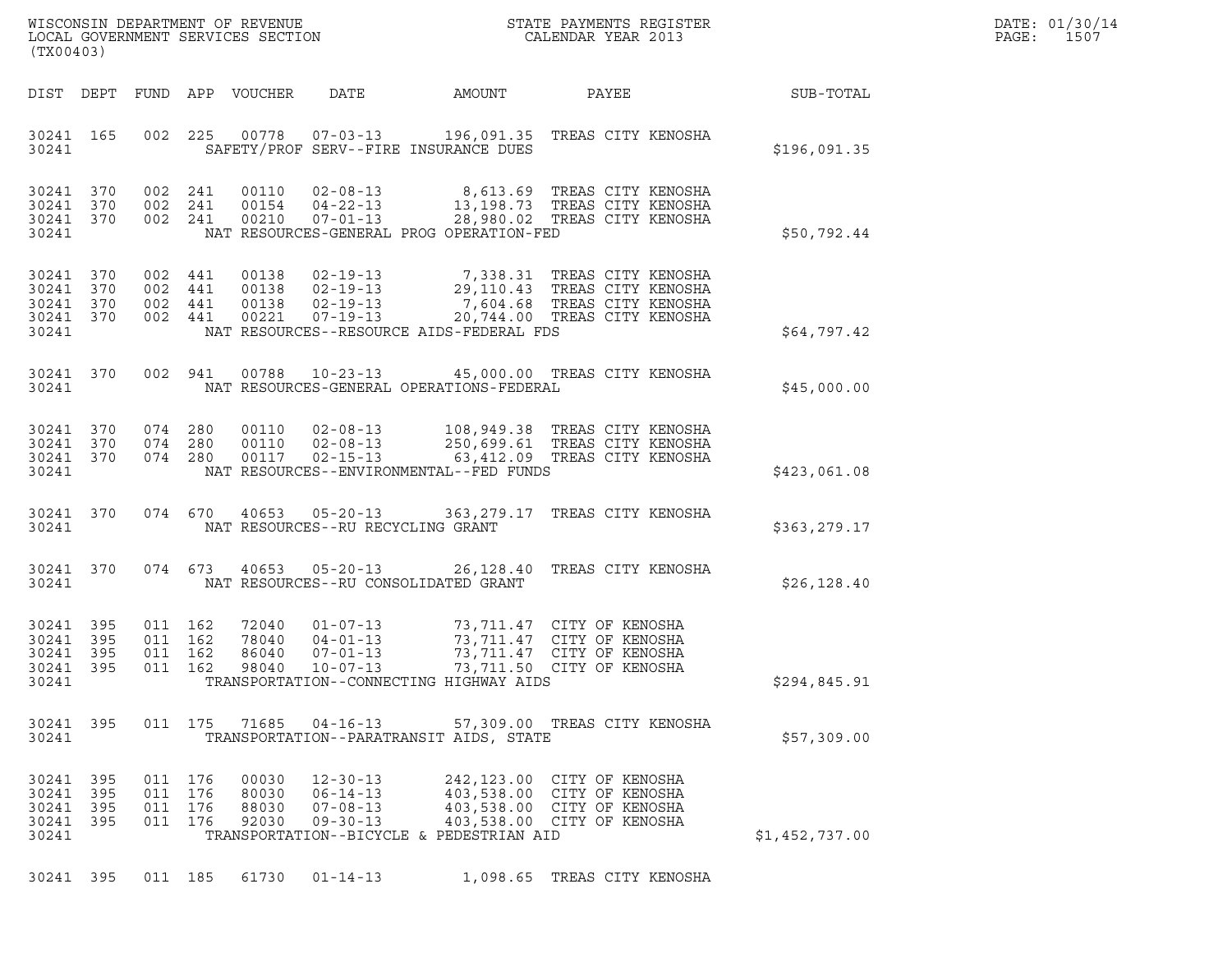| (TX00403)                                                                                                                                                                                                                                                         |                                                                                                                                                                                                  |                                                                                                                                                                                                  |                                                                                                                                                                                                  |                         |                                                     |                                         |                                                                                                                                        |                |
|-------------------------------------------------------------------------------------------------------------------------------------------------------------------------------------------------------------------------------------------------------------------|--------------------------------------------------------------------------------------------------------------------------------------------------------------------------------------------------|--------------------------------------------------------------------------------------------------------------------------------------------------------------------------------------------------|--------------------------------------------------------------------------------------------------------------------------------------------------------------------------------------------------|-------------------------|-----------------------------------------------------|-----------------------------------------|----------------------------------------------------------------------------------------------------------------------------------------|----------------|
| DIST DEPT                                                                                                                                                                                                                                                         |                                                                                                                                                                                                  |                                                                                                                                                                                                  |                                                                                                                                                                                                  | FUND APP VOUCHER        | DATE                                                | AMOUNT                                  | PAYEE                                                                                                                                  | SUB-TOTAL      |
| 30241<br>30241<br>30241<br>30241<br>30241<br>30241<br>30241<br>30241<br>30241<br>30241<br>30241<br>30241<br>30241<br>30241<br>30241<br>30241<br>30241<br>30241<br>30241<br>30241<br>30241<br>30241<br>30241<br>30241<br>30241<br>30241<br>30241<br>30241<br>30241 | 395<br>395<br>395<br>395<br>395<br>395<br>395<br>395<br>395<br>395<br>395<br>395<br>395<br>395<br>395<br>395<br>395<br>395<br>395<br>395<br>395<br>395<br>395<br>395<br>395<br>395<br>395<br>395 | 011<br>011<br>011<br>011<br>011<br>011<br>011<br>011<br>011<br>011<br>011<br>011<br>011<br>011<br>011<br>011<br>011<br>011<br>011<br>011<br>011<br>011<br>011<br>011<br>011<br>011<br>011<br>011 | 185<br>185<br>185<br>185<br>185<br>185<br>185<br>185<br>185<br>185<br>185<br>185<br>185<br>185<br>185<br>185<br>185<br>185<br>185<br>185<br>185<br>185<br>185<br>185<br>185<br>185<br>185<br>185 |                         |                                                     | TRANSPORTATION--HIGHWAY SAFETY-FEDERAL  |                                                                                                                                        | \$79,971.03    |
| 30241<br>30241<br>30241<br>30241<br>30241                                                                                                                                                                                                                         | 395<br>395<br>395<br>395                                                                                                                                                                         | 011<br>011<br>011                                                                                                                                                                                | 191<br>191<br>191<br>011 191                                                                                                                                                                     | 76778<br>84778<br>96778 | 70778 01-07-13<br>$04 - 01 - 13$                    | TRANSPORTATION--GENERAL TRANSP AIDS-GTA | 629,489.05 CITY OF KENOSHA<br>629,489.05 CITY OF KENOSHA<br>07-01-13 629,489.05 CITY OF KENOSHA<br>10-07-13 629,489.08 CITY OF KENOSHA | \$2,517,956.23 |
| 30241<br>30241                                                                                                                                                                                                                                                    | 395                                                                                                                                                                                              | 011 278                                                                                                                                                                                          |                                                                                                                                                                                                  | 88204                   | 09-19-13                                            | TRANSPORTATION--LRIP/TRIP/MSIP GRANTS   | 183,368.65 TREAS CITY KENOSHA                                                                                                          | \$183,368.65   |
| 30241<br>30241                                                                                                                                                                                                                                                    | 435                                                                                                                                                                                              |                                                                                                                                                                                                  | 005 162                                                                                                                                                                                          |                         | 01HSD 09-03-13                                      | HS--AMBULANCE FUNDING ASSISTANCE GRANTS | 14,606.66 CITY KENOSHA                                                                                                                 | \$14,606.66    |
| 30241<br>30241                                                                                                                                                                                                                                                    | 435                                                                                                                                                                                              | 005                                                                                                                                                                                              | 163                                                                                                                                                                                              | 01LGS                   | $11 - 18 - 13$                                      | HS--PREPAID MEDICAL TRANSPORT REIMBURSE | 287,900.00 CITY OF KENOSHA                                                                                                             | \$287,900.00   |
| 30241<br>30241                                                                                                                                                                                                                                                    | 455                                                                                                                                                                                              | 002                                                                                                                                                                                              | 231                                                                                                                                                                                              | 00343                   | $02 - 08 - 13$<br>JUSTICE--LAW ENFORCEMENT TRAINING | 29,120.00                               | TREAS CITY KENOSHA                                                                                                                     | \$29,120.00    |

30241 505 002 142 00605 08-20-13 544.50 TREAS CITY KENOSHA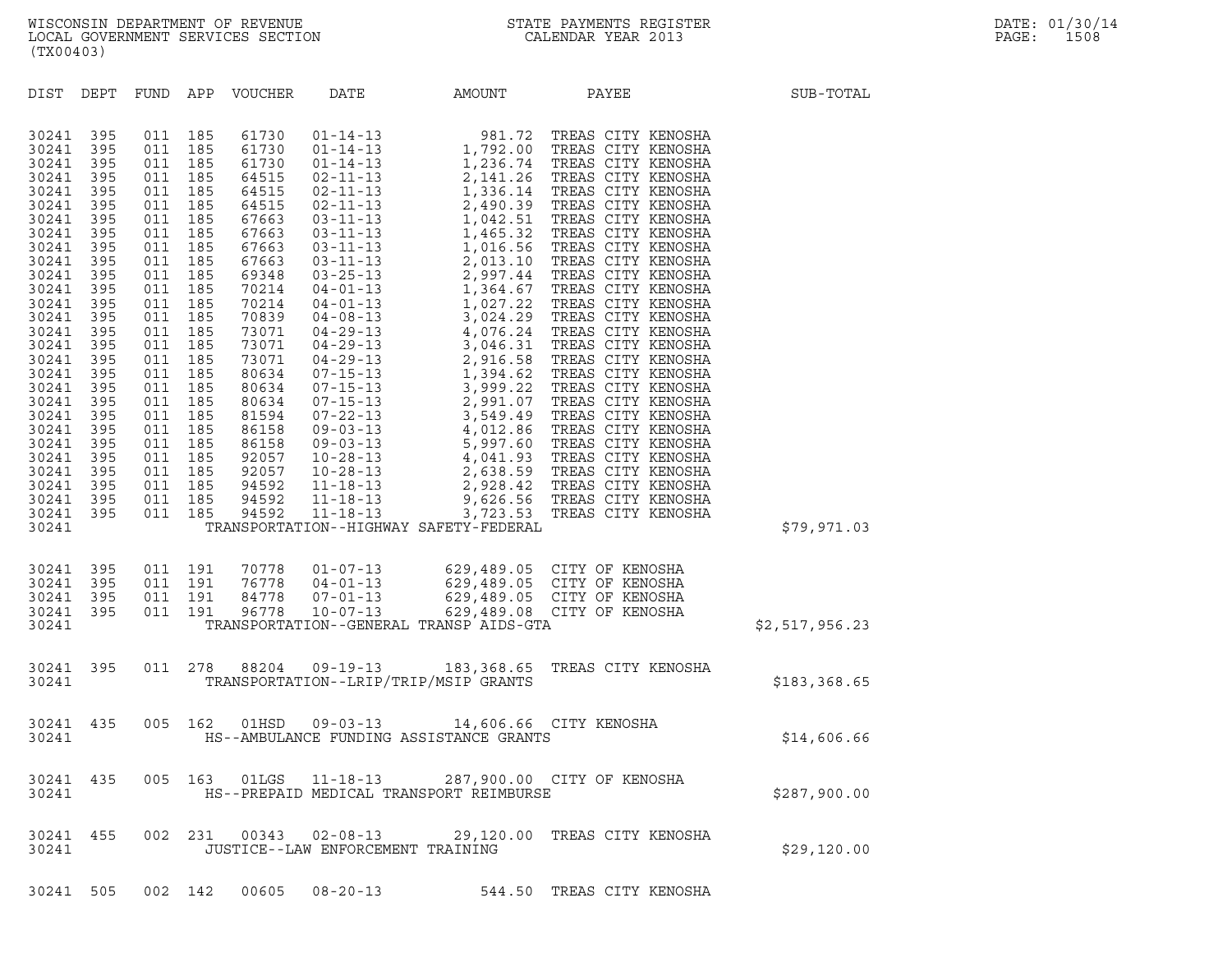| DATE: | 01/30/14 |
|-------|----------|
| PAGE: | 1509     |

| (TX00403)          |     |            |            |                       |                                          |                                                  |                                                                                                          |             | DATE: 01/30/14<br>PAGE: 1509 |
|--------------------|-----|------------|------------|-----------------------|------------------------------------------|--------------------------------------------------|----------------------------------------------------------------------------------------------------------|-------------|------------------------------|
| DIST DEPT          |     |            |            | FUND APP VOUCHER DATE |                                          | AMOUNT                                           | PAYEE                                                                                                    | SUB-TOTAL   |                              |
| 30241 505          |     | 002 142    |            | 08622                 |                                          |                                                  | 03-27-13 5,007.46 TREAS CITY KENOSHA                                                                     |             |                              |
| 30241 505<br>30241 |     | 002 142    |            | 11990                 | DOA--FEDERAL ENERGY GRANTS               |                                                  | 07-12-13 20,000.00 KENOSHA WATER UTILITY                                                                 | \$25,551.96 |                              |
| 30241 505          |     |            |            |                       |                                          |                                                  | 002 650 06685 02-01-13 1,580.12 TREAS CITY KENOSHA<br>002 650 10586 06-10-13 7,788.64 TREAS CITY KENOSHA |             |                              |
| 30241 505<br>30241 |     |            |            |                       | DOA--JUSTICE-ASSISTANCE-FEDERAL ARRA FDS |                                                  |                                                                                                          | \$9,368.76  |                              |
| 30241 505          |     | 002        | 745        | 00534                 |                                          |                                                  |                                                                                                          |             |                              |
| 30241 505          |     | 002 745    |            | 00534                 |                                          |                                                  |                                                                                                          |             |                              |
| 30241 505          |     | 002        | 745        | 05606                 |                                          |                                                  |                                                                                                          |             |                              |
| 30241 505          |     | 002        | 745        | 06231                 |                                          |                                                  |                                                                                                          |             |                              |
| 30241 505          |     | 002        | 745        | 06231                 |                                          |                                                  |                                                                                                          |             |                              |
| 30241              | 505 | 002        | 745        | 06231                 |                                          |                                                  |                                                                                                          |             |                              |
| 30241              | 505 | 002        | 745        | 06231                 |                                          |                                                  |                                                                                                          |             |                              |
| 30241<br>30241 505 | 505 | 002<br>002 | 745<br>745 | 06231<br>06231        |                                          |                                                  |                                                                                                          |             |                              |
| 30241 505          |     | 002        | 745        | 06231                 |                                          |                                                  |                                                                                                          |             |                              |
| 30241              | 505 | 002        | 745        | 06231                 |                                          |                                                  |                                                                                                          |             |                              |
| 30241              | 505 | 002        | 745        | 06231                 |                                          |                                                  |                                                                                                          |             |                              |
| 30241              | 505 | 002        | 745        | 06959                 |                                          |                                                  |                                                                                                          |             |                              |
| 30241              | 505 | 002        | 745        | 06959                 |                                          |                                                  |                                                                                                          |             |                              |
| 30241              | 505 | 002        | 745        | 06959                 |                                          |                                                  |                                                                                                          |             |                              |
| 30241              | 505 | 002        | 745        | 06959                 | $02 - 19 - 13$                           | 9,474.00                                         | TREAS CITY KENOSHA                                                                                       |             |                              |
| 30241              | 505 | 002        | 745        | 06959                 | $02 - 19 - 13$                           |                                                  | TREAS CITY KENOSHA                                                                                       |             |                              |
| 30241              | 505 | 002        | 745        | 06959                 | $02 - 19 - 13$                           |                                                  | TREAS CITY KENOSHA                                                                                       |             |                              |
| 30241              | 505 | 002        | 745        | 06959                 | $02 - 19 - 13$                           | $12,400.00$<br>8,730.00<br>1,321.00<br>15,906.00 | TREAS CITY KENOSHA                                                                                       |             |                              |
| 30241              | 505 | 002        | 745        | 07313                 | $02 - 22 - 13$                           |                                                  | TREAS CITY KENOSHA                                                                                       |             |                              |
| 30241              | 505 | 002        | 745        | 07313                 | $02 - 22 - 13$                           |                                                  | 1.635.00 TREAS CITY KENOSHA                                                                              |             |                              |

| 30241 | 505 | 002 | 745     | 06959 | $02 - 19 - 13$                 | 55.00                                                                         | TREAS CITY KENOSHA          |                 |  |
|-------|-----|-----|---------|-------|--------------------------------|-------------------------------------------------------------------------------|-----------------------------|-----------------|--|
| 30241 | 505 | 002 | 745     | 06959 | $02 - 19 - 13$                 | 133.00                                                                        | TREAS CITY KENOSHA          |                 |  |
| 30241 | 505 | 002 | 745     | 06959 |                                | 02-19-13 1,325.00 TREAS CITY KENOSHA                                          |                             |                 |  |
| 30241 | 505 | 002 | 745     | 06959 |                                |                                                                               |                             |                 |  |
| 30241 | 505 | 002 | 745     | 06959 |                                | 02-19-13 9,474.00 TREAS CITY KENOSHA<br>02-19-13 12,400.00 TREAS CITY KENOSHA |                             |                 |  |
| 30241 | 505 | 002 | 745     | 06959 | $02 - 19 - 13$                 |                                                                               | 8,730.00 TREAS CITY KENOSHA |                 |  |
| 30241 | 505 | 002 | 745     | 06959 |                                | 02-19-13 1,321.00 TREAS CITY KENOSHA<br>02-22-13 15,906.00 TREAS CITY KENOSHA |                             |                 |  |
| 30241 | 505 | 002 | 745     | 07313 |                                |                                                                               |                             |                 |  |
| 30241 | 505 | 002 | 745     | 07313 |                                | 02-22-13 1,635.00 TREAS CITY KENOSHA<br>02-22-13 15,000.00 TREAS CITY KENOSHA |                             |                 |  |
| 30241 | 505 | 002 | 745     | 07313 |                                |                                                                               |                             |                 |  |
| 30241 | 505 | 002 | 745     | 07313 | $02 - 22 - 13$                 | 2,146.00                                                                      | TREAS CITY KENOSHA          |                 |  |
| 30241 | 505 | 002 | 745     | 07313 |                                | 02-22-13 10,000.00 TREAS CITY KENOSHA                                         |                             |                 |  |
| 30241 | 505 | 002 | 745     | 07313 | $02 - 22 - 13$                 |                                                                               | 5,042.00 TREAS CITY KENOSHA |                 |  |
| 30241 | 505 | 002 | 745     | 07313 |                                | 02-22-13 2,681.00 TREAS CITY KENOSHA                                          |                             |                 |  |
| 30241 | 505 | 002 | 745     | 07313 | $02 - 22 - 13$                 |                                                                               | 2,660.00 TREAS CITY KENOSHA |                 |  |
| 30241 | 505 | 002 | 745     | 07313 |                                | 02-22-13 11,531.00 TREAS CITY KENOSHA                                         |                             |                 |  |
| 30241 | 505 | 002 | 745     | 07313 |                                | $02 - 22 - 13$ 2,665.00                                                       | TREAS CITY KENOSHA          |                 |  |
| 30241 | 505 | 002 | 745     | 07313 | $02 - 22 - 13$                 | 2,206.00                                                                      | TREAS CITY KENOSHA          |                 |  |
| 30241 | 505 | 002 | 745     | 09037 |                                | $04 - 19 - 13$ 169.00                                                         | TREAS CITY KENOSHA          |                 |  |
| 30241 | 505 | 002 | 745     | 09037 | $04 - 19 - 13$                 | 133.00                                                                        | TREAS CITY KENOSHA          |                 |  |
| 30241 | 505 | 002 | 745     | 09037 | $04 - 19 - 13$                 | 120.00                                                                        | TREAS CITY KENOSHA          |                 |  |
| 30241 | 505 | 002 | 745     | 09037 | $04 - 19 - 13$                 | 24.00                                                                         | TREAS CITY KENOSHA          |                 |  |
| 30241 | 505 | 002 | 745     | 09037 |                                | $04 - 19 - 13$ 10,304.00                                                      | TREAS CITY KENOSHA          |                 |  |
| 30241 | 505 | 002 | 745     | 09037 | $04 - 19 - 13$                 |                                                                               | 45.00 TREAS CITY KENOSHA    |                 |  |
| 30241 | 505 | 002 | 745     | 09037 | $04 - 19 - 13$                 | 168.00                                                                        | TREAS CITY KENOSHA          |                 |  |
| 30241 |     |     |         |       | DOA--HOUSING ASSISTANCE GRANTS |                                                                               |                             | \$247, 265.78   |  |
|       |     |     |         |       |                                |                                                                               |                             |                 |  |
|       |     |     |         |       |                                |                                                                               |                             |                 |  |
| 30241 | 835 |     | 002 105 | 43704 |                                | 07-22-13 4, 253, 671.85 TREAS CITY KENOSHA                                    |                             |                 |  |
| 30241 | 835 |     | 002 105 | 80806 | $11 - 18 - 13$                 | 9,492,779.96 TREAS CITY KENOSHA                                               |                             |                 |  |
| 30241 |     |     |         |       | REVENUE--STATE SHARED REVENUES |                                                                               |                             | \$13,746,451.81 |  |
|       |     |     |         |       |                                |                                                                               |                             |                 |  |

|  | \$13.746.451.8 |  |
|--|----------------|--|